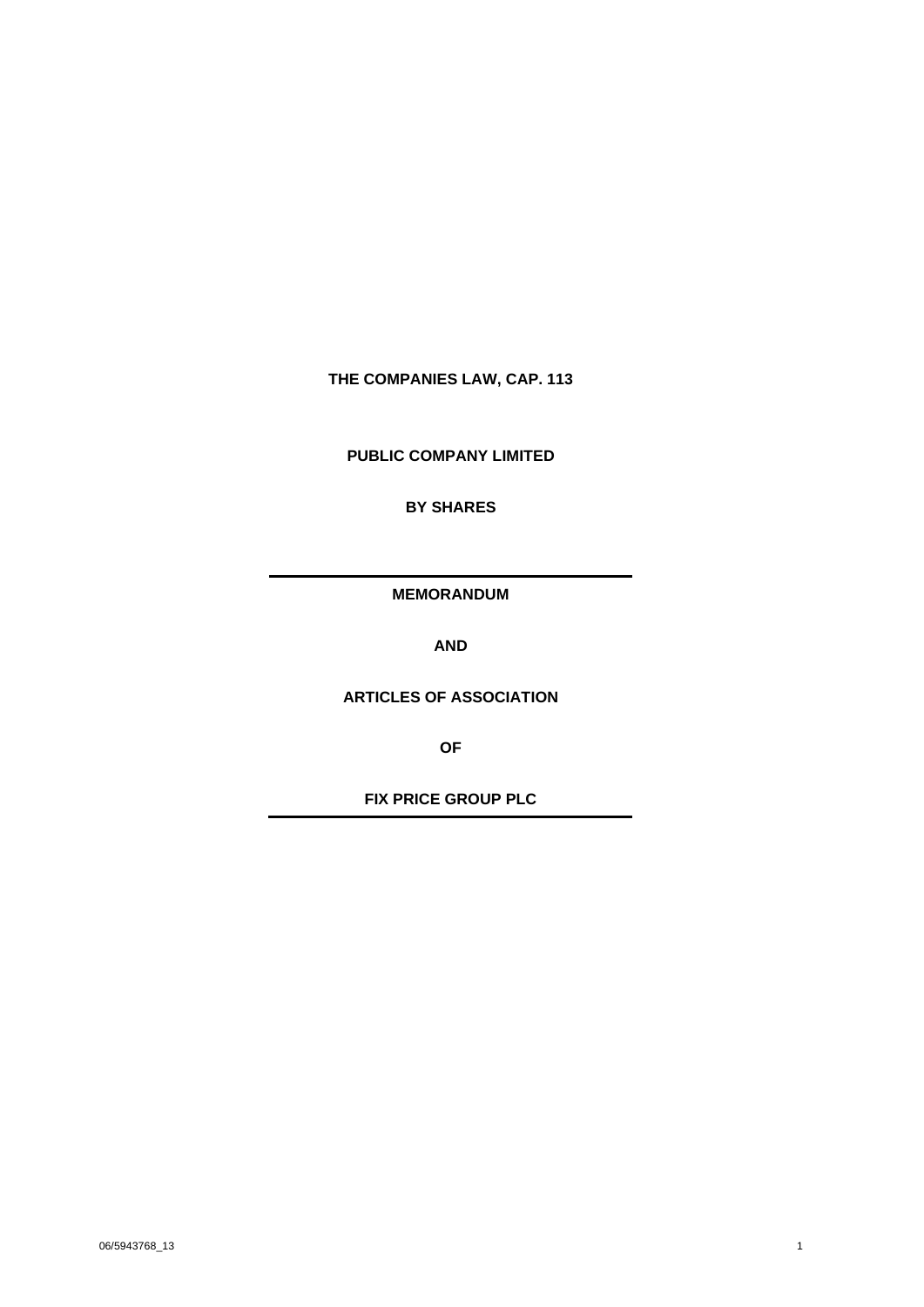# **THE COMPANIES LAW (CAP. 113) PUBLIC COMPANY LIMITED BY SHARES MEMORANDUM OF ASSOCIATION**

#### **OF**

#### **FIX PRICE GROUP PLC**

1. The name of the Company is:

#### **FIX PRICE GROUP PLC**

- 2. The registered office of the Company will be situated in Cyprus.
- 3. The objects for which the Company is established are:
- 3.1 To carry on either alone or jointly with others anywhere in the world the business of an investment company (including that of an investment trust company) and to acquire by original subscription, contract, purchase, exchange or otherwise and either in the name of the company or in that of any nominee and to possess, exploit, charge, exchange, hold, sell or otherwise in any other manner alienate on any terms, any shares, stocks, debentures, debenture stock, bonds, notes, obligation and securities whatsoever issued or guaranteed by any government, sovereign ruler, natural or legal person, partnership, public body or authority supreme, dependent, municipal, local, or otherwise wherever situate and whether they are fully paid or not and subject to any terms that may be deemed proper, and, to acquire, possess, exploit, sell or otherwise alienate or charge, on any terms which may be deemed proper, the whole or part of the interest in any business or undertaking, any letters patent, brevets d'inventions, concessions, designs, trademarks, copyrights secret processes, licences, inventions, rights and privileges subject to royalty or otherwise whether on an exclusive or non-exclusive or limited basis or otherwise.
- 3.2 To carry out either alone or jointly with others anywhere in the world work or business relating to real estate in general, developing, buying, selling, leasing or sub-leasing and financing and to acquire by donation, to convey or either through barter of otherwise, or to own, auction and exploit any real estate as well as any business relating to the construction, erection, maintenance, decoration, operation, management and administration of either real estate belonging to the company or others, houses, flats, offices, blocks, hotels, tourist buildings and accommodation, shops, workshops, water reservoirs, roads, buildings or other works of every description and to trade, sell or hire-purchase, lease, rent, convey property, mortgage, grant licenses or in any way provide all or part of these and carry out all types of land parcelling works, construction and the business of building contractors, mechanics, architects, general managers and all types of construction work.
- 3.3 To carry on either alone or jointly with others anywhere in the world (and whether in a "free zone area", bonded area or elsewhere), the business of manufacturers, processors, dealers, storers, warehousemen, removers, packers, wholesalers, retailers, importers, exporters, suppliers, distributors, consignees, buyers, sellers, resellers of any kind of goods materials merchandises or things of any nature, as well as the business of merchants in general, carriers by any means of transportation, travel or insurance agents, agents on commission or otherwise, forwarding agents, charterers, estate agents and agents in general and to carry on either alone or jointly with others anywhere in the world the business of general and specialised consultants and managers.
- 3.4 To engage, hire and train professional, clerical, manual technical and other staff and workers or the services of all or any of them and in any way and manner acquire, possess, manufacture or assemble any property of any kind or description whatsoever (including any rights over or in connection with such property) and to allocate and make available the aforesaid personnel or services or make the use of such property available on hire purchase, sale, exchange or in any other manner whatsoever, to those requiring or requesting same or who have need of the same or their use and otherwise to utilise same for the benefit or advantage of the Company; to provide or procure the provision by others of every and any service, need, want or requirement of any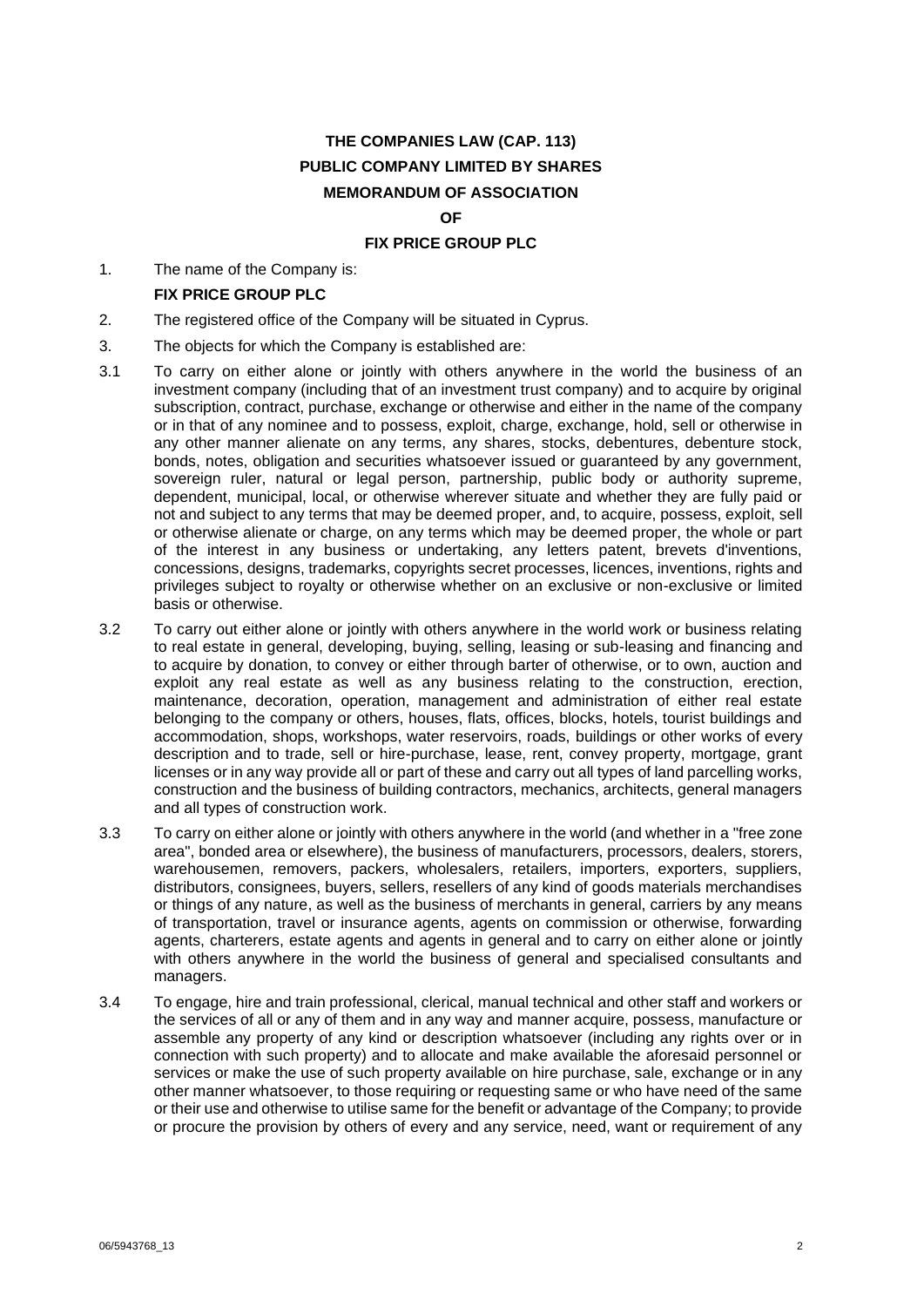business nature required by any person, firm or company in or in connection with any business carried on by them.

- 3.5 To carry on any other business or activity which may seem to the directors capable of being conveniently or advantageously carried on or done in connection with any of the above objects or calculated directly or indirectly to enhance the value of or render more profitable any of the Company's business property or rights, excluding any banking service.
- 3.6 To purchase, obtain by way of gift, take on lease or sub-lease or in exchange, or otherwise acquire or possess and hold for any estate or interest any lands, buildings, easements, rights, privileges, concessions, permits, licences, stock-in-trade, and movable and immovable property of any kind and description (whether mortgaged charged or not) necessary or convenient for the purposes of or in connection with the Company's business or any branch or department thereof or which may enhance the value of any other property of the Company.
- 3.7 To erect, maintain, work, manage, construct, reconstruct, alter, enlarge, repair, improve, adapt, furnish, decorate, control, pull down, replace any shops, offices, flats, electric or water works, workshops, mills, plants, machinery, warehouses and any other works, buildings, plants, conveniences or structures whatsoever, which the Company may consider desirable for the purposes of its business and to contribute to, subsidize or otherwise assist or take part in the construction, improvement, maintenance, working, management, carrying out or control thereof.
- 3.8 To improve, manage, control, cultivate, develop, exploit, exchange, let on lease or otherwise, mortgage, charge, sell, dispose of, grant as gift, turn to account, grant rights and privileges in respect of, or otherwise deal with all or any part of the property, assets and rights of the Company or in which the Company is interested and to adopt such means of making known and advertising the business and products of the Company as may seem expedient.
- 3.9 To manufacture, repair, import, buy, sell, export, let on hire and generally trade or deal in, any kind of accessories, articles apparatus, plant, machinery, tools, goods, properties, rights or things of any description capable of being used or dealt with by the Company in connection with any of its objects.
- 3.10 To deal in, utilise for building or other purposes, let on lease or sublease or on hire, to assign or grant licence over, charge or mortgage, the whole or any parts of the immovable property belonging to the Company or any rights thereon or in which the Company is interested on such terms as the Company shall determine.
- 3.11 To purchase or otherwise acquire all or any part of the business, assets, property and liabilities of any company, society, partnership or person, formed for all or any part of the purposes within the objects of the Company, or carrying on any business or intending to carry on business which the Company is authorised to carry on, or possessing property suitable for the purposes of the Company and to undertake, conduct and carry on, or liquidate and wind up, any such business and, in consideration for such acquisition, to pay in cash, issue shares, undertake any liabilities or acquire any interest in the vendor's business.
- 3.12 To apply for and take out, purchase or otherwise acquire any designs, trademarks, patents, patent rights or inventions, brevets d'invention, copyright or secret processes, which may be useful for the Company's objects, and to grant licences to use the same.
- 3.13 To pay all costs, charges and expenses incurred or sustained in or about the promotion, formation and establishment of the Company or which the Company shall consider to be in the nature of preliminary expenses or expenses incurred prior to incorporation and with a view to incorporation, including therein professional fees, the cost of advertising, taxes, commissions for underwriting, brokerage, printing and stationery, salaries to employees and other similar expenses and expenses attendant upon the formation and functioning of agencies, local boards or local administration or other bodies, or expenses relating to any business or work carried on or performed prior to incorporation, which the Company decides to take over or continue.
- 3.14 Upon any issue of shares, debentures or any other securities of the Company, to employ brokers, commission agents and underwriters, and to provide for the remuneration of such persons for their services by payment in cash or by the issue of shares, debentures or other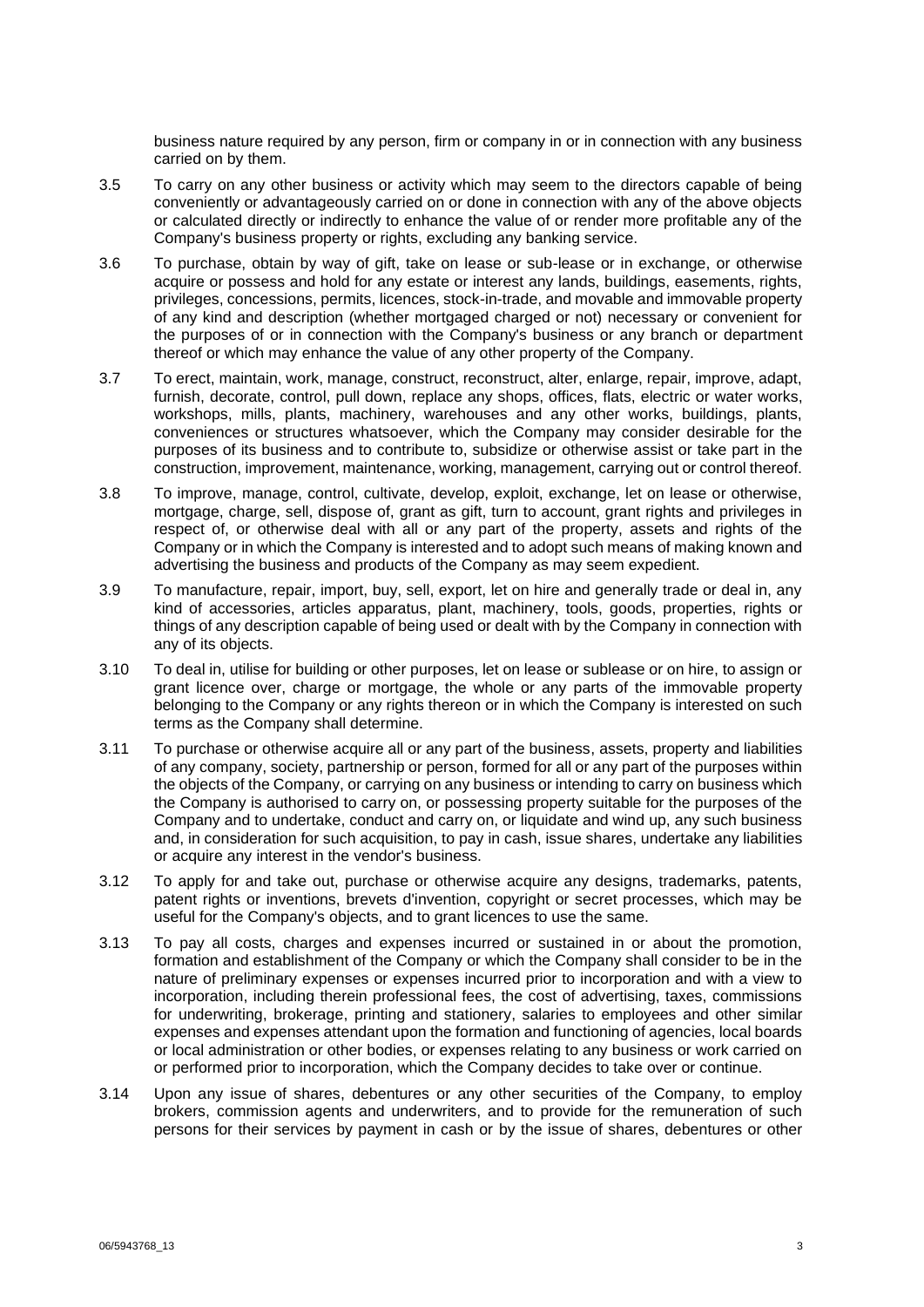securities of the Company, or by the granting of options to take the same, or in any other manner allowed by law.

- 3.15 To borrow, raise money or secure obligations (whether of the Company or any other person) in such manner or such terms as may seem expedient, including the issue of debentures, debenture stock (perpetual or terminable), bonds, mortgages or any other securities, founded or based upon all or any of the property and rights of the Company, including its uncalled capital, or without any such security and upon such terms as to priority or otherwise, as may be thought fit, excluding the provision of banking services to any third parties.
- 3.16 To lend and advance money or give credit to any person, firm or company; to guarantee, give guarantees or indemnities for, undertake or otherwise support or secure, either with or without the Company receiving any consideration or advantage and whether by personal covenant or by mortgaging, charging, pledging, assigning or creating of any rights or priorities in favour of any person or in any other manner whatsoever all or part of the undertaking, property, assets, book, debts, rights, choses in action, receivables and revenues present and future and uncalled capital of the Company or by any such methods or by any other means whatsoever, the liabilities, the performance of contracts and obligations of and the payment of any moneys whatsoever (including but not limited to principal, interest and other liabilities or any borrowing or acceptance of credits and capital, and premiums, dividends, costs and expenses on any stocks, shares or securities) by any person, firm or company including, but not limited, to any company which is for the time being the holding company or a subsidiary of or associated or affiliated with the Company or with which the Company has any contractual relations or in which the Company holds any interest or which holds any share or interest in the Company; and otherwise to assist any person or company as may be thought fit.
- 3.17 To draw, execute, issue, accept, make, endorse, discount and negotiate bills of exchange, promissory notes, bills of lading, and other negotiable or transferable instruments or securities.
- 3.18 To receive money on deposit, with or without allowances or interest thereon.
- 3.19 To advance and lend money upon such security as may be thought proper, or without any security therefor.
- 3.20 To invest the moneys of the Company not immediately required in such manner as from time to time may be determined by the directors.
- 3.21 To issue, or guarantee the issue or the payment of interest on, the shares, debentures, debenture stock, or other securities or obligations of any company or association, and to pay or provide for brokerage, commission, and underwriting in respect of any such issue.
- 3.22 To acquire by subscription, purchase or otherwise, and to accept, take, hold, deal in, convert and sell, any kind of shares, stock, debentures or other securities or interests in any other company, society or undertaking whatsoever.
- 3.23 To issue and allot fully or partly paid shares in the capital of the Company or issue debentures or securities in payment or part payment of any movable property purchased or otherwise acquired by the Company or any services rendered to the Company and to remunerate in cash or otherwise any person, firm or company rendering services or grant donations to such persons.
- 3.24 To establish anywhere in the world, branch offices, regional offices, agencies and local boards and to regulate and to discontinue the same.
- 3.25 To provide for the welfare of officers or of persons in the employment of the Company, or former officers or formerly in the employment of the Company or its predecessors in business or officers or employees of any subsidiary or associated or allied company, of the Company, and the wives, widows, dependants and families of such persons, by grants of money, pensions or other payments, (including payments of insurance premia) and to form, subscribe to, or otherwise aid, any trust, fund or scheme for the benefit of such persons, and any benevolent, religious, scientific, national or other institution or object of any kind, which shall have any moral or other claims to support or aid, by the Company by reason of the nature or the locality of its operations or otherwise.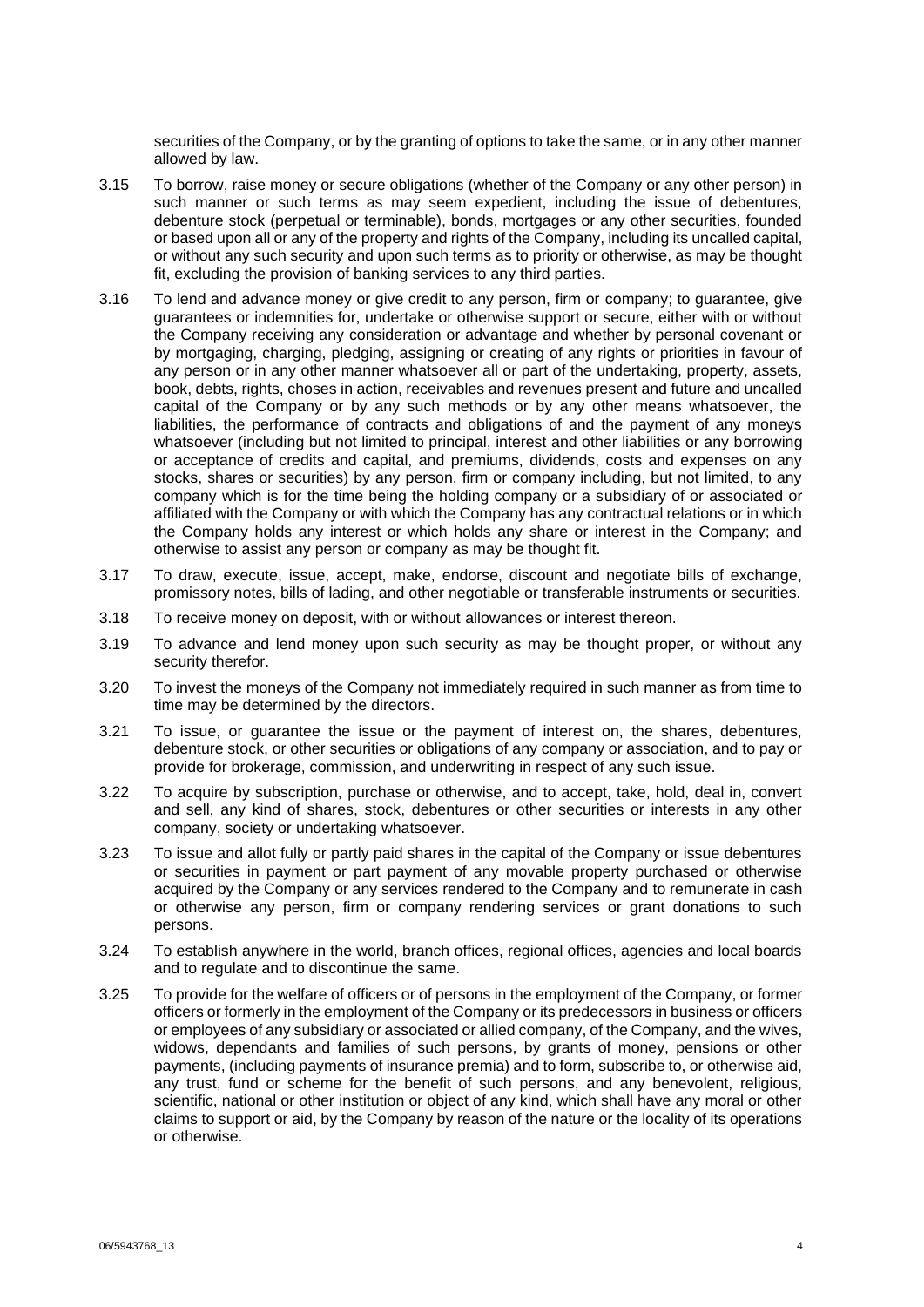- 3.26 From time to time, to subscribe or contribute to any charitable, benevolent, or useful object of a public character the support of which will, in the opinion of the Company, tend, to increase its repute or popularity among its employees, its customers, or the public.
- 3.27 To enter into and carry into effect any arrangement for joint working in business, union of interests, limiting competition, partnership or for sharing of profits, or for amalgamation, with any other company, partnership or person, carrying on business within the objects of the Company.
- 3.28 To establish, promote and otherwise assist, any company or companies for the purpose of acquiring any of the property or furthering any of the objects of the Company or for any other purpose which may seem directly or indirectly calculated to benefit the Company.
- 3.29 To apply for, promote, and obtain by Law, Order, Regulation, By-Law, or otherwise, concessions, rights, privileges, licences or permits enabling the Company to carry any of its objects into effect, or for effecting any modification of the Company's constitution, or for any other purpose which may seem expedient, and to oppose any proceedings or applications which may, calculated directly or indirectly, to prejudice the Company's interest and to enter into and execute any arrangement with any Government or Authority, supreme, municipal, local or otherwise that may seem conducive to the Company's objects or any of them.
- 3.30 To sell, dispose of, mortgage, charge, grant rights or options or transfer the business, property and undertakings of the Company or any part thereof for any consideration the Company may see fit to accept.
- 3.31 To accept stock or shares in, or the debentures, mortgage debentures or other securities of any other company in payment or part payment for any services rendered or for any sale made to or debt owing from any such company.
- 3.32 To distribute in specie or otherwise as may be resolved any assets of the Company among its Members and, particularly, the shares, debentures or other securities of any other company belonging to the Company or which the Company may have the power of disposing.
- 3.33 To do all or any of the matters hereby authorised in any part of the world either alone or in conjunction with, or as factors, trustees, principals, sub-contractors or agents for, any other company, firm or person, or by or through any factors, trustees, sub-contractors or agents.
- 3.34 To procure the registration or recognition of the Company in any country or place and to act as secretary, manager, director or treasurer of any other company.
- 3.35 Generally, to do all such other things as may appear to the Company to be incidental or conducive to the attainment of the above objects or any of them.

The objects set forth in any sub-clause of this clause shall not be restrictively construed but the widest interpretation shall be given thereto, and they shall not, except when the context expressly so requires, be in any way limited to or restricted by reference to or inference from any other object or objects set forth in such sub-clause or from the terms of any other sub-clause or marginal title or by the name of the Company. None of such sub-clauses or object or objects therein specified or the powers thereby conferred shall be deemed subsidiary or ancillary to the objects or powers mentioned in any other sub-clause, but the Company shall have full power to exercise all or any of the powers and to achieve or to endeavour to achieve all or any of the objects conferred by and provided in any one or more of the said sub-clauses.

- <span id="page-4-0"></span>4. The liability of the members is limited.
- 5. The authorised share capital of the Company is ten million euros (EUR 10,000,000) divided into ten billion (10,000,000,000) shares of 0.001 cent (EUR 0.001) each, with power to issue any of the shares in the capital, original or increased, with or subject to any preferential, special or qualified rights or conditions as regards dividends, repayment of capital, voting or otherwise.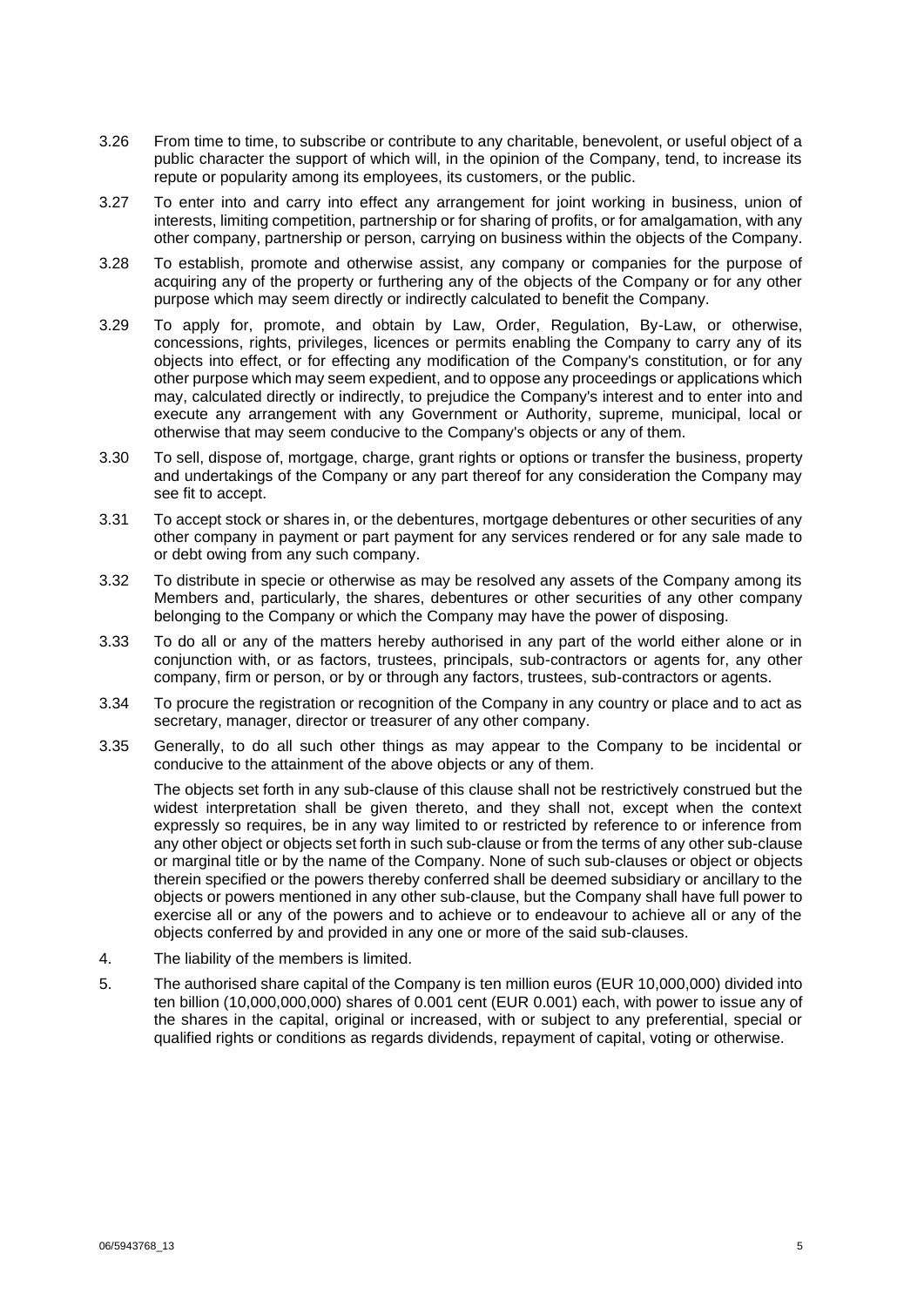# **THE COMPANIES LAW, CAP. 113 PUBLIC COMPANY LIMITED BY SHARES ARTICLES OF ASSOCIATION OF**

#### **FIX PRICE GROUP PLC**

#### **INTERPRETATION**

#### 1. **IN THESE ARTICLES:**

**Acting in Concert** means the relationship which exists where a person, pursuant to an agreement or understanding (whether formal or informal), co-operates with another person to obtain or consolidate Control of the Company or to frustrate the successful outcome of an Offer for the Company and without prejudice to the generality of the foregoing a person shall be deemed to be Acting in Concert with their affiliated persons (being any undertaking in which: (i) that person has, directly or indirectly, a majority of the shareholders' or members' voting rights; (ii) that person is, directly or indirectly, a shareholder or member and at the same time has the right to appoint or remover a majority of the board of directors; (iii) that person is, directly or indirectly, a shareholder or member and alone controls a majority of the shareholders' or members' voting rights pursuant to an agreement entered into with other shareholders or members; or (iv) that person has, directly or indirectly, the power to exercise, or actually exercises, dominant influence or Control. For the purposes of this definition the phrase "directly or indirectly" shall include where powers or rights are held on behalf of the relevant person or their affiliated persons by another person;

**Additional Class of Shares** has the meaning specified in Article [12.5;](#page-11-0)

**Affiliate** means any person that, directly or indirectly, through one or more intermediaries, Controls, is Controlled by, or is under common Control with another person;

**Annual General Meeting** means the general meeting that the Company must hold in addition to any other meetings in that year subject to the provisions of the present Articles and the Law and which at least twenty-one (21) calendar days' notice must be given;

**Articles** means the Articles of Association of the Company;

**Board** means the board of directors of the Company;

**Chairman of the Board** has the meaning specified in Article [27.7;](#page-26-0)

**Control** means in relation to any person, the possession, directly or indirectly, of: (a) the power to direct, or cause the direction of, the management and policies of that person; or (b) such securities (or other rights) as confer on the holder thereof the right to exercise in excess of fifty per cent plus one (50% + 1) in number of all votes exercisable in a general meeting or similar body of all the members or equivalent stakeholders of such person (and Controls and Controlled shall have a corresponding meaning);

**Court** means district court situated in Cyprus;

**Defaulters** has the meaning specified in Article [16.3.5;](#page-14-0)

**Default Shares** has the meaning specified in Article [16.3.5\(A\);](#page-14-1)

**Disclosure Notice** has the meaning specified in Article [18.2;](#page-16-0)

**Distribution** in relation to a distribution by the Company means the direct or indirect transfer of an asset, other than Shares, to or for the benefit of a Member or the incurring of a debt to or for the benefit of the Member, in each case in relation to Shares held by a Member, or the entitlements to distributions of a Member who is not a shareholder, and whether by means of a purchase of an asset, the purchase, redemption or other acquisition of Shares, a transfer of indebtedness or otherwise, and includes a dividend;

**Drag Along Notice** has the meaning specified in Article [17.1;](#page-15-0)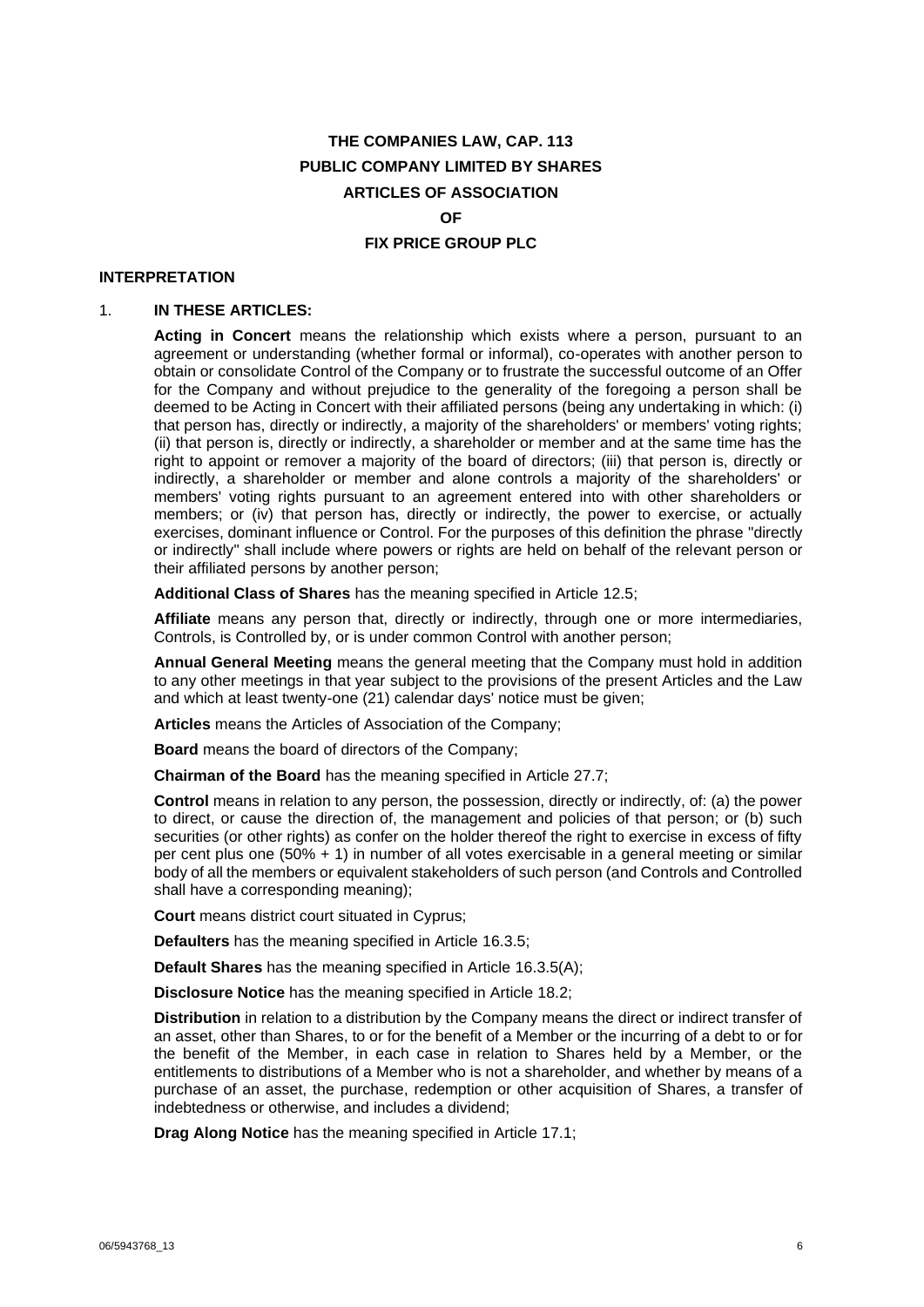**Eligible Person** means individuals, corporations, trusts, the estates of deceased individuals, partnerships and unincorporated associations of persons;

**Emergency Meeting** has the meaning specified in Article [27.4;](#page-26-1)

**Exempted Transaction** means (a) any Transfer of Shares to any Founder Party from any other Founder Party; (b) any acquisition of an interest in Shares (including, without limitation, by means of entry into a voting arrangement) by a Founder Party from any other Founder Party; and (c) any Transfer or issue of Shares to any Founder Party or any acquisition of an Interest in Shares (including, without limitation, by means of entry into a voting arrangement) by a Founder Party, provided that, prior to such Transfer, issue or acquisition, such Founder Party has an interest in Shares that (taken together with the Interests in Shares held by all other Founder Parties) carries fifty per cent (50%) or more of the voting rights in the Company;

**Extraordinary General Meeting** means all General Meetings other than Annual General Meeting;

**Fair Value** means, in respect of any transaction or series of transactions: (i) the total amount of any cash consideration payable in connection with such transaction or series of transactions; and/or (ii) where some or all of the consideration for such transaction or series of transactions is in the form of non-cash consideration, the fair market value of such non-cash consideration, as determined by the Independent Committee in their sole discretion or by any advisor, appraiser or valuer as may be appointed by the Independent Committee from time to time;

**Founder Party** means (i) Artem Khachatryan (a founder of the Company) and his family members (any parents, brothers, sisters, spouse, civil partner, children or trustees of trusts formed for the benefit of such persons) or any entity Controlled, individually or jointly, by any of them, (ii) Sergey Lomakin (a founder of the Company) and his family members (any parents, brothers, sisters, spouse, civil partner, children or trustees of trusts formed for the benefit of such persons) or any entity Controlled, individually or jointly, by any of them, (iii) Luncor Overseas S.A. (a company incorporated in the British Virgin Islands), SBP Foundation (a foundation formed in the Principality of Liechtenstein), LF Group DMCC (a company incorporated in the United Arab Emirates), Eristelon Holdings Ltd (a company incorporated in the British Virgin Islands) and any entity Controlled, individually or jointly, by any of the foregoing;

**General Meeting** means a meeting of the Company's Members held as Annual General Meeting or Extraordinary General Meeting;

**Holder** means any person with an Interest in Shares;

**Independent Committee** has the meaning specified in Article [28.1;](#page-27-0)

**Independent Director** has the meaning specified in Article [23.2.1;](#page-22-0)

**Indicative Criteria** for Independence means whether the director is independent in character and judgement and whether there are relationships or circumstances which are likely to affect, or could appear to affect, the director's judgement. The Board should state its reasons if it determines that a director is independent notwithstanding the existence of relationships or circumstances which may appear relevant to its determination, including if the director: (i) has been an employee of the Company or its direct or indirect subsidiaries within the last five years; (ii) has, or has had within the last three (3) years, a material business relationship with the Company either directly, or as a partner, shareholder, director or senior employee of a body that has such a relationship with the Company; (iii) has received or receives additional remuneration from the Company apart from a director's fee, participates in the Company's share option or a performance-related pay scheme, or is a member of the Company's pension scheme; (iv) has close family ties with any of the Company's advisers, directors or senior employees; (v) holds cross-directorships or has significant links with other directors through involvement in other companies or bodies; (vi) represents a significant shareholder; or (vii) has served on the Board for more than nine (9) years from the date of their first election;

**Interest(s) in Share(s)** means any interest of whatever nature which, whether absolutely or conditionally, directly or indirectly, gives the holder thereof economic exposure to changes in the price of the Shares and/or the ability to exercise or direct the exercise of voting rights attaching to Shares and shall include, without limitation, (i) legal and beneficial ownership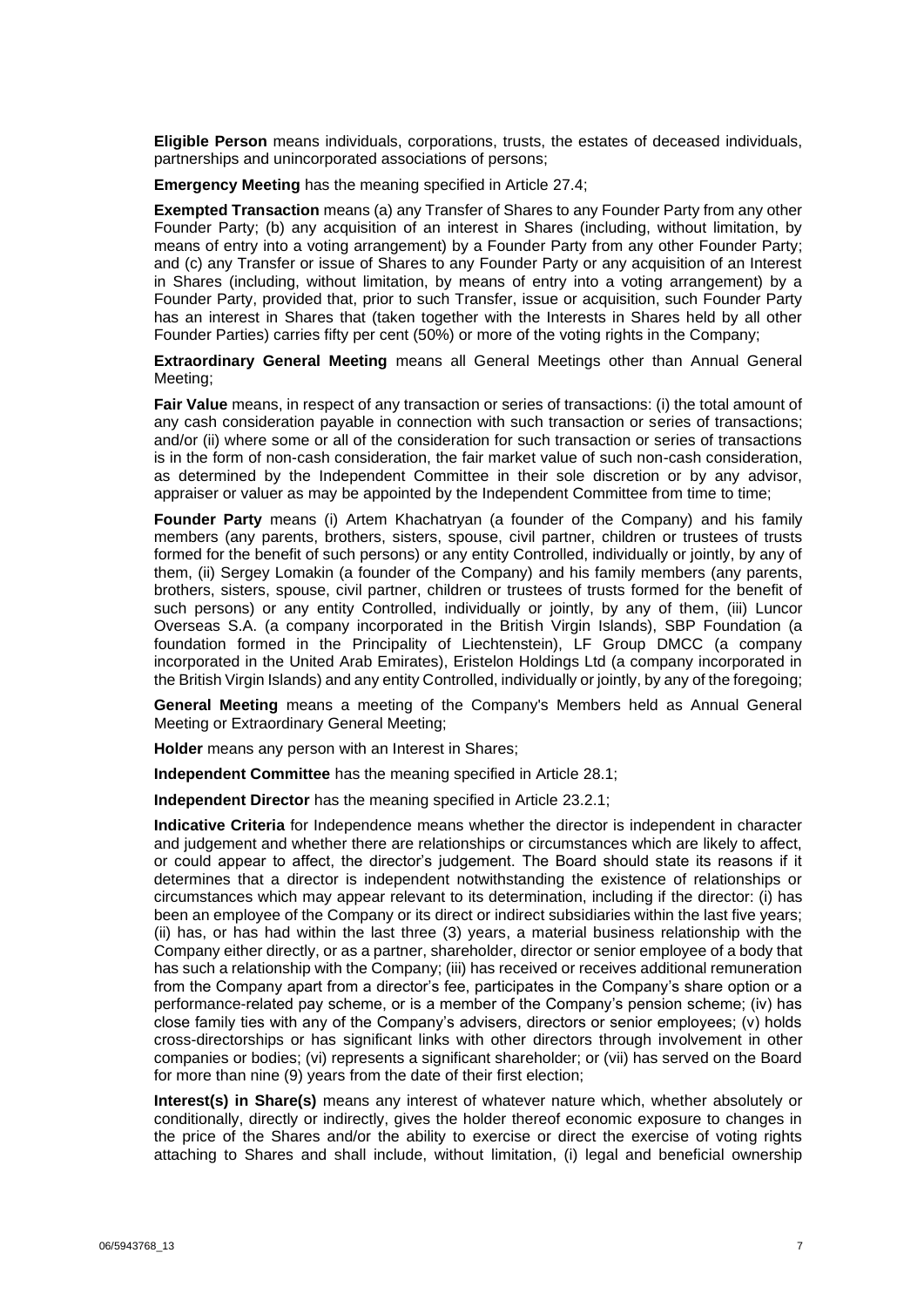interests, (ii) rights by virtue of any agreement to purchase, option or derivative to acquire or call for delivery of Shares or an obligation to take delivery of Shares and (iii) interests held through derivatives whose value is determined by reference to the price of Shares or which may result in the holder having a long position in the Shares and shall include depository receipts relating to Shares, and option rights relating to Shares or other interests in Shares.

**Law** means the Cyprus Companies Law CAP.113 and any relevant amendments made thereto;

**London Stock Exchange** means the London Stock Exchange plc or any successor body carrying on its functions;

**Member** means an Eligible Person whose name is entered in the Register of Members as the holder of one or more Shares;

**Memorandum** means this Memorandum of Association of the Company;

**Moscow Exchange MICEX-RTS** means OJSC "Moscow Exchange MICEX-RTS" or any successor body carrying on its functions;

**Offer** has the meaning specified in Article [16.1;](#page-13-0)

**Ordinary Resolution of Members** means a resolution passed by a simple majority of the votes of the members entitled to vote in person or by proxy subject to the provisions of the present Articles and the Law;

**Related Party** means either: (a) a person who is (or was within the 12 months before the date of the transaction or arrangement) a Substantial Shareholder; or (b) a person who is (or was within twelve (12) months before the date of the transaction or arrangement) a director or shadow director of the Company or of any other company which is (and, if he has ceased to be such, was while he was a director or shadow director of such other company) its subsidiary undertaking or parent undertaking or a fellow subsidiary undertaking of its parent undertaking; or (c) a person exercising significant influence; or (d) an associate of a related party referred to in  $(a)$ ,  $(b)$  or  $(c)$ ;

**Register of Members** has the meaning specified in Article [10.5;](#page-10-0)

**Related Member** has the meaning specified in Article [40.2.1](#page-33-0)

**Related Party Transaction** means either: (a) a transaction (other than a transaction in the ordinary course of business) between the Company and a Related Party; or (b) an arrangement (other than an arrangement in the ordinary course of business) pursuant to which the Company and a Related Party each invests in, or provides finance to, another undertaking or asset; or (c) any other similar transaction or arrangement (other than a transaction in the ordinary course of business) between the Company and any other person the purpose and effect of which is to benefit a Related Party;

**Relevant System** means the CREST system in the United Kingdom or any other similar system for the electronic settlement of shares and other financial instruments.

**Resolution of Directors** means either: (a) a resolution approved at a duly convened and constituted meeting of directors of the Company or of a committee of directors of the Company by the affirmative vote of a majority of the directors present at the meeting; or (b) a resolution consented to in writing signed by all the directors for the time being shall be as valid and effectual as if it had been passed at a meeting of the directors duly convened and held;

**Resolution of Members** means either Special or Ordinary Resolution of Members: (a) approved at a duly convened and constituted General Meeting by the affirmative vote of the relevant number of the votes of the Shares entitled to vote thereon which were present at the meeting and were voted; or (b) consented to in writing by Members holding the relevant number of the votes of Shares entitled to vote;

**Seal** means any seal which has been duly adopted as the common seal of the Company;

**Securities** means Shares and debt obligations of every kind of the Company, and includes, without limitation, options, warrants and rights to acquire Shares or debt obligations;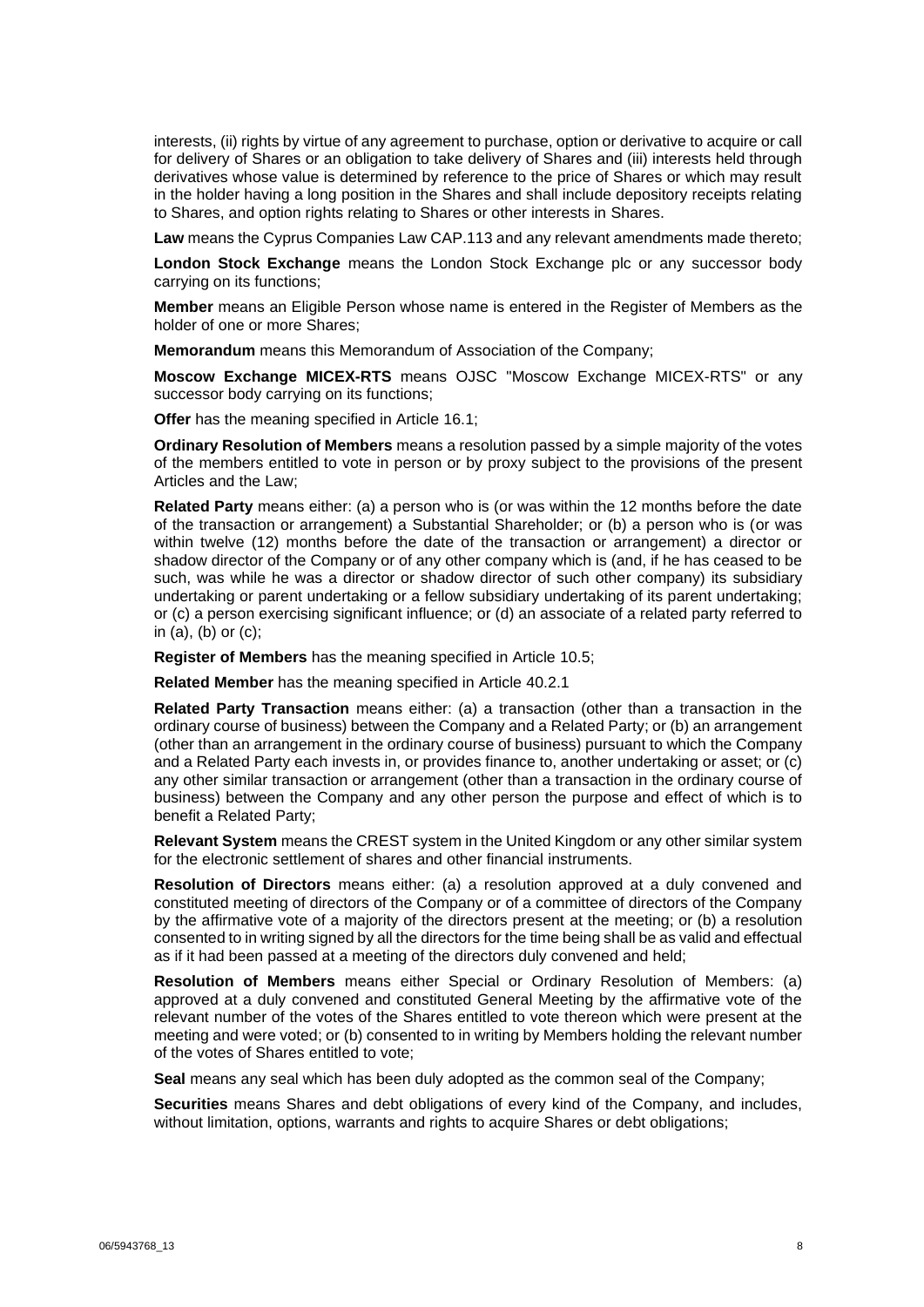**Shares** means any and all shares of the Company now or hereafter authorised and issued by the Company;

**Special Resolution of Members** means a resolution passed by a majority of not less than three-fourths of such members, subject to the provisions of the present Articles and the Law as, being entitled so to do, vote in person or by proxy at a General Meeting of which notice of at least twenty one (21) calendar days specifying the intention to propose the resolution has been duly given;

**Stock Exchange** means the London Stock Exchange, the Moscow Exchange MICEX-RTS and/or such other exchange(s) or any successor body carrying on its functions as to which the Board has approved the admission to trading, or listing, of Shares or other Securities;

**Substantial Shareholder** means any person who is entitled to exercise, or to control the exercise of, ten per cent (10%) or more of the votes able to be cast on all or substantially all matters at General Meetings (or of any company which is its subsidiary undertaking or parent undertaking or of a fellow subsidiary undertaking of its parent undertaking). For the purposes of calculating voting rights, the following voting rights are to be disregarded: (a) any voting rights which such a person exercises (or controls the exercise of) independently in its capacity as bare trustee, investment manager, collective investment undertaking or a long-term insurer in respect of its linked long-term business if no associate of that person interferes by giving direct or indirect instructions, or in any other way, in the exercise of such voting rights (except to the extent any such person confers or collaborates with such an associate which also acts in its capacity as investment manager, collective investment undertaking or long-term insurer); or (b) any voting rights which a person may hold (or control the exercise of) solely in relation to the direct performance, by way of business, of: (i) underwriting the issue or sale of Securities; or (ii) placing Securities, where the person provides a firm commitment to acquire any Securities which it does not place; or (iii) acquiring Securities from existing shareholders or the issuer pursuant to an agreement to procure third-party purchases of Securities; and (iv) where the conditions in (1) to (4) are satisfied: (1) the activities set out in (b)(i) to (iii) are performed in the ordinary course of business; (2) the Securities to which the voting rights attach are held for a consecutive period of five (5) trading days or less, beginning with the first trading day on which the Securities are held; (iii) the voting rights are not exercised within the period the Securities are held; and (iv) no attempt is made directly or indirectly by the firm to intervene in (or attempt to intervene in) or exert (or attempt to exert) influence on the management of the issuer within the period the Securities are held;

**Suspension Notice** has the meaning specified in Article [16.3.5;](#page-14-0)

**Transfer** means (i) a transfer, conveyance, sale, contribution or assignment of any legal or beneficial interest; (ii) the creation of any direct or indirect economic or derivative interest (or any analogous interest) of any nature whatsoever, whether conditional or not; (iii) creating or permitting a lien; and/or (iv) a transfer by law, transmission or settlement as a result of an individual's death, incapacity, bankruptcy or analogous insolvency proceedings in any jurisdiction applicable to such individual;

Unless otherwise required by the text, the terms 'written and 'in writing' shall be construed to include printing, lithography, photography, email and other modes of presenting or reproducing words in a visible form.

Unless otherwise required by the text, the words or terms included in these Articles shall have the meaning ascribed to them in the Law or any amendment thereof, in force on the date on which these Articles shall become binding on the Company.

#### 2. **TABLE 'A'**

The Regulations of the Law included in Table 'A' of the First Schedule to the Law shall apply to these Articles in so far as the provisions of these Articles do not contradict the Law, in such case the Law shall prevail.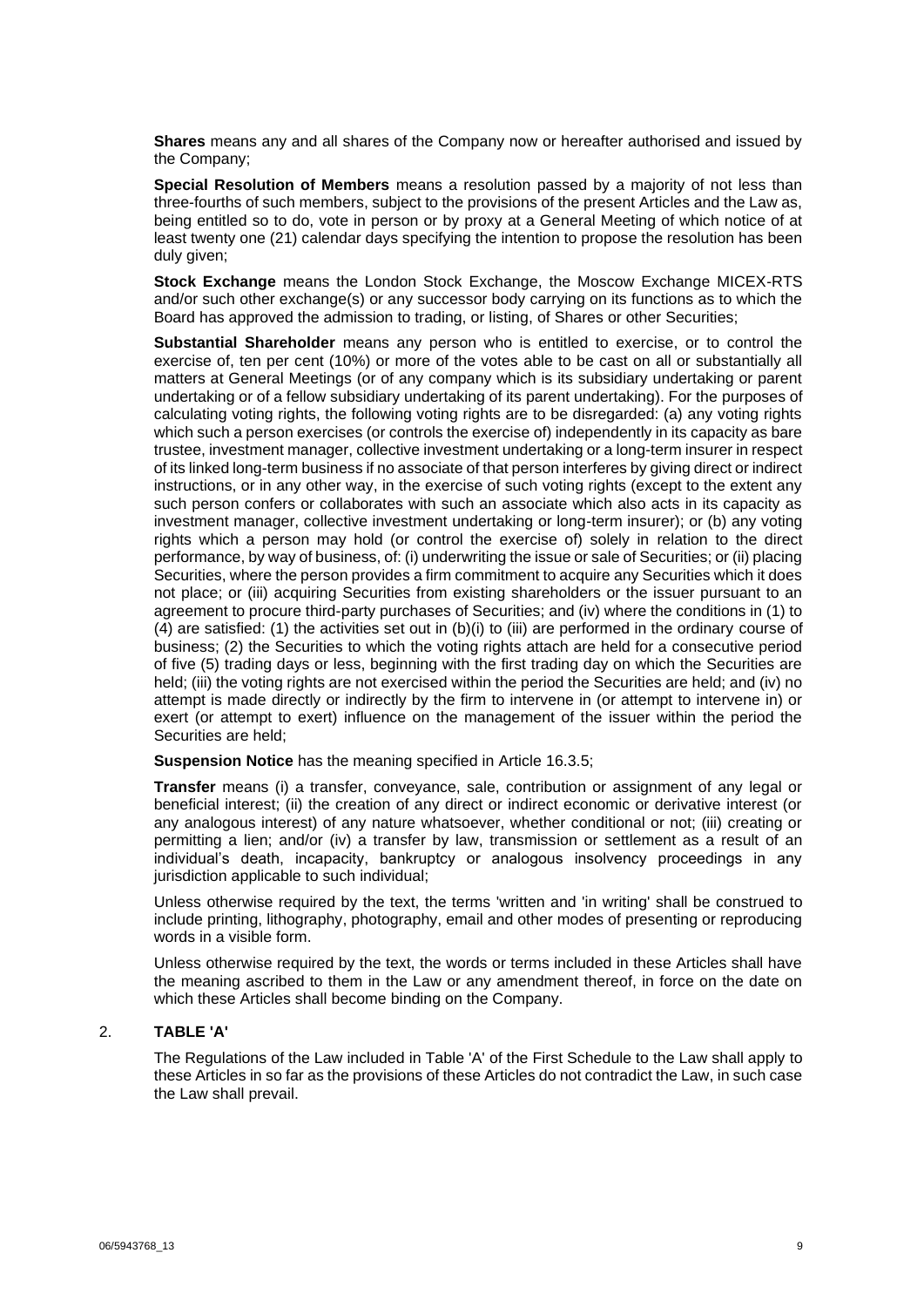## 3. **BUSINESS**

The Company shall pay all the preliminary or other expenses and shall countersign, adopt or implement and undertake or continue (with such amendments as the contracting parties may agree upon and the directors shall approve), any agreement or business or work which has been or is being carried out (as the case may be) before the incorporation of the Company, as the Company may decide.

## 4. **DESIGNATIONS, POWERS AND PREFERENCES OF SHARES**

- 4.1 Each Share in the Company confers upon the Member:
	- 4.1.1 the right to one (1) vote at a General Meeting or on any Resolution of Members;
	- 4.1.2 the right to an equal share in any dividend paid by the Company; and
	- 4.1.3 the right to an equal share in the distribution of the surplus assets of the Company on its liquidation.
- 4.2 Subject to the provisions of section 57A of the Law, any preference Shares may, with the sanction of a Special Resolution of Members, be issued on the terms that they are, or at the option of the Company are liable, to be redeemed on such terms and in such manner as the company before the issue of the Shares may by Special Resolution of Members determine.

## 5. **VARIATION OF RIGHTS**

The rights attached to Shares as specified in Article [4](#page-4-0) may only, whether or not the Company is being wound up, be varied with the consent in writing of the holders of at least 75% of the total issued Shares.

## 6. **RIGHTS NOT VARIED BY THE ISSUE OF SHARES PARI PASSU**

The rights conferred upon the holders of the Shares shall not be deemed to be varied by the creation or issue of further Shares ranking *pari passu* therewith or in priority thereto.

#### 7. **SHARES**

- 7.1 The Company shall issue registered shares only.
- 7.2 The Company is not authorised to issue bearer shares, convert registered shares to bearer shares or exchange registered shares for bearer shares.

## 8. **RECEIPT OF INSTRUMENT OF TRANSFER**

The Company shall, upon receipt of an instrument of transfer, enter the name of the transferee of a Share in the Register of Members unless the directors resolve to refuse or delay the registration of the transfer in compliance with the Articles.

#### 9. **AMENDMENT OF ARTICLES**

The Company may amend its Articles by a Special Resolution of Members requiring the consent of the holders of at least 75% of the total issued Shares.

#### 10. **REGISTERED SHARES**

- 10.1 The Company shall keep a Register of Members and a directory of members under sections 105 and 106 of the Law, which shall be available for inspection by the Members free of charge and by any third party upon the payment of an amount determined by the directors.
- 10.2 Subject to the provisions of Article [10.3](#page-10-1) herein below, every person whose name is entered as a Member in the Register of Members shall be entitled to receive, without payment, within two (2) months after the allotment or the lodgement of transfer of the Shares (or within such other period as the terms of issue shall provide) one (1) certificate for all his Shares or several certificates, each for one (1) or more of his Shares upon payment of twenty (20) cents for every certificate issued after the first such certificate or with the payment of such lesser amount as the directors shall from time to time determine. Every certificate shall be under the Seal of the Company and shall specify the Shares to which it relates and the amount paid up thereon.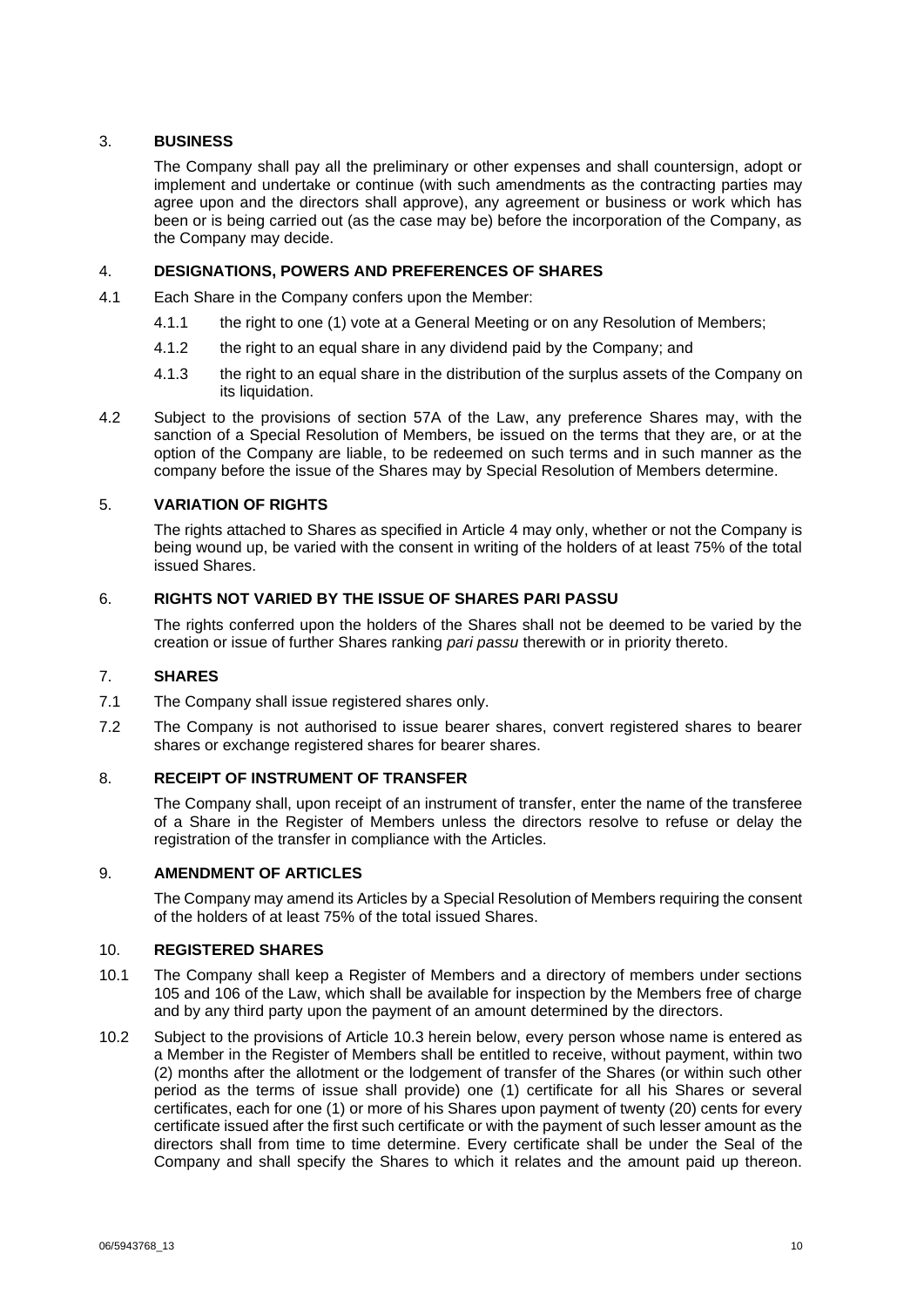Provided that in respect of a Share or Shares held jointly by several persons, the Company shall not be bound to issue more than one (1) certificate, and delivery of a certificate for a Share to one (1) or several joint holders shall be sufficient delivery to all such holders. If a share certificate is defaced, lost or damaged, it may be replaced upon payment of twenty (20) cents or any similar lesser amount and on similar terms (if any) as to the evidence regarding such defacing, destruction or loss, the granting of an indemnity and the payment of the out-of-pocket expenses of the Company in relation to the investigation of the produced evidence, as the directors may from time to time determine at their discretion.

- <span id="page-10-1"></span>10.3 Provided that if the Company's Securities are listed on any Stock Exchange, the Company shall be entitled to proceed with such arrangements regarding the keeping of the Register of Members and the issue of statements indicating the transactions of the Member, instead of the issue of a share certificate, as allowed or provided from time to time by all relevant laws.
- 10.4 If several Eligible Persons are registered as joint holders of any Shares, any one of such Eligible Persons may give an effectual receipt for any Distribution.
- <span id="page-10-0"></span>10.5 The Company shall keep a register (the **Register of Members**) containing:
	- 10.5.1 the names and addresses of the persons who hold Shares;
	- 10.5.2 the number of Shares held by each Member;
	- 10.5.3 the date on which the name of each Member was entered in the Register of Members; and
	- 10.5.4 the date on which any Eligible Person ceased to be a Member.
- 10.6 The Register of Members may be in any such form as the directors may approve, but if it is in magnetic, electronic or other data storage form, the Company must be able to produce legible evidence of its contents. Until the directors otherwise determine, the magnetic, electronic or other data storage form shall be the original Register of Members.

#### 11. **DEPOSITARY INTERESTS**

- 11.1 The directors shall, subject always to applicable law and regulation and the facilities and requirements of any Relevant System and these Articles, have the power to implement and/or approve any arrangements they may, in their absolute discretion, think fit in relation to (without limitation) the evidencing of title to and transfer of Interests in Shares in the form of depository receipts or interests or similar interests, instruments or Securities, and to the extent such arrangements are so implemented (but subject always to applicable law), no provision of these Articles shall apply or have effect to the extent that it is in any respect inconsistent with the holding or transfer of such interests pursuant to such arrangements. Subject to applicable law and regulation and the requirements of any Relevant System, the directors may from time to time take such actions and do such things as they may, in their absolute discretion, think fit in relation to the operation of any such arrangements.
- 11.2 Subject always to the Law and any other applicable laws and regulations and the facilities and requirements of any Relevant System concerned and these Articles, the Board may from time to time take such actions and do such things as they may, in their discretion, think fit in relation to the operation of any such arrangements, including, without limitation, treating holders of any depositary interests or similar interests relating to Shares as if they were the holders directly thereof for the purposes of compliance with any obligations imposed by these Articles. Without limitation to the foregoing, the Board may, subject to applicable law and the requirements of any Relevant System approve arrangements with the depositary that allow the holders of depositary interests to direct the depositary to vote and otherwise exercise the rights of the underlying Shares represented by those depositary interests.
- 11.3 Shares held by the depositary and/or which are subject to a Relevant System shall not be regarded as forming a separate class from Shares of that class.

#### 12. **SHARE ISSUANCE AND AUTHORISED SHARES**

12.1 Shares and other Securities may be offered and/or issued, Shares may be allotted, and options to acquire Shares or other Securities may be granted at such times, to such Eligible Persons,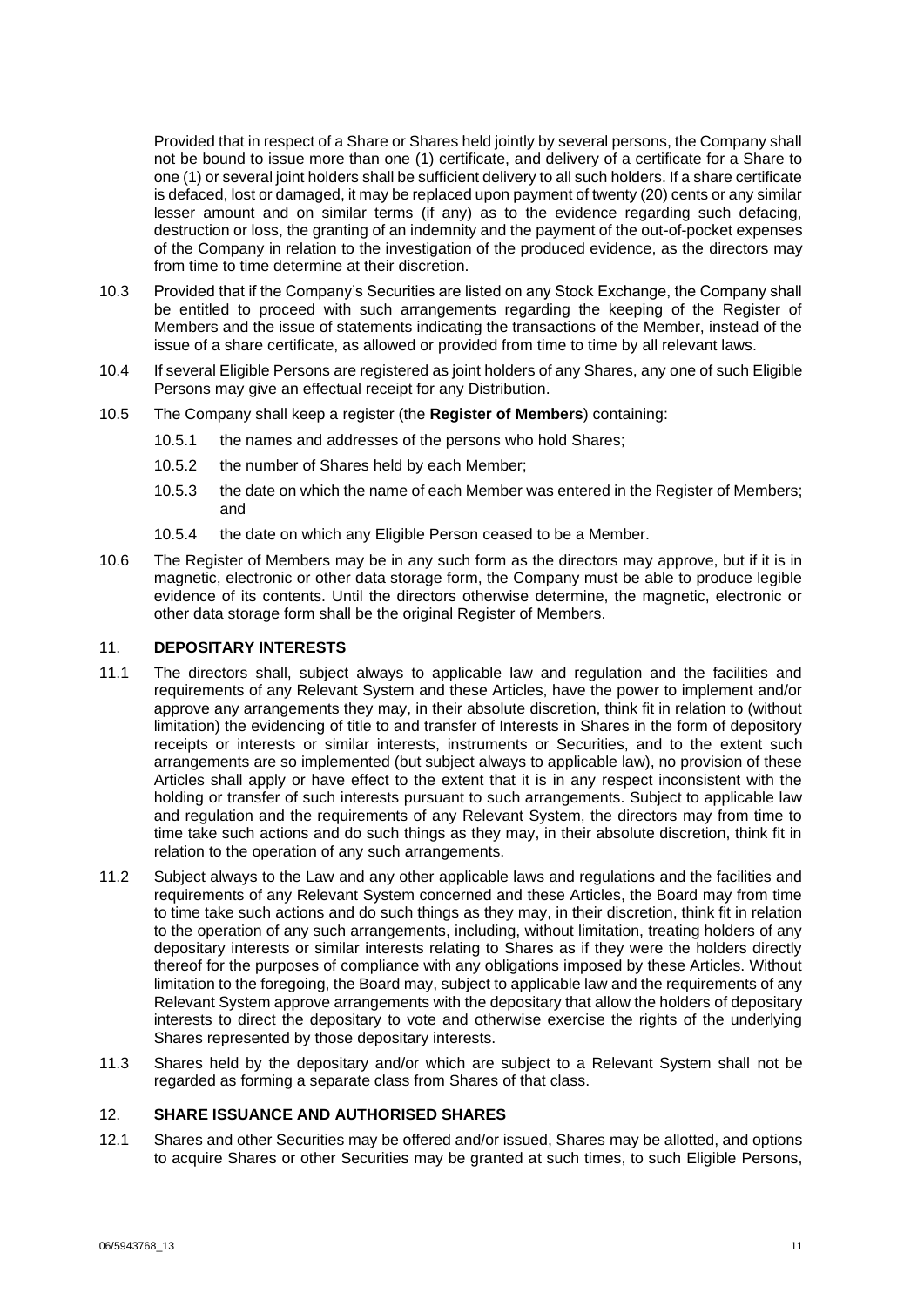for such consideration and on such terms as the directors may by Resolution of Directors determine. Without limitation to the foregoing, the Board may (i) offer, allot, issue or grant options, warrants or other rights over Shares; (ii) grant restricted share units, phantom awards, share appreciation rights and other equity awards and interests; (iii) otherwise dispose of the Shares and equity interests of the Company, in each case to such persons, at such times, for such consideration (which may be money or otherwise) and upon such other terms and conditions as the Company may by Resolution of Directors determine. Without limitation to the foregoing, the Board may issue Shares and other equity interests subject to such contractual restrictions and limitations as is agreed with the relevant Member, which contractual restrictions and limitations shall be enforceable by the Company against such Member in accordance with their terms.

- 12.2 A Share may be issued for consideration in any form, including money, a promissory note, real property, personal property (including goodwill and know-how), services rendered or a contract for future services.
- 12.3 No Shares may be issued for a consideration other than money, unless
	- 12.3.1 a Resolution of Directors has been passed stating:
		- (A) the amount to be credited for the issue of the Shares; and
		- (B) that, in their opinion, the present cash value of the non-money consideration and money consideration, if any, is not less than the amount to be credited for the issue of the Shares; and
	- 12.3.2 a report for an assessment of the value of in-kind contributions is prepared by one (1) or more independent experts, who are recognized by the Cyprus Registrar of Companies.
- 12.4 A Share is deemed to be issued when the name of the Member is entered in the Register of Members in respect thereof.
- <span id="page-11-0"></span>12.5 The Company may from time to time by Special Resolution of Members, authorise the issuance by the Company of any additional class or classes of Shares with par value (each an **Additional Class of Shares**) and subject to a Special Resolution of Members specify the rights, privileges, restrictions and conditions attaching to each such Additional Class of Shares, as the Members may determine in their absolute discretion. The Members may by Special Resolution of Members determine whether the Additional Class of Shares shall have voting rights and, if so, the terms and conditions of such voting rights, including, without limitation, the number of votes they have per Share and whether they shall vote separately or together as a single class with the Shares and/or any other class or classes of Shares; (d) whether the Additional Class of Shares shall have conversion and/or exchange rights and privileges and, if so, the terms and conditions of such conversion and/or exchange; (e) whether the Additional Class of Shares shall be redeemable and, if so, the terms and conditions of such redemption; (f) whether the Additional Class of Shares shall impose conditions and restrictions upon the business and affairs of the Company and/or any of its subsidiaries or the right to approve and/or veto certain matters; (g) the rights of the Shares of that Additional Class of Shares in the event of any voluntary or involuntary liquidation, dissolution or winding up of the Company, including, without limitation, any liquidation preference; and (h) any other relative, participating, optional or other special rights, privileges, powers, qualifications, limitations or restrictions of that Additional Class of Shares, including, without limitation, any right to appoint and/or remove one (1) or more directors of the Company.

## 13. **FORFEITURE**

- 13.1 Shares that are not fully paid on issue are subject to the forfeiture provisions set forth in these Articles.
- <span id="page-11-1"></span>13.2 A written notice of call specifying the date for payment to be made shall be served on any Member who defaults in making payment in respect of Shares provided that such notice shall not be made where the relevant Member is providing services in accordance with a contract for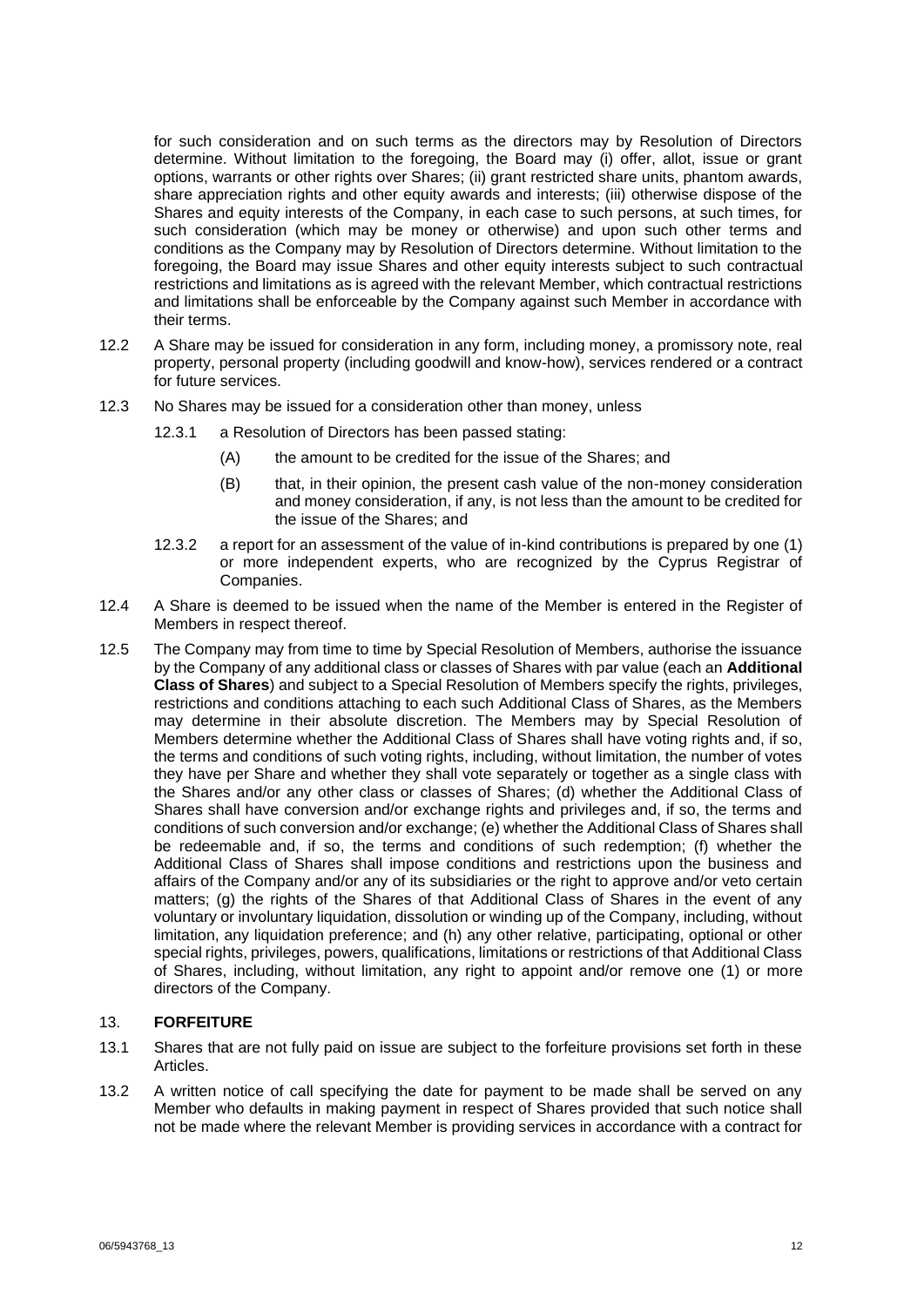future services entered into as consideration for the issuance of the relevant Shares to that Member.

- 13.3 The written notice of call referred to in Article [13.2](#page-11-1) shall name a further date not earlier than the expiration of fourteen (14) calendar days from the date of service of the notice on or before which the payment required by the notice is to be made and shall contain a statement that in the event of non-payment at or before the time named in the notice the Shares, or any of them, in respect of which payment is not made will be liable to be forfeited.
- <span id="page-12-0"></span>13.4 Where a written notice of call has been issued pursuant to Article [13.2](#page-11-1) and the requirements of the notice have not been complied with, the directors may, at any time before tender of payment, forfeit and cancel the Shares to which the notice relates.
- 13.5 The Company is under no obligation to refund any moneys to a Member whose Shares have been cancelled pursuant to Article [13.4](#page-12-0) and that Member shall be discharged from any further obligation to the Company.

#### 14. **TRANSFER OF SHARES**

- 14.1 Shares may be transferred by a written instrument of transfer signed by the transferor and containing the name and address of the transferee, which shall be sent to the Company for registration.
- 14.2 The Board may, in their absolute discretion, refuse to register the transfer of a Share that is not a fully paid Share provided that exercise of such powers does not prevent dealings in partly paid or nil paid Shares generally or disturb the market in the Shares.
- 14.3 The Board may, subject to the rules of any Relevant System, refuse to register a transfer of Shares (whether fully paid or not) in favour of more than four (4) persons jointly and shall refuse to register a transfer of Shares (whether fully paid or not) made to or by an infant or a person who has been declared legally incompetent.
- 14.4 The transfer of a Share is effective when the name of the transferee is entered on the Register of Members in respect thereof.
- 14.5 The Register of Members may be closed at such times and for such periods as the Board may from time to time determine, upon notice being given as may be required by the Law and the rules or practice of the relevant Stock Exchange(s).
- 14.6 If the directors of the Company are satisfied that an instrument of transfer relating to Shares has been signed but that the instrument has been lost or destroyed, they may resolve by Resolution of Directors:
	- 14.6.1 to accept such evidence of the transfer of Shares as they consider appropriate; and
	- 14.6.2 that the transferee's name should be entered in the Register of Members notwithstanding the absence of the instrument of transfer.
- 14.7 Subject to the Memorandum, the personal representative, executor or administrator of a deceased Member, the guardian of an incompetent Member or the trustee of a bankrupt Member shall be recognised by the Company as entitled to exercise such Member's rights as a member of the Company (including to transfer Shares) on behalf of that Member or deceased Member provided that they provide to the Board such evidence as the Board may request as to their due appointment as such in the relevant competent jurisdiction.

#### 15. **PRE-EMPTION RIGHTS**

15.1 Subject to any instructions as to the contrary which may be included in an Ordinary Resolution of Members approved at a General Meeting, on the increase of the share capital of the Company, the Shares shall be offered before their issue to the Members on a pro-rata basis of the participation of each Member in the capital of the Company, on a specific date fixed by the Board. Any such offer as well as the period, within which such right must be exercised, shall be published in accordance with section 365A of the Law and be made upon written notice to all the Members specifying the number of the Shares and/or other Securities giving right to the purchase of Shares or which are convertible into Shares, which the Member is entitled to acquire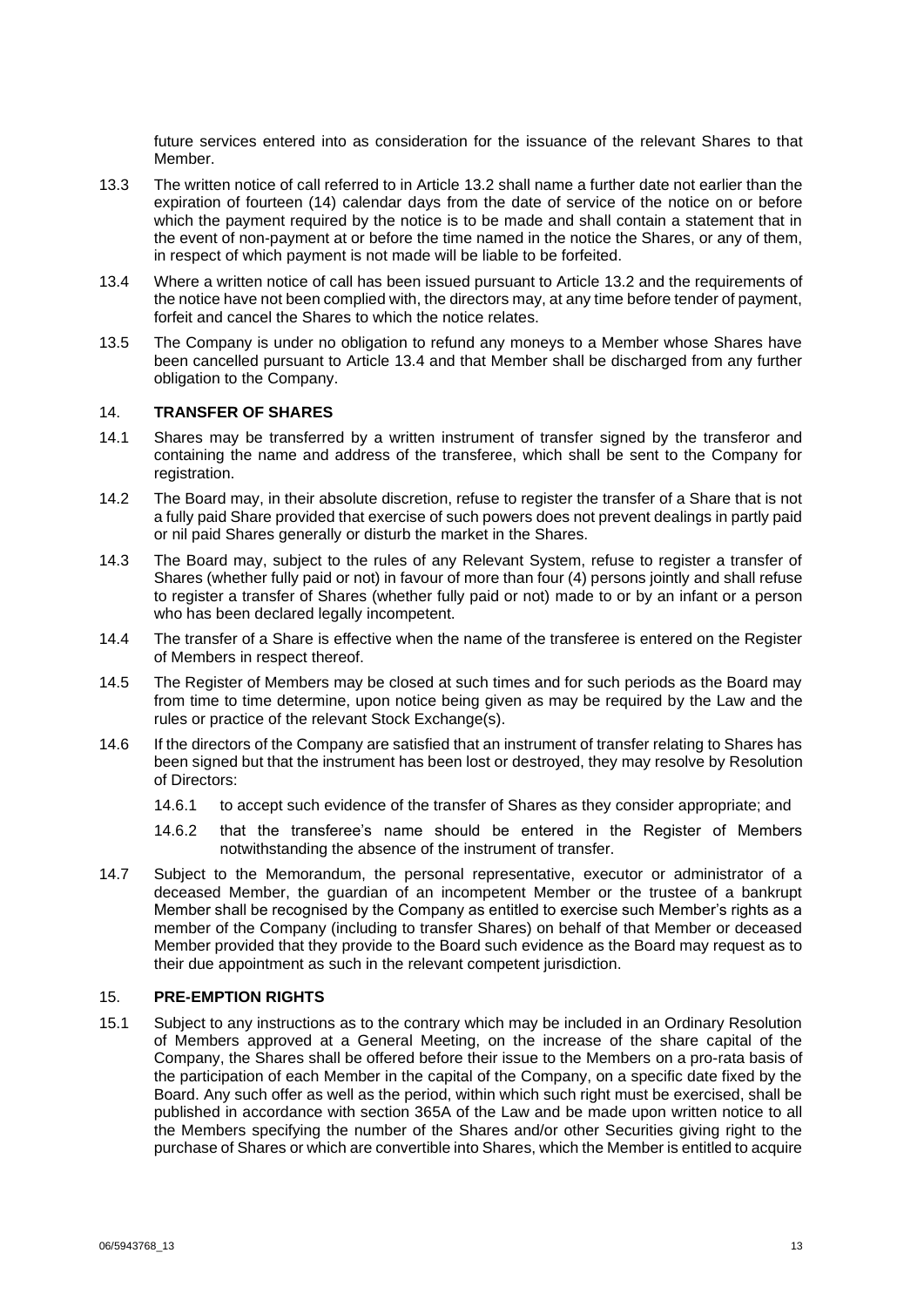and the time period (which shall not be less than fourteen (14) calendar days from the publication of the offer) within which the offer, if not accepted, shall be deemed to have been rejected. If, until the expiry of the said time period, no notification is received from the person to which the offer is addressed or to which the rights have been assigned that such person accepts all or part of the offered Shares or other Securities giving right to the purchase of Shares or which are convertible into Shares, the directors may dispose of them in any manner as they deem more advantageous for the Company.

- 15.2 No publication shall be required when all the Shares are nominal, in which case all Members must be notified in writing.
- 15.3 The pre-emption right must be exercised within a period which shall not be less than fourteen (14) calendar days from the notification of the offer or the sending out of the letters to the Members.
- 15.4 If, as a result of inequality between the number of the Shares under issue or other Securities giving right to the purchase of Shares or which are convertible into Shares and the number of the Shares held by Members entitled to the aforementioned offer of the new Shares and or other Securities, the distribution of the new Shares and/or other Securities among the Members becomes difficult, this difficulty shall be settled by a Resolution of Directors unless the Company through an Ordinary Resolution of Members approves instructions to the contrary.
- 15.5 Shares to which a restricted right of participation in the distributions in the meaning of Section 169A of the Law and/or in the distribution of the Company assets in the case of liquidation is attached, shall not have a right of pre-emption.

#### <span id="page-13-1"></span>16. **MANDATORY TENDER OFFER**

- <span id="page-13-0"></span>16.1 Save in respect of any Exempted Transaction or as otherwise provided below:
	- 16.1.1 no Transfer or issue of Shares shall be registered by the Company; and
	- 16.1.2 no person may acquire an Interest in Shares (including by means of entry into a voting arrangement with another Holder),

if the result of such Transfer, issue or acquisition would be that the proposed acquirer (taken together with any person Acting in Concert with him, but (without prejudice to Article [16.4](#page-15-1) below) excluding always any depository holding legal title to Shares for the purposes of the issuance of depository receipts), would have an interest(s) in Shares that would together carry:

- (A) thirty per cent (30%) or more of the voting rights in the Company; or
- (B) where such proposed acquirer (taken together with any person Acting in Concert with him) already has an interest(s) in Shares that together carry thirty per cent (30%) or more, but not more than fifty per cent (50%) of the voting rights in the Company, more than such existing voting rights,

unless such proposed acquirer has made or simultaneously makes an offer to all Members to purchase all such Members' Shares (the **Offer**). For the purposes of Article [16.1](#page-13-0) (a) the total "voting rights in the Company" shall be calculated excluding Shares held by the Company or any subsidiary thereof; and (b) for the avoidance of doubt, the proposed acquirer shall not be deemed to have an interest(s) in Shares solely as a result of receiving an irrevocable commitment to accept an Offer or otherwise to vote in favour of a merger, combination, scheme of arrangement or plan of arrangement pursuant to which the proposed acquirer would acquire Control of the Company.

- 16.2 Article [16.1](#page-13-0) shall not apply to an Exempted Transaction.
- 16.3 The following provisions shall apply in respect of the requirement to make an Offer in Article [16.1:](#page-13-0)
	- 16.3.1 Unless otherwise approved by Independent Committee, the Offer, if conditioned, must be conditional only on:
		- (A) the proposed acquirer (taken together with any person Acting in Concert with him) receiving acceptances of the Offer in respect of interests in such number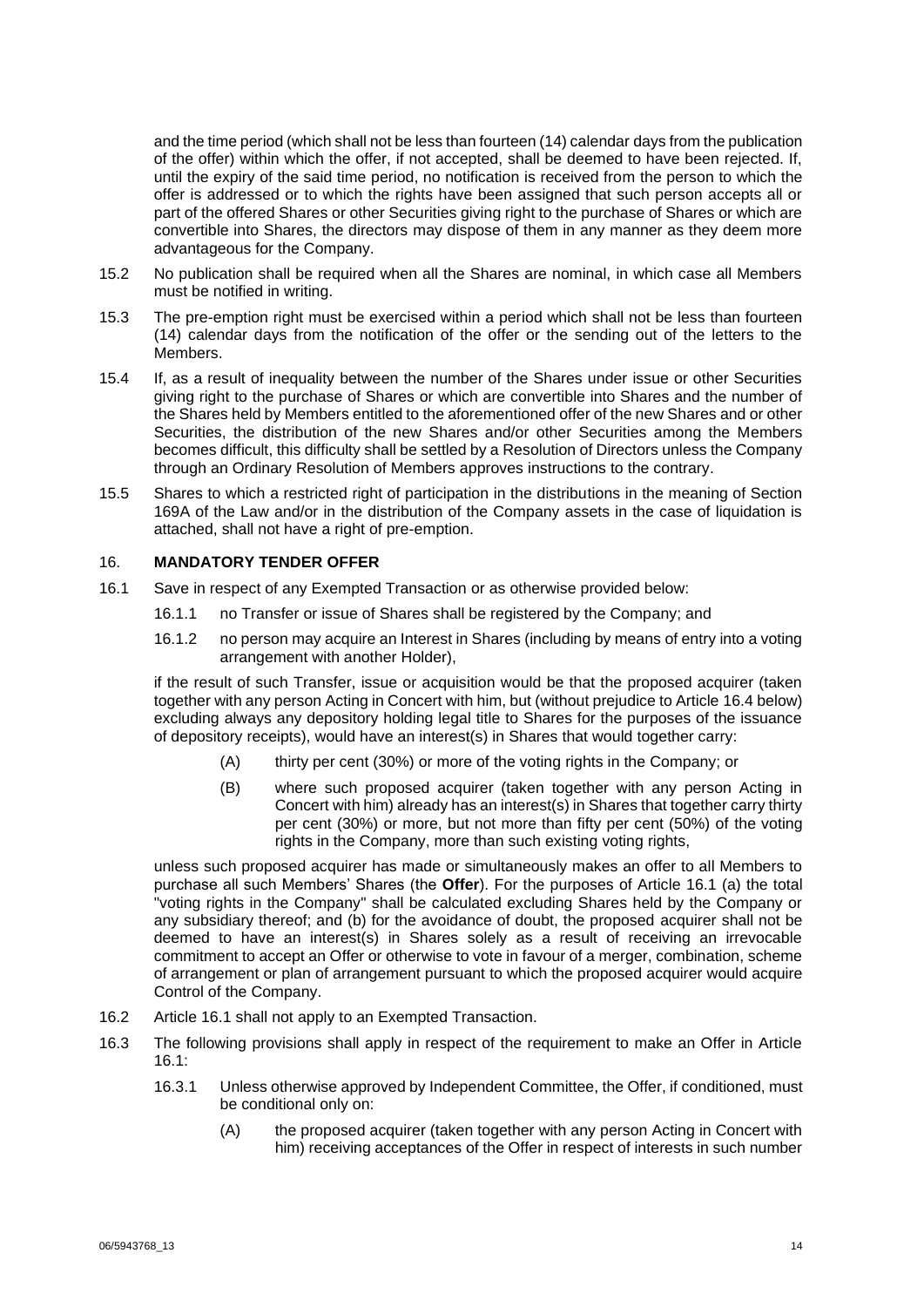of Shares that the settlement of such acceptances would result in the proposed acquirer together with any person Acting in Concert with him having more than fifty per cent (50%) of the voting rights in the Company; upon such acceptances having been received the Offer will become wholly unconditional, and the proposed acquirer must announce that such has occurred (specifying the number of Shares in respect of which it has received such acceptances, and the percentage the proposed acquirer's total Interests in Shares represent of the total number of issued Shares); and/or

- (B) regulatory filings or approvals that are required by law or regulation as a precondition to the consummation of the Offer, subject to the prior approval of the Board.
- 16.3.2 The Offer must be made on the same terms to all holders of Shares (other than the offeror itself). The price per Share of the Offer shall be in cash and at not less than the highest price paid by such proposed acquirer (or by any person determined by the Board to be Acting in Concert with him) (or the cash equivalent, as determined by the Independent Committee, of any non-cash consideration transferred or paid by such acquirer or any such person) for any Interest in Shares in the 12 months immediately preceding the date of the Offer or during the offer period, subject to such adjustment and/or determination by the Independent Committee as the Independent Committee may determine is fair and reasonable in the circumstances.
- 16.3.3 Offers made under these Articles must be made in writing and announced, and must be open for acceptance for a period of not less than twenty-one (21) calendar days from the making of the Offer (and, where the Offer becomes unconditional, must remain open for acceptance for not less than fourteen (14) calendar days after the date on which it would otherwise have expired). The Offer may not become unconditional more than sixty (60) calendar days after the date that it is made, unless the Independent Committee otherwise agrees, and the expiry of an Offer must be announced by the proposed acquirer.
- 16.3.4 An Offer shall not be required under this Article [16](#page-13-1) solely as a result of a person's Interest in Shares bearing an increased percentage of the voting rights in the Company due to a Share repurchase, redemption or other acquisition by the Company or any subsidiary thereof or any surrender of Shares to the Company (in each case whether such Shares are subsequently held in treasury or cancelled) being effected.
- <span id="page-14-1"></span><span id="page-14-0"></span>16.3.5 If at any time the Board or Independent Committee is satisfied that any Holder is or was required by Article [16.1](#page-13-0) to extend an Offer to the holders of all issued Shares but has failed to do so or has not acted in accordance with any other provision of Article [16](#page-13-1) or Article [18](#page-16-1) (including to provide information requested by the Board pursuant to Article [16.5](#page-15-2) or to ascertain compliance with this Article [16](#page-13-1) or Articl[e 18\)](#page-16-1), then the Board may, within twenty-one (21) calendar days of being so satisfied, by notice (a **Suspension Notice**) to such Holder and any other Holder Acting in Concert with such Holder (together the **Defaulters**) or to any depository through which interests in such Shares are held, direct that:
	- (A) the Defaulters shall not be entitled to vote (or direct the voting of) the Shares the acquisition of interests in which should not have been registered or effected without an Offer being made under this Article [16](#page-13-1) or (in case of any other breach) such of the Shares in which they have interests as the Board may determine (the **Default Shares**) (whether by written resolution or at a General Meeting passed as Ordinary Resolution of Members either personally or by proxy) or to exercise any other right conferred by membership in the Company in relation to such Default Shares;
	- (B) except in a liquidation of the Company, no payment shall be made of any sums due from the Company on the Default Shares, whether in respect of capital or dividend or otherwise, and the Company shall not meet any liability to pay interest on any such payment when it is paid to the Members;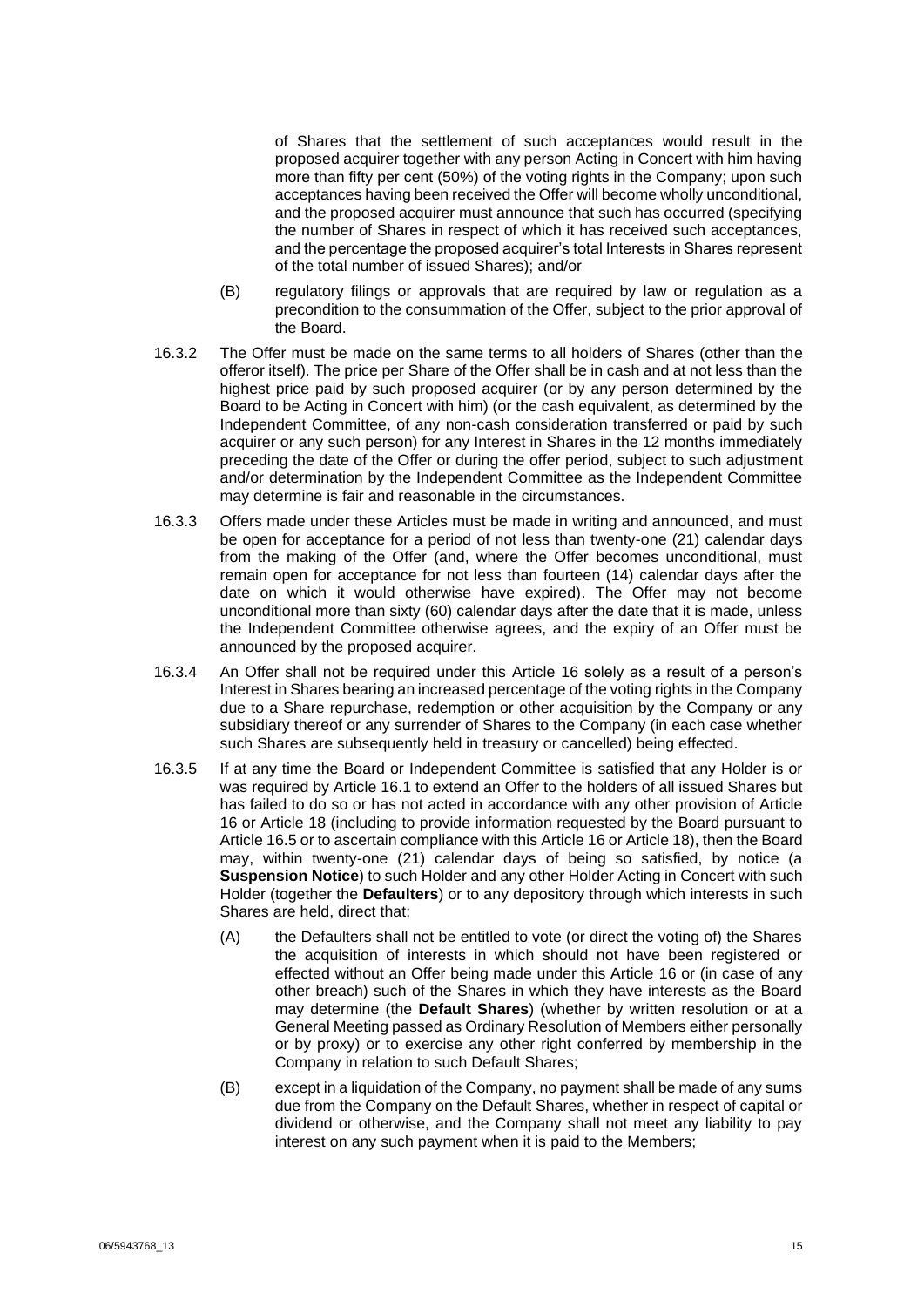- (C) no other Distribution shall be made in respect of the Default Shares; and
- (D) the Defaulters may not transfer any of the Default Shares or any interest therein unless such is (a) pursuant to acceptance of an Offer or (b) a transfer which the Board is satisfied is a bona fide sale of the whole of the beneficial ownership of the relevant defaulter's interest in the Default Shares to a party unconnected with any defaulter, and the rights attaching to any Default Shares shall be suspended and/or modified accordingly, and such Default Shares shall be subject to such additional restrictions, as set out in this Article, for so long as the Suspension Notice in respect of those Default Shares remains in effect, irrespective of whether the Holder in question is a Member. The Board shall only be entitled to withdraw a Suspension Notice (a) if satisfied that neither the relevant Holder nor any person Acting in Concert with it has any interest in the Default Shares, (b) if approved in advance by Ordinary Resolution of Members (excluding the Defaulters), (c) where the Suspension Notice was given in respect of a failure to extend an Offer where so required, if an Offer has been made in accordance (save as to timing) with this Article [16](#page-13-1) and/or (d) where the Suspension Notice was given in respect of any other breach, such breach is remedied.
- <span id="page-15-1"></span>16.4 For the purposes of Articles [16,](#page-13-1) [17](#page-15-3) and [18](#page-16-1) a person who acquires an interest in depositary receipts relating to Shares shall be taken for the purpose of these Articles to have acquired an interest in the underlying Shares (and the depository holding legal title to the underlying Shares shall not be deemed to have acquired such Shares by reason of holding them for the purposes of the issuance of depository receipts). Further, and for the avoidance of doubt and without prejudice to the above, the term "Interest(s) in Share(s)" includes depository receipts relating to Shares, and option rights relating to Shares or other Interests in Shares (including depository receipts relating to Shares).
- <span id="page-15-2"></span>16.5 The Board and any Independent Committee shall have the power to require Members and Holders (or those it has reasonable grounds to suspect are Holders) to provide it within fourteen (14) calendar days of request with such information (and corroborating evidence and documentation) as it may require in connection with this Article [16](#page-13-1) an[d 18](#page-16-1) (including to determine whether a person has an Interest in Shares and/or is Acting in Concert with another person and to establish what percentage of the voting rights in the Company are held by that person and those Acting in Concert with him and/or to determine whether there is an Exempted Transaction). This power is without prejudice to the obligations of Members and Holders pursuant to Article [18.](#page-16-1) The Company may make requests under this Article to Holders via the depository for any relevant Share deposit programme.
- 16.6 The Independent Committee shall have full power, authority and discretion to interpret and implement this Article [16](#page-13-1) and to waive part or full compliance with the same and to condition any such waiver as it sees fit (including, without limitation, by requiring Member approvals as a condition to a waiver), provided that all Members and Holders of the same class must be afforded equivalent treatment. Each decision of the Independent Committee shall be final and non-appealable. The Independent Committee shall act reasonably and on the basis of legal advice when acting in relation to this Article [16.](#page-13-1) Since this Article [16](#page-13-1) is for the benefit of the Company and the Members and Holders as a whole, the Board shall (in the absence of fraud, gross negligence or wilful misconduct) have no liability to any Member, any person who has any Interest in Shares, or any other person for the manner in which they exercise or refrain from exercising any powers or discretions under this Article [16](#page-13-1) or for any determination which the Board makes (in good faith) as to the application of the provisions of this Article [16](#page-13-1) to any particular circumstances.

## <span id="page-15-3"></span>17. **DRAG ALONG**

<span id="page-15-0"></span>17.1 If the proposed acquirer (taken together with any person Acting in Concert with him), pursuant to acceptances of an Offer (whether made pursuant to Article [16.1](#page-13-0) or otherwise), has acquired or has contracted to acquire an interest(s) in Shares that would together with any other Shares or Interests in Shares held by the proposed acquirer (or persons Acting in Concert with it) carry ninety per cent (90%) or more of the voting rights in the Company, the proposed acquirer may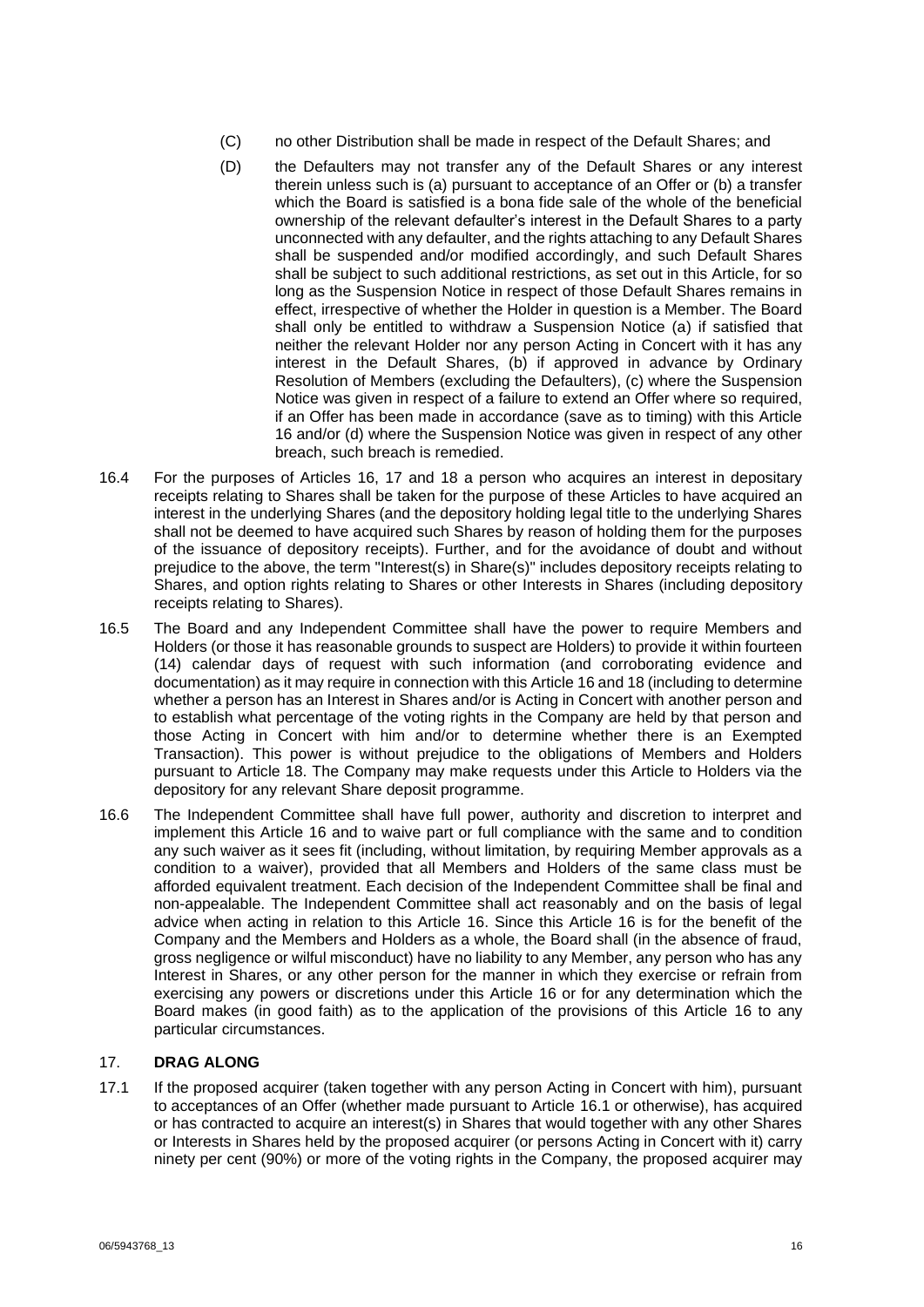give irrevocable notice (a **Drag Along Notice**) to all other Members requiring such other Members to accept the Offer, and such other Members (and any person which becomes a Member following delivery of such Drag Along Notice pursuant to the exercise of a pre-existing option or right to acquire Shares, who shall be deemed to have been delivered the Drag Along Notice immediately upon becoming a Member) shall be deemed to have accepted such Offer and shall accordingly be obliged to transfer their Shares (and deliver executed instruments of transfer) at the same time as the other Shares sold under the Offer (or, if later, seven (7) calendar days after the date of the Drag Along Notice being given or deemed delivered).

17.2 If any Member does not on completion of the sale of any Shares pursuant to this Article [17](#page-15-3) execute transfer(s) in respect of all the Shares in respect of which that Member accepted, or was deemed to have accepted, an Offer, that Member shall be deemed to have irrevocably appointed the Company to be his agent and attorney to execute all necessary transfer(s) on his behalf and against receipt by the Company (on trust for such Member) of the purchase moneys or any other consideration payable for the relevant Shares deliver such transfer(s) to the proposed acquirer (or as it may direct) and the Board shall forthwith register the proposed acquirer (or its nominee) as the holder thereof and, after the proposed acquirer (or its nominee) has been registered as the holder, the validity of such proceedings shall not be questioned by any such person.

### <span id="page-16-1"></span>18. **DISCLOSURE REQUIREMENTS**

- <span id="page-16-3"></span>18.1 Any person who, at any time, owns, holds or has Interest(s) in Shares (directly or indirectly) representing five per cent (5%) or more of the Shares outstanding from time to time is required:
	- 18.1.1 to notify the Company of the number of Securities held by such Member;
	- 18.1.2 to notify the Company of any increases or decreases in the percentage of Shares held or owned by such Member (or in which such Member is interested) of one per cent (1%) or more; and
	- 18.1.3 to give such further information as may be required in accordance with Article [18.3.](#page-16-2)
- <span id="page-16-0"></span>18.2 The Company may, by notice in writing (a **Disclosure Notice**), require a person whom the Company knows to be or has reasonable cause to believe is or, at any time during the three (3) years immediately preceding the date on which the Disclosure Notice is issued, to have been interested in Shares:
	- 18.2.1 to confirm that fact or (as the case may be) to indicate whether or not it is the case; and
	- 18.2.2 to give such further information as may be required in accordance with Article [18.3.](#page-16-2)
- <span id="page-16-2"></span>18.3 A Disclosure Notice may (without limitation) require the person to whom it is addressed:
	- 18.3.1 to give particulars of his status, domicile, nationality and residency;
	- 18.3.2 to give particulars of his own past or present interest in any Shares (held by him at any time during the three (3) year period specified in Article [18.1\)](#page-16-3);
	- 18.3.3 to disclose the identity of any other person who has a present interest in the Shares held by him;
	- 18.3.4 where the interest is a present interest and any other interest in any Shares subsisted during that three (3) year period at any time when his own interest subsisted, to give (so far as is within his knowledge) such particulars with respect to that other interest as may be required by the Disclosure Notice; and
	- 18.3.5 where his interest is a past interest to give (so far as is within his knowledge) like particulars of the identity of the person who held that interest immediately upon his ceasing to hold it.
- 18.4 Any Disclosure Notice shall require any information in response to such notice to be given within the prescribed period (which is fourteen (14) calendar days after service of the notice or seven (7) calendar days if the Shares concerned represent nought point two five (0.25) per cent or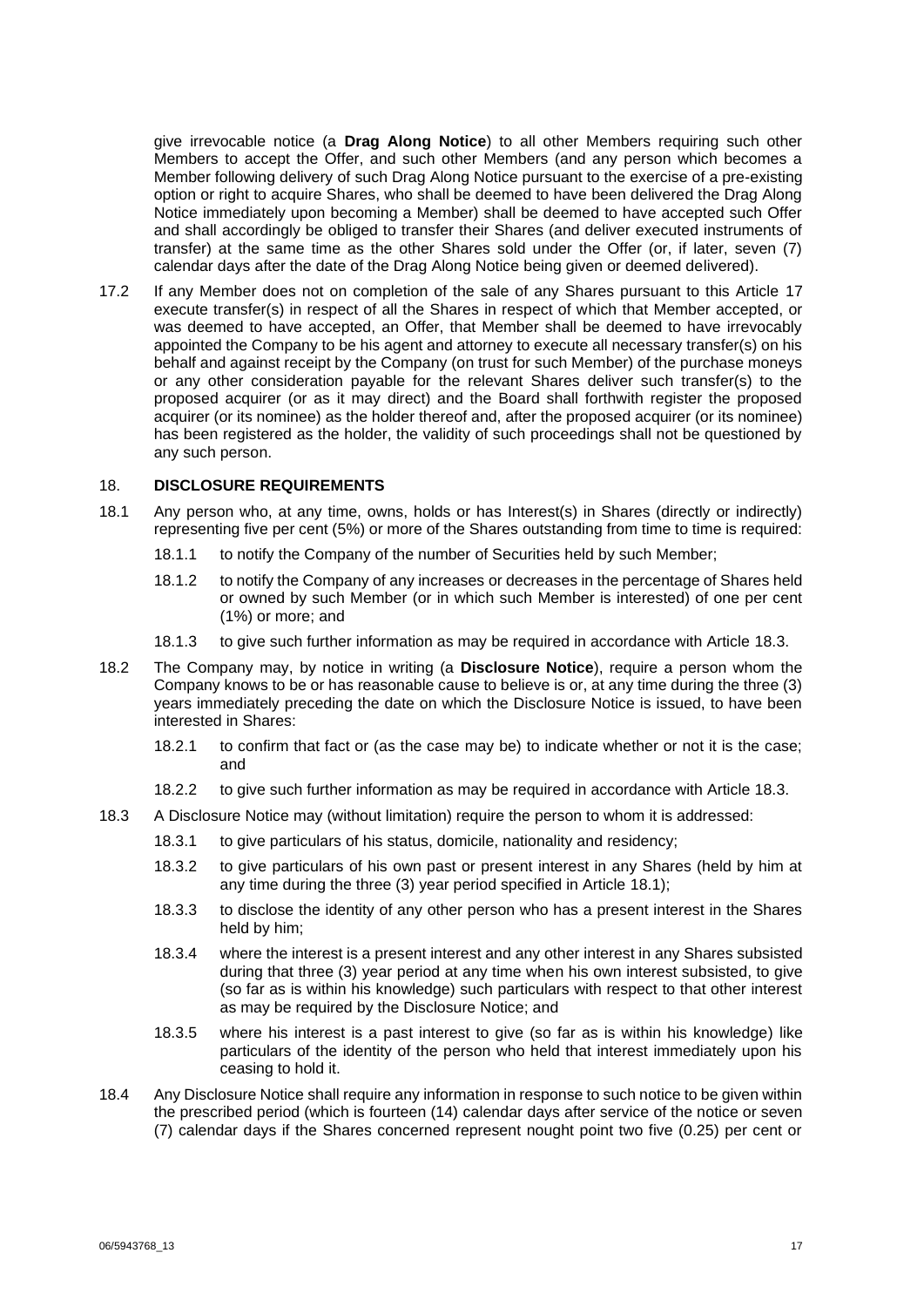more in number of the issued Shares of the relevant class) or such other reasonable period as the Board may determine.

- 18.5 Where the Member on which a Disclosure Notice is served is a depositary acting in its capacity as such, the obligations of the depositary as a Member shall be limited to disclosing to the Company such information relating to any person appearing to be interested in the Shares held by it, as has been recorded by it pursuant to the arrangements entered into by the Company or approved by the Board pursuant to which it was appointed as a depositary.
- 18.6 If any Member is in default in supplying to the Company the information required by the Company within the prescribed period or such other reasonable period as the Board determines, Article [16.3.5](#page-14-0) shall apply.

#### 19. **DIVIDENDS AND RESERVE**

- 19.1 The Company may annually declare final dividends at the Annual General Meeting, but no dividend shall exceed the amount recommended by the directors.
- 19.2 Provided that the Company is permitted to pay interim dividends in accordance with Section 169C of the Law, the directors may from time to time pay to the Members such interim dividends (including the fixed dividends payable at fixed times) on any preference Shares or other Shares as appear to the directors to be justified by the profits of the Company without the approval of the shareholders.
- 19.3 The directors may authorise dividends at a time and of an amount the directors think fit if they are satisfied, on reasonable grounds, that, immediately after the Distribution, the value of the Company's assets will exceed its liabilities and the Company will be able to pay its debts as they fall due.
- 19.4 Dividends may be paid in money, debentures, shares, or other property. The Board may make all such valuations, adjustments and arrangements and issue all certificates or documents of title as may seem to it to be expedient with a view to facilitating the Distribution and may vest assets in trustees on trust for the persons entitled to the dividend as may seem to the Board to be expedient. Where any difficulty arises in respect of such Distribution, the Board may settle it as it thinks expedient, and in particular may authorise any person to sell and transfer any fractions or may ignore fractions altogether.
- 19.5 The Company may pay any dividend, interest or other amount payable in cash in respect of any Share by cheque, dividend warrant or money order or by direct debit or a bank or other funds transfer system or by such other method as the holder or joint holders of the Share in respect of which the payment is made may by notice direct. In respect of Shares (or Interests in Shares) traded on Relevant System(s), the Company may also pay any such dividend, interest or other amount and send electronic tax vouchers in respect of any such dividend interest or other amount by means of the Relevant System concerned (subject always to the facilities and requirements of that Relevant System). Payment of the cheque, warrant or order, the collection of funds from or transfer of funds by a bank in accordance with such direct debit or bank or other transfer or, in respect of Shares (or Interests in Shares) traded on Relevant System(s), the making of payment in accordance with the facilities and requirements of the Relevant System concerned shall be a good discharge by the Company.
- 19.6 No dividend shall be paid otherwise than out of profits.
- 19.7 Any dividend, interest or other moneys payable in cash in respect of Shares may be paid by cheque or warrant sent through the post directed to the registered address of the holder or, in the case of joint holders, to the registered address of that one (1) of the joint holders who is first named in the Register of Members or to such person and to such address as the holder or joint holders may in writing direct. Every such cheque or warrant shall be made payable to the order of the person to whom it is sent. Any one of two (2) or more joint holders may give effectual receipts for any dividends, bonus or other amounts paid in respect of the Shares held by them as joint holders.
- 19.8 No dividend shall bear interest against the Company.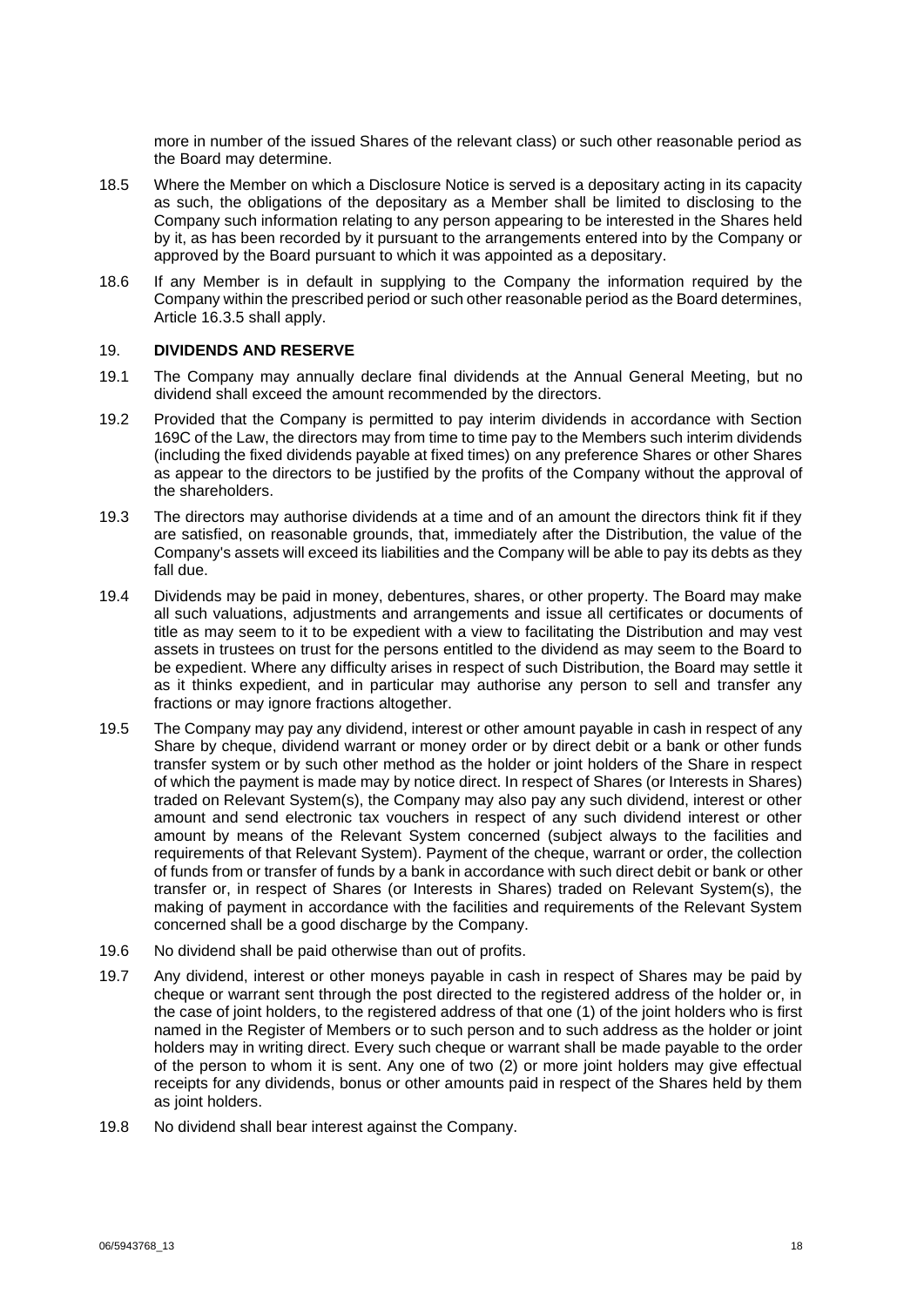- 19.9 The directors may deduct from any dividend payable to any Member, all sums of money (if any) presently payable by him to the Company on calls or in any other manner in relation to his Shares in the Company.
- 19.10 Any Member can waive the right to receive dividends by sending a letter to that effect to the Company.

#### 20. **REDEMPTION OF SHARES**

- 20.1 The Company may buy back, redeem or otherwise acquire and hold its own Shares subject to section 57A of the Law and subject to limitations and procedures provided under the Law in general, save that the Company may not purchase, redeem or otherwise acquire its own Shares without the consent of the Member whose Shares are to be purchased, redeemed or otherwise acquired unless the Company is permitted by the Law or any other provision in the Articles to purchase, redeem or otherwise acquire the Shares without such consent.
- 20.2 A redemption, buy back or other acquisition of Shares may be:
	- 20.2.1 in respect of one (1) or more Members and is not required to be pro rata in any respect;
	- 20.2.2 may be in respect of all or some of the Shares of any Member;
	- 20.2.3 may be in respect of only one (1) or certain classes of Shares and is not required to be pro rata or in any respect of all classes of Shares; and
	- 20.2.4 may be effected on one (1) or more occasions.
- 20.3 All rights and obligations attaching to Shares that the Company may buy back, redeem or otherwise acquire are suspended and shall not be exercised by the Company, and accordingly no dividend or Distribution shall be payable on such Shares, and for the purposes of voting (including quorum) and the exercise of pre-emption rights shall be treated as neither in issue nor outstanding.

## 21. **MORTGAGES AND CHARGES OF SHARES**

- 21.1 A Member may by an instrument in writing mortgage or charge his Shares.
- <span id="page-18-1"></span><span id="page-18-0"></span>21.2 There shall be entered in the Register of Members at the written request of the Member:
	- 21.2.1 a statement that the Shares held by him are mortgaged or charged;
	- 21.2.2 the name of the mortgagee or chargee; and
	- 21.2.3 the date on which the particulars specified in subparagraphs [21.2.1](#page-18-0) and [21.2.2](#page-18-1) are entered in the Register of Members.
- 21.3 Where particulars of a mortgage or charge are entered in the Register of Members, such particulars may be cancelled:
	- 21.3.1 with the written consent of the named mortgagee or chargee or anyone authorised to act on his behalf; or
	- 21.3.2 upon evidence satisfactory to the directors of the discharge of the liability secured by the mortgage or charge and the issue of such indemnities as the directors shall consider necessary or desirable.
- 21.4 Whilst particulars of a mortgage or charge over Shares are entered in the Register of Members pursuant to this Article, subject at all times to applicable law and/or regulation:
	- 21.4.1 no transfer of any Share the subject of those particulars shall be effected; and
	- 21.4.2 the Company may not buy back, redeem or otherwise acquire any such Share,

without the written consent of the named mortgagee or chargee.

#### 22. **MEETINGS AND CONSENTS OF MEMBERS**

22.1 An Annual General Meeting shall be held in each year in addition to any other General Meetings which may be held in that year, and such meeting shall be specified as the Annual General Meeting in the notices calling it. Not more than twelve (12) months shall elapse between the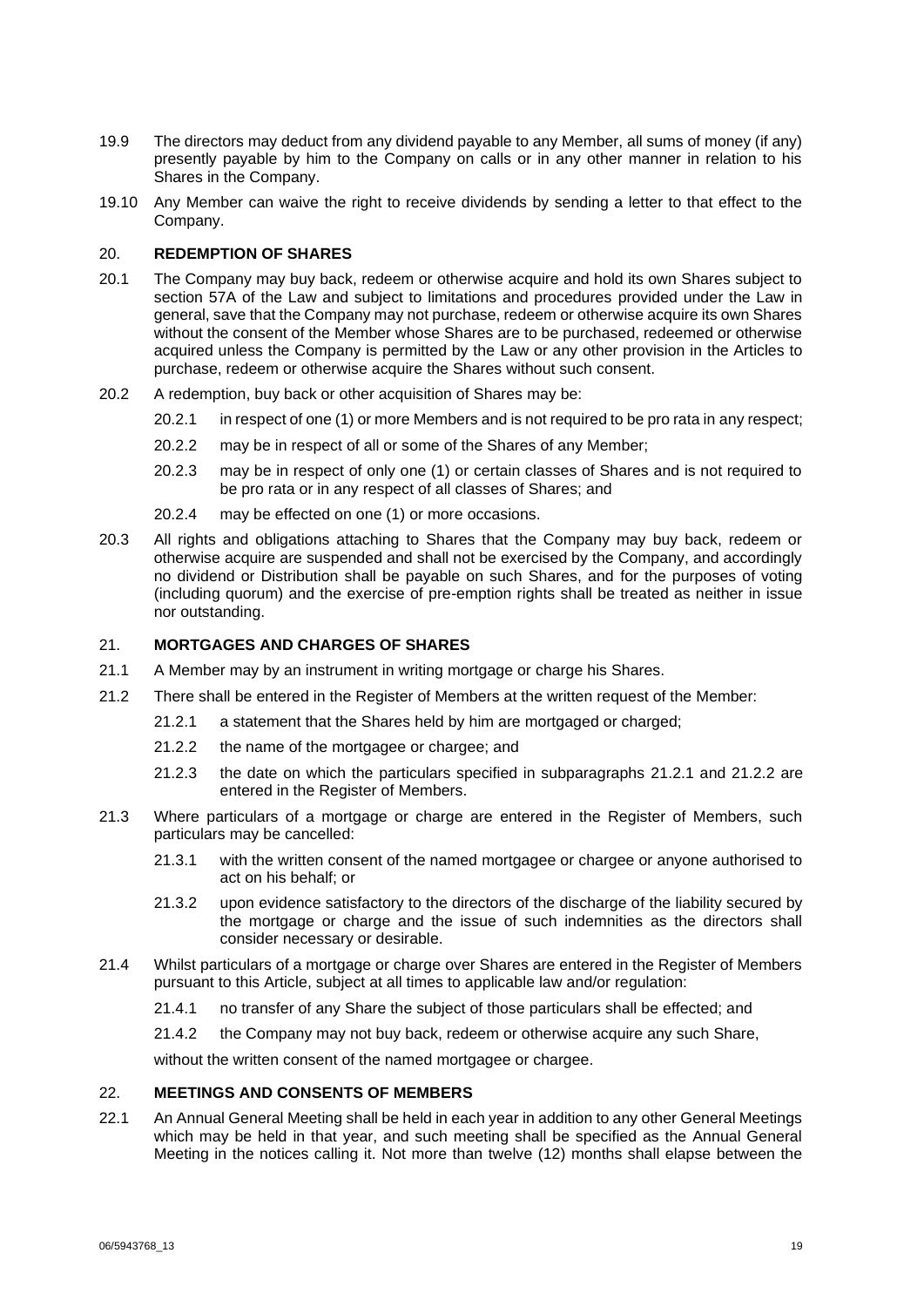date of one Annual General Meeting and that of the next. The first Annual General Meeting shall be held within eighteen (18) months from the date the Company is considered as a Cyprus company pursuant to the Law.

- 22.2 The Board may, by a Resolution of Directors, convene a General Meeting at such times and in such manner as the Board considers necessary or desirable.
- 22.3 Upon the written request of a Member or Members entitled to exercise thirty per cent (30%) or more of the voting rights in respect of the matter for which the General Meeting is requested the Board shall convene a General Meeting.
- <span id="page-19-0"></span>22.4 When convening a General Meeting, the Board shall give not less than:
	- 22.4.1 in respect of each Annual General Meeting, twenty-one (21); and
	- 22.4.2 in respect of an Extraordinary General Meeting fourteen (14); and
	- 22.4.3 in respect of a General Meeting for the passing of a Special Resolution of Members, twenty-one (21),

calendar days' written notice of the General Meeting to:

- (A) those Members whose names on the date the notice is given appear as Members in the Register of Members and are entitled to vote at the General Meeting; and
- (B) all directors.

Provided that a General Meeting shall, notwithstanding that it is called by shorter notice than that specified in this Article [22.4,](#page-19-0) be deemed to have been duly called if it is so agreed:

- 22.4.4 in the case of a General Meeting called as the Annual General Meeting, by all the Members entitled to attend and vote thereat; and
- 22.4.5 in the case of any other General Meeting, by a majority in number of the Members having a right to attend and vote at the General Meeting, being a majority together holding not less than ninety-five per cent (95%) in nominal value of the Shares giving that right. As determined in the reasonable discretion of the Board, materials will be circulated to Members before the relevant General Meeting.
- 22.5 The Board, when convening a General Meeting, may fix as the record date for determining those Members that are entitled to vote at the General Meeting the date on which notice is given of the General Meeting, or such other date as may be specified in the notice, being a date not earlier than the date of the notice.
- 22.6 The inadvertent failure of the Board, when it convenes a General Meeting, to give notice of a General Meeting to a Member or another director, or the fact that a Member or a director has not received notice, does not invalidate the General Meeting.
- 22.7 A Member may be represented at a General Meeting by a proxy who may speak and vote on behalf of the Member.
- 22.8 The instrument appointing a proxy shall be produced at the place designated for the General Meeting before the time for holding the General Meeting at which the person named in such instrument proposes to vote (and the Board may require any such proxy to be provided to the Company not less than forty-eight (48) hours prior to the commencement of the relevant General Meeting, and, if any such requirements is not satisfied, any late-provided proxy may, at the discretion of the chairman of the General Meeting, be rejected).
- 22.9 The instrument appointing a proxy shall be in substantially the following form or such other form as the Board shall approve or the chairman of the General Meeting shall accept as properly evidencing the wishes of the Member appointing the proxy.

| [Name of Company]                                       |
|---------------------------------------------------------|
|                                                         |
| ……………………………… or failing him …………………………… of ……………………………… |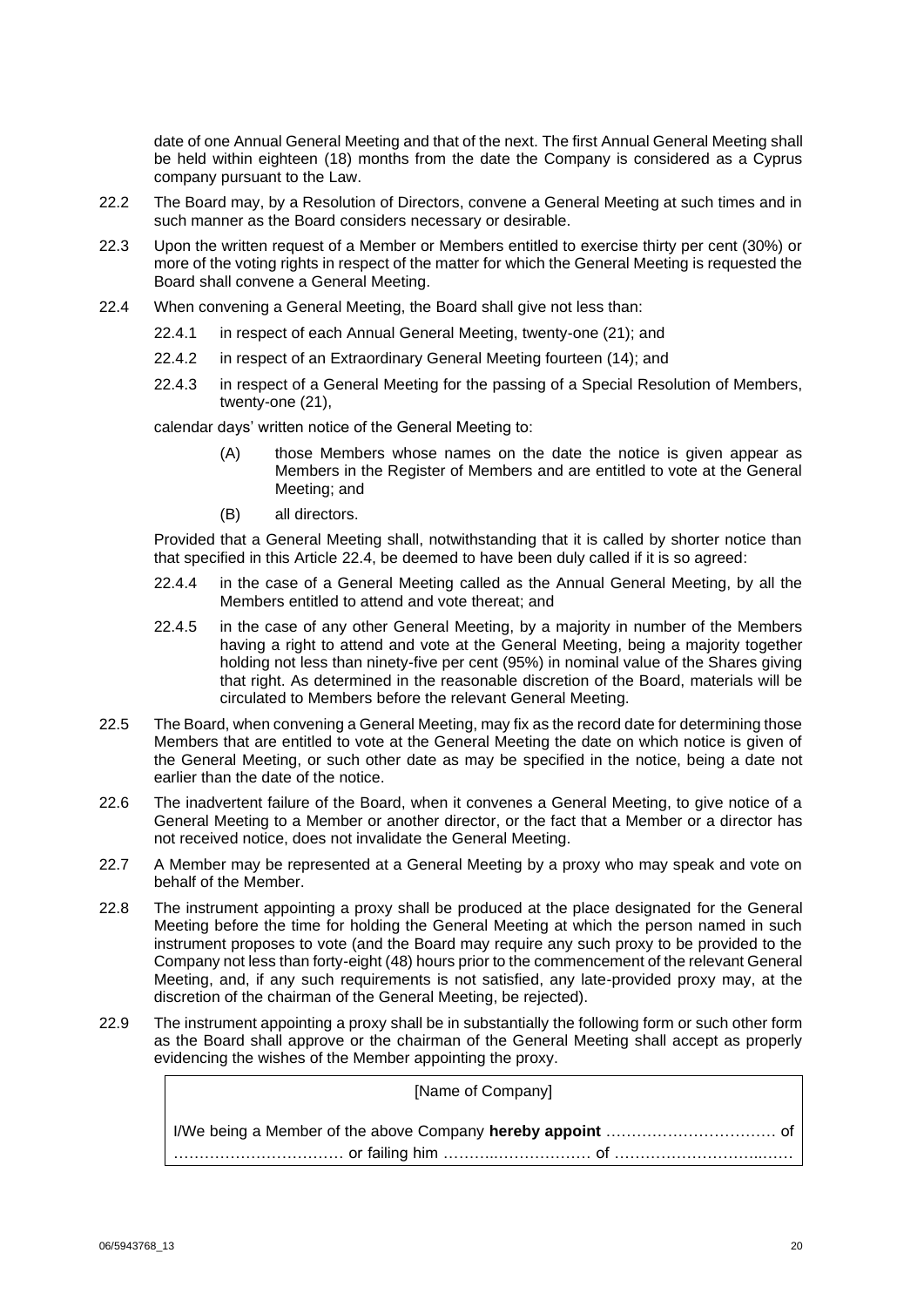| to be my/our proxy to vote for me/us at the meeting of Members to be held on the  day<br>of , 20[] and at any adjournment thereof. |
|------------------------------------------------------------------------------------------------------------------------------------|
| (Any restrictions on voting to be inserted here.)                                                                                  |
|                                                                                                                                    |
| Member                                                                                                                             |

- 22.10 The following applies where Shares are jointly owned:
	- 22.10.1 if two (2) or more persons hold Shares jointly each of them may be present in person or by proxy at a General Meeting and may speak as a Member;
	- 22.10.2 if only one (1) of the joint owners is present in person or by proxy he may vote on behalf of all joint owners; and
	- 22.10.3 if two (2) or more of the joint owners are present in person or by proxy they must vote as one (1) and in the event of disagreement between any of the joint owners of Shares then the vote of the joint owner whose name appears first (or earliest) in the Register of Members in respect of the relevant Shares shall be recorded as the vote attributable to the Shares.
- 22.11 A Member shall be deemed to be present at a General Meeting if he participates by telephone or other electronic means and all Members participating in the General Meeting are able to hear each other.
- 22.12 If the Board determines it is prudent for the health and safety of any participant, the Board may prohibit Members from physically attending a General Meeting and only allow attendance to the General Meeting by telephone or other electronic means (provided all Members participating in the General Meeting are able to hear each other).
- 22.13 A General Meeting is duly constituted if, at the commencement of the General Meeting, there are present in person or by proxy at least three (3) Members entitled to exercise at least thirty per cent (30%) of the votes on the matters to be considered at the General Meeting.
- 22.14 If within thirty (30) minutes from the time appointed for the General Meeting a quorum is not present, the General Meeting, if convened upon the requisition of Members, shall be dissolved; in any other case it shall stand adjourned to the same calendar day in the next week at the same time and place, and if at the adjourned General Meeting a quorum is not present within thirty minutes, the members present shall be a quorum.
- 22.15 At every General Meeting, the Chairman of the Board shall preside as chairman of the General Meeting. If there is no Chairman of the Board or if the Chairman of the Board is not present at the General Meeting, then the chairman shall be either (a) the person designated by the Chairman of the Board as his nominee for such purposes or any other person approved by the Board; or (b) if there is no Chairman of the Board or no such person has been designated, the Members present shall choose one (1) of their number to be the chairman. If the Members are unable to choose a chairman for any reason, then the person representing the greatest number of voting Shares present in person or by proxy at the General Meeting shall preside as chairman failing which the person representing the second greatest number of voting Shares present in person or by proxy at the General Meeting shall preside.
- 22.16 The chairman may, with the consent of the General Meeting, adjourn any General Meeting from time to time, and from place to place, but no business shall be transacted at any adjourned General Meeting other than the business left unfinished at the General Meeting from which the adjournment took place. The chairman may, without the consent of the General Meeting, interrupt or adjourn a General Meeting from time to time and from place to place or for an indefinite period if he decides that it has become necessary to do so in order to (a) secure the proper and orderly conduct of the General Meeting; (b) give all persons entitled to do so a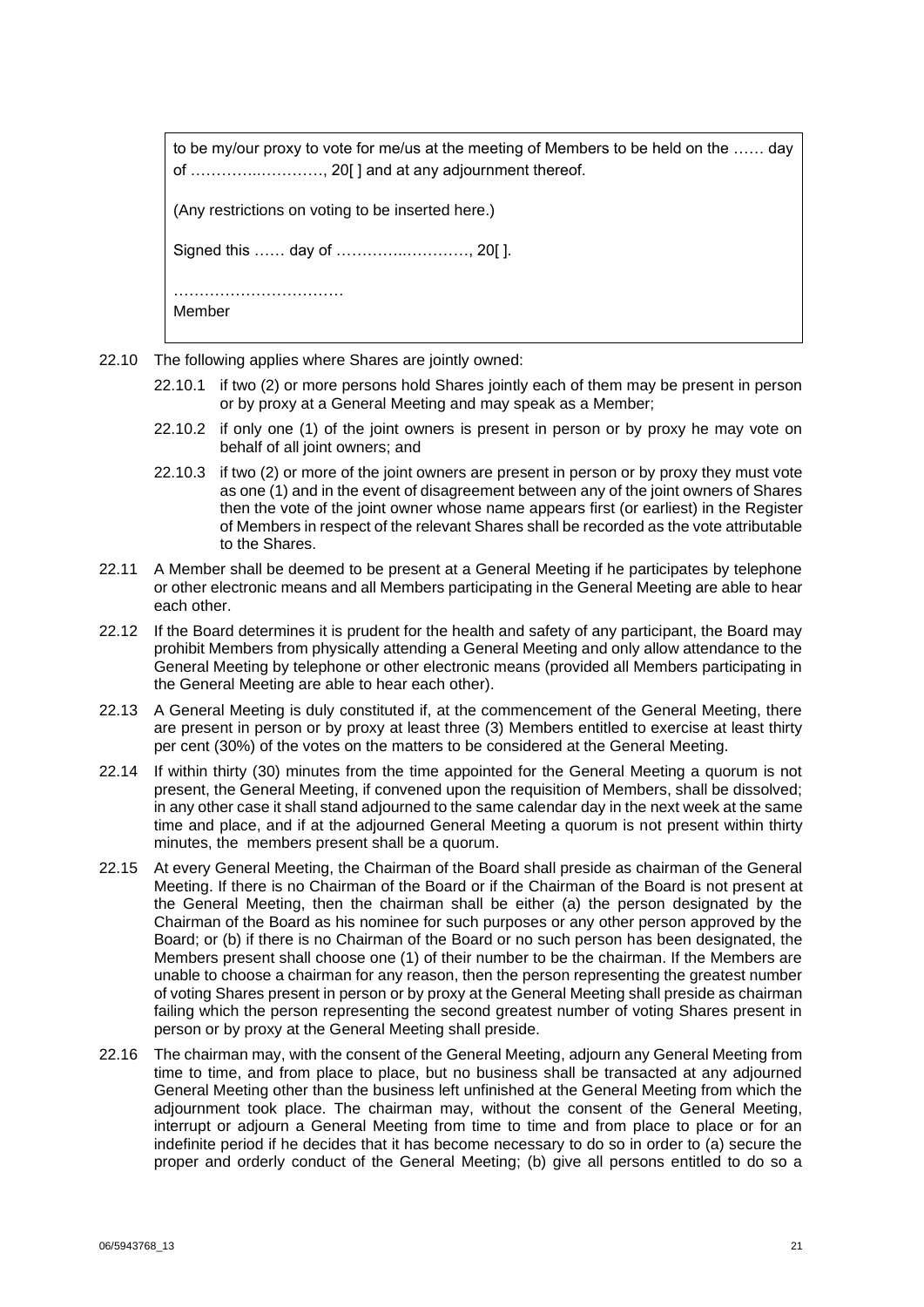reasonable opportunity of speaking and voting at the General Meeting; or (c) ensure that the business of the General Meeting is properly dealt with. Whenever a General Meeting is adjourned for fourteen (14) calendar days or more or for an indefinite period, at least seven (7) calendar days' notice, specifying the place, date and time of the adjourned General Meeting shall be given as in the case of an original General Meeting.

- 22.17 The chairman shall take such action as he thinks fit to promote the orderly conduct of General Meetings. The decision of the chairman on points of order, matters of procedure or arising incidentally out of the business of the General Meeting shall be final and conclusive, as shall be his determination, in good faith, whether any point or matter is of such a nature.
- 22.18 At any General Meeting the chairman is responsible for deciding in such manner as he considers appropriate whether any resolution proposed has been carried or not and the result of his decision shall be announced to the General Meeting and recorded in the minutes of the General Meeting. If the chairman has any doubt as to the outcome of the vote on a proposed resolution, or if called upon to do so by a Member present in person or by proxy, he shall cause a poll to be taken of all votes cast upon such resolution. If the chairman fails to take a poll then any Member present in person or by proxy who disputes the announcement by the chairman of the result of any vote may immediately following such announcement demand that a poll be taken and the chairman shall cause a poll to be taken. If a poll is taken at any General Meeting, the result shall be announced to the General Meeting and recorded in the minutes of the General Meeting. On a poll votes may be given in person or by proxy and a Member entitled to more than one (1) vote need not, if he votes, use all of his votes or cast all the votes he uses in the same way.
- 22.19 Subject to the specific provisions contained in these Articles for the appointment of representatives of Members other than individuals, the right of any individual to speak for or represent a Member shall be determined by the law of the jurisdiction where, and by the documents by which, the Member is constituted or derives its existence. In case of doubt, the directors may in good faith seek legal advice and unless and until a court of competent jurisdiction shall otherwise rule, the directors may rely and act upon such advice without incurring any liability to any Member.
- 22.20 Any Member other than an individual may by resolution of its directors or other governing body authorise such individual as it thinks fit to act as its representative at any General Meeting, and the individual so authorised shall be entitled to exercise the same rights on behalf of the Member which he represents as that Member could exercise if it were an individual.
- 22.21 The chairman of any General Meeting at which a vote is cast by proxy or on behalf of any Member other than an individual may at the General Meeting but not thereafter call for a notarially certified copy of such proxy or authority which shall be produced within seven (7) calendar days of being so requested or the votes cast by such proxy or on behalf of such Member shall be disregarded.
- 22.22 Directors of the Company may attend and speak but not (in their capacity as directors) vote at any General Meeting.
- 22.23 Subject to the Law as may be amended from time to time and subject to the conditions provided in the provisions of these Articles the following matters shall be decided via Special Resolution of Members:
	- 22.23.1 Alteration of the Memorandum with respect to the objects of the Company;
	- 22.23.2 Alteration/addition to the Articles;
	- 22.23.3 Change of the name of the Company with the approval of the Cyprus Register of Companies;
	- 22.23.4 Mergers, consolidations, arrangements, amalgamations and schemes of reconstruction;
	- 22.23.5 Re-domiciliation of the Company out of Cyprus;
	- 22.23.6 Issuance of Additional Class of Shares and varying rights attaching to classes of Shares;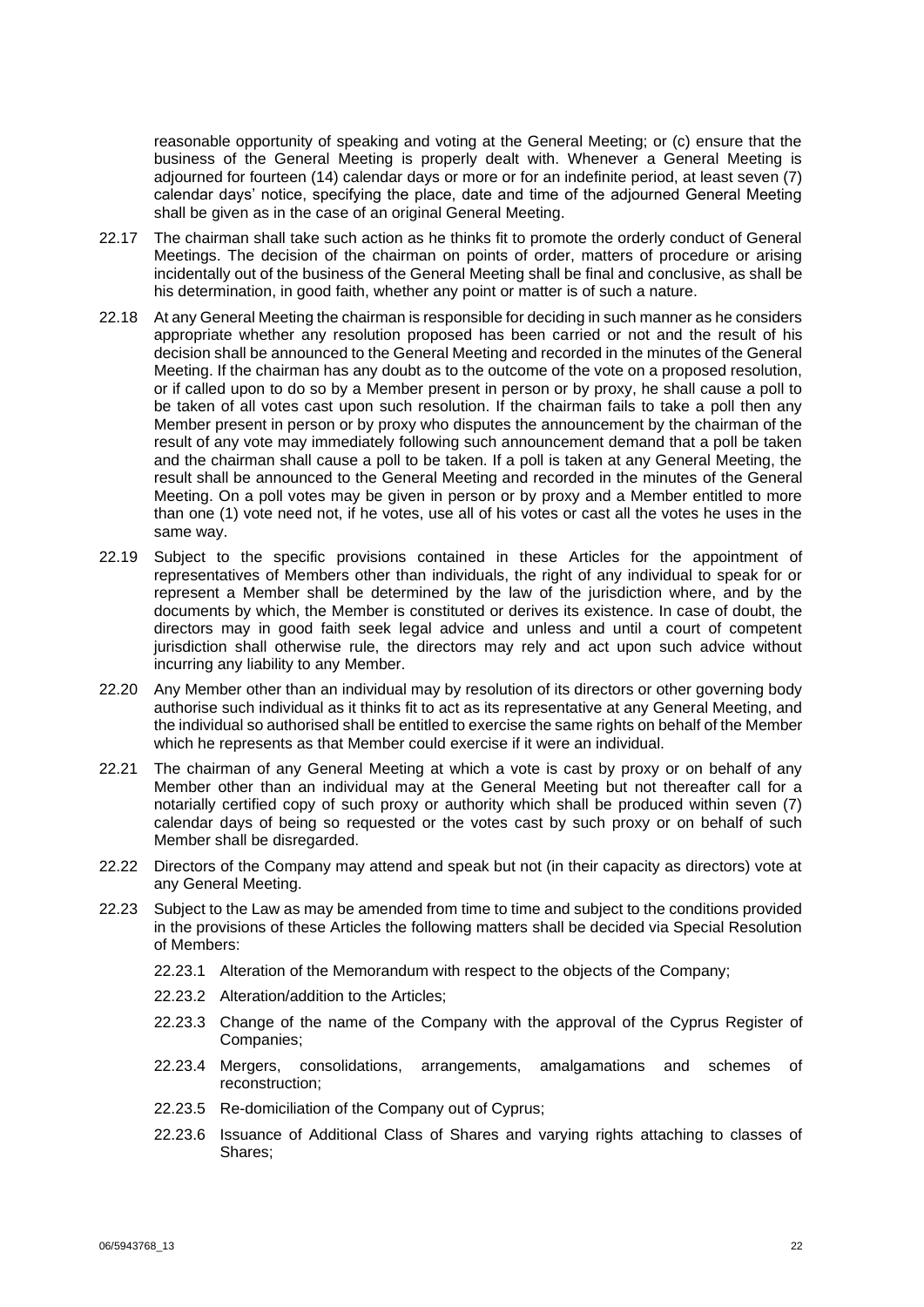- 22.23.7 Alteration of any condition contained in the Memorandum which could lawfully have been contained in the Articles instead of the Memorandum if confirmed on petition by the Court;
- 22.23.8 Acquisition by the Company of its own Shares if the Company has by a Special Resolution of Members authorizes the Board to do so under certain conditions as specified in the Law and the present Articles;
- 22.23.9 Reduction of share capital of the Company and of its premium account in any way and extinguish or reduce the liability on any of the Company's Shares in respect of share capital not paid up, cancel any paid-up share capital which is lost or unrepresented by available assets, pay-off any paid-up share capital which is in excess of the wants of the Company subject to the Court confirming the reduction;
- 22.23.10 Cases where the council of ministers shall appoint one (1) or more competent inspectors to investigate the affairs of the Company and to report thereon in such a manner as they direct if the Company by Special Resolution of Members declares that its affairs ought to be investigated by an inspector appointed by the council of ministers;
- 22.23.11 Subject to any agreement entered into between any person and the Company for empowering a director or manager of the Company to assign his office as such to another person, any assignment of office made in pursuance of the said provision shall, notwithstanding anything to the contrary contained in the said provisions, be of no effect unless and until it is approved by a Special Resolution of Members;
- 22.23.12 Winding up of the Company by the Court;
- 22.23.13 Voluntary winding up of the Company;
- 22.23.14 Holding the Annual General Meeting for consideration of, inter alia, the financial statements, dividend payments (provided such dividend payments are proposed by the directors), appointment and remuneration of auditors.

## 23. **DIRECTORS**

- 23.1 The number of directors shall be seven (7) or such other number as approved by Resolution of Directors or Ordinary Resolution of Members.
- <span id="page-22-0"></span>23.2 The Board shall consist of:
	- 23.2.1 at least three (3) independent directors nominated and elected pursuant to Article [23.4](#page-22-1) (the **Independent Directors**)
	- 23.2.2 four (4) directors (or such other number as approved by Resolution of Directors or Ordinary Resolution of Members) nominated and elected pursuant to these Articles.
- 23.3 No person shall be elected as a director of the Company unless he has consented in writing to act as a director.
- <span id="page-22-1"></span>23.4 The Independent Directors shall be elected by Resolution of Directors from amongst candidates nominated by the directors and determined by them to be independent, taking into account the Indicative Criteria for Independence. The Independent Directors shall be elected on such terms (which must include provision for a term of office) as the directors shall specify.
- 23.5 All other directors shall be elected by Ordinary Resolution of Members or by Resolution of Directors.
- 23.6 Candidates for director may be (a) proposed by the Board, (b) a director putting himself forward for retirement at a General Meeting and consenting to being proposed for re-election subject to the approval of the Members at an Annual General Meeting; or (c) a person proposed by one (1) or more Members to be a candidate for director, provided that (i) the proposing Member(s) together hold at least thirty per cent (30%) of the voting Shares, and (ii) such Member(s) have delivered to the Company (no later than twenty-one (21), and no earlier than three (3), calendar days before the relevant General Meeting) (A) a letter signed by such Member(s) stating that they propose such person for election as director, (B) written confirmation from such person that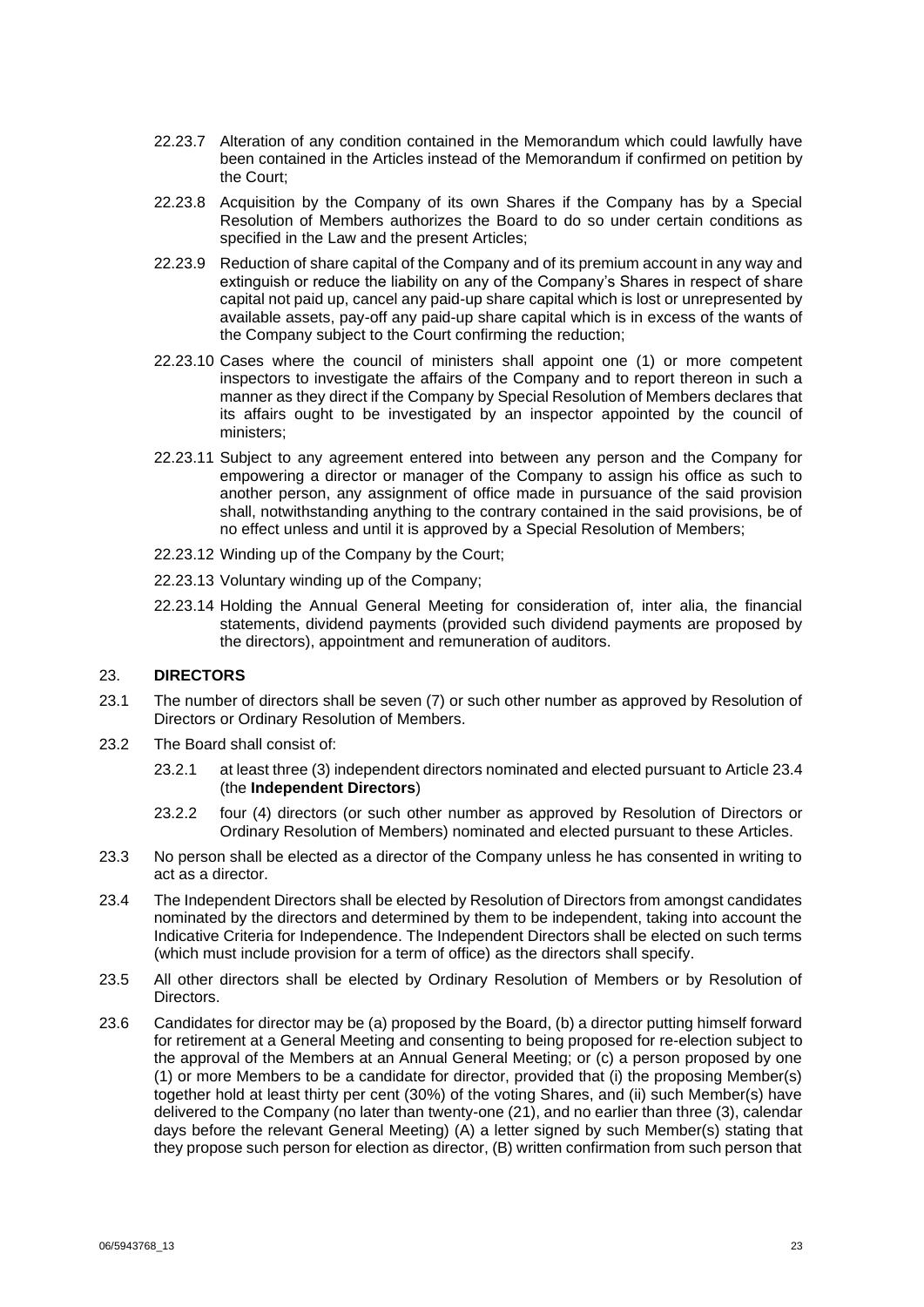he is willing to be elected, (C) a summary curriculum vitae (containing a summary of relevant experience, as well as address and contact details) for such person, and (D) a certified or notarised copy of such person's passport and evidence of his residential address.

- 23.7 Each director holds office for the term, if any, fixed by the Ordinary Resolution of Members or Resolution of Directors electing him, or until his earlier death, resignation or removal.
- <span id="page-23-0"></span>23.8 Any director may be removed from office, with or without cause:
	- 23.8.1 by an Ordinary Resolution of Members at a General Meeting called for the purpose of removing the director or for purposes including the removal of the director; or
	- 23.8.2 by a Resolution of Directors adopted in accordance with these Articles (provided always that the director subject to a proposed removal may be excluded from any meeting of the directors convened for this purpose).
- 23.9 Notice of a meeting called under Article [23.8](#page-23-0) shall state that the purpose of the meeting is, or the purposes of the meeting include, the removal of a director.
- <span id="page-23-1"></span>23.10 The office of director shall be vacated if:
	- 23.10.1 the director shall have absented himself from meetings of the Board for a consecutive period of twelve (12) months and the other directors resolve that his office shall be vacated;
	- 23.10.2 he ceases to be a director by virtue of any provision of law or becomes prohibited or is disqualified from being a director in accordance with any law or any rule or regulation of the Stock Exchange on which the Shares are then listed or quoted; or
	- 23.10.3 he dies or becomes of unsound mind or incapable.
- 23.11 The directors may at any time elect any person to be a director either to fill a vacancy or as an addition to the existing directors. Where the directors elect a person as director to fill a vacancy, the term for which such person is elected shall not exceed the term that remained in respect of the person who has ceased to be a director at the time such person ceased to hold office, and the director so elected shall be deemed to resign as such at the first General Meeting following his election by Resolution of Directors, at which General Meeting each such director shall be put forth for re-election by Ordinary Resolution of Members. A vacancy in relation to directors occurs if a director dies, resigns or otherwise ceases to hold office prior to the expiration of his term of office.
- 23.12 Without prejudice to Article [23.2.1,](#page-22-0) if at any time there are fewer than three (3) Independent Directors (whether as a result of any Independent Director having been removed pursuant to Article [23.8](#page-23-0) or vacating office pursuant to Article [23.10,](#page-23-1) having resigned or otherwise), the remaining directors of the Company shall forthwith (and in any event not later than three (3) months following the date upon which the relevant vacancy occurred) appoint a replacement Independent Director pursuant to Article [23.4.](#page-22-1)
- 23.13 The Company shall keep a register of directors containing:
	- 23.13.1 the names and addresses of the persons who are directors of the Company;
	- 23.13.2 the date on which each person whose name is entered in the register was elected as a director of the Company;
	- 23.13.3 the date on which each person named as a director ceased to be a director of the Company; and
	- 23.13.4 such other information as may be prescribed by the Law.
- 23.14 The register of directors may be kept in any such form as the directors may approve, but if it is in magnetic, electronic or other data storage form, the Company must be able to produce legible evidence of its contents. Until a Resolution of Directors determining otherwise is passed, the magnetic, electronic or other data storage shall be the original register of directors.
- 23.15 The directors may, by a Resolution of Directors upon the recommendation of the remuneration committee (howsoever titled) of the Board (or absent such committee, by Resolution of Directors), with no director eligible to vote on his own emoluments, fix the emoluments of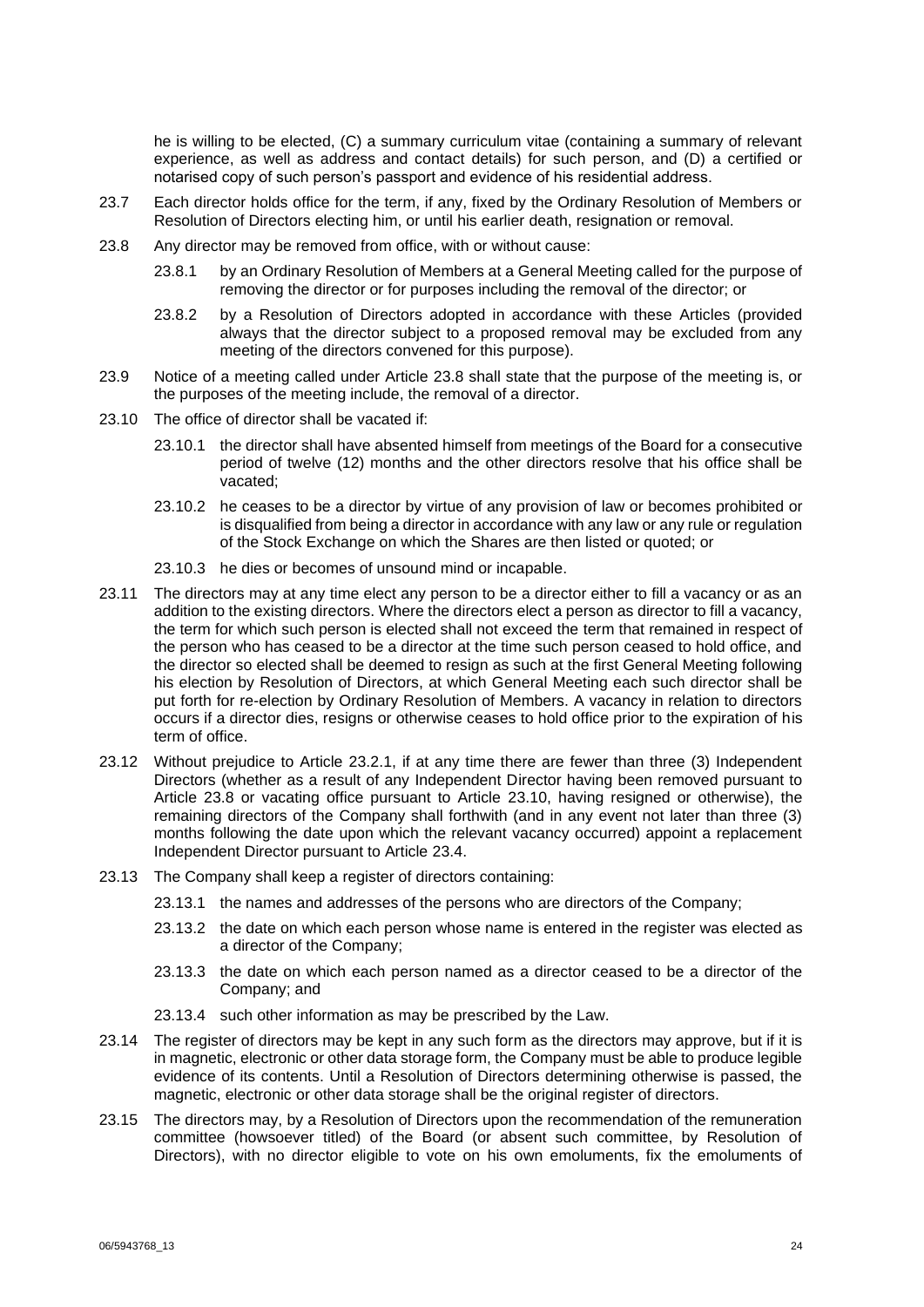directors with respect to services to be rendered in any capacity to the Company. The Company shall reimburse to each director the costs and expenses (including travel and accommodation expenses) of that director reasonably incurred in the discharge of his/her duties.

23.16 A director is not required to hold a Share as a qualification to office.

#### 24. **POWERS OF DIRECTORS**

- 24.1 The business and affairs of the Company shall be managed by, or under the direction or supervision of, the directors of the Company. The directors of the Company have all the powers necessary for managing, and for directing and supervising, the business and affairs of the Company. The directors may exercise all such powers of the Company as are not by the applicable law, the applicable legislation or the Articles required to be exercised by the Members.
- 24.2 Each director shall exercise his powers for a proper purpose and shall not act or agree to the Company acting in a manner that contravenes the Articles, the applicable law or the applicable legislation. Each director, in exercising his powers or performing his duties, shall act honestly and in good faith in what the director believes to be the best interests of the Company.
- 24.3 Any director which is a body corporate may appoint any individual as its duly authorised representative for the purpose of representing it at meetings of the directors, with respect to the signing of consents or otherwise.
- 24.4 The continuing directors may act notwithstanding any vacancy in their body.
- 24.5 The directors may by Resolution of Directors exercise all the powers of the Company to incur indebtedness, liabilities or obligations and to secure indebtedness, liabilities or obligations whether of the Company or of any third party.
- 24.6 All cheques, promissory notes, drafts, bills of exchange and other negotiable instruments and all receipts for moneys paid to the Company shall be signed, drawn, accepted, endorsed or otherwise executed, as the case may be, in such manner as shall from time to time be determined by Resolution of Directors.

### 25. **MANAGING DIRECTORS**

- 25.1 The Board may appoint one (1) or more directors to the office of managing director for such period and on such terms as it thinks fit, and, subject to the terms of any agreement entered into in any particular case, may revoke such appointment. The Board may, from time to time, revoke, withdraw, alter or vary all or any of managing director's powers.
- 25.2 A managing director so appointed shall not, whilst holding that office, be subject to retirement by rotation, or be taken into account in determining the rotation of retirement of directors, if at any time applicable pursuant to these Articles. His appointment shall be automatically determined if he ceases from any cause to be director.
- 25.3 A managing director shall receive such remuneration (whether by way of salary, commission or participation in profits or partly in one way and partly in another) as the Board may determine from time to time.
- 25.4 The Board may entrust to and confer upon a managing director any of the powers exercisable by them either jointly and/or severally without the approval of the Board. In the absence of express designation by the Board of the managing director's powers, a managing director, acting severally, shall have authority at least with respect to the following matters:
	- 25.4.1 opening and maintaining of bank accounts, brokerage accounts, custody accounts;
	- 25.4.2 signing and/or execution on behalf of the Company of any transfer forms, account opening forms and other technical documents;
	- 25.4.3 signing of the Company's accounts;
	- 25.4.4 appointment, removal, remuneration, policy of the company relating to any employee of the Company other than determining any shareholding rights of such employees in the Company;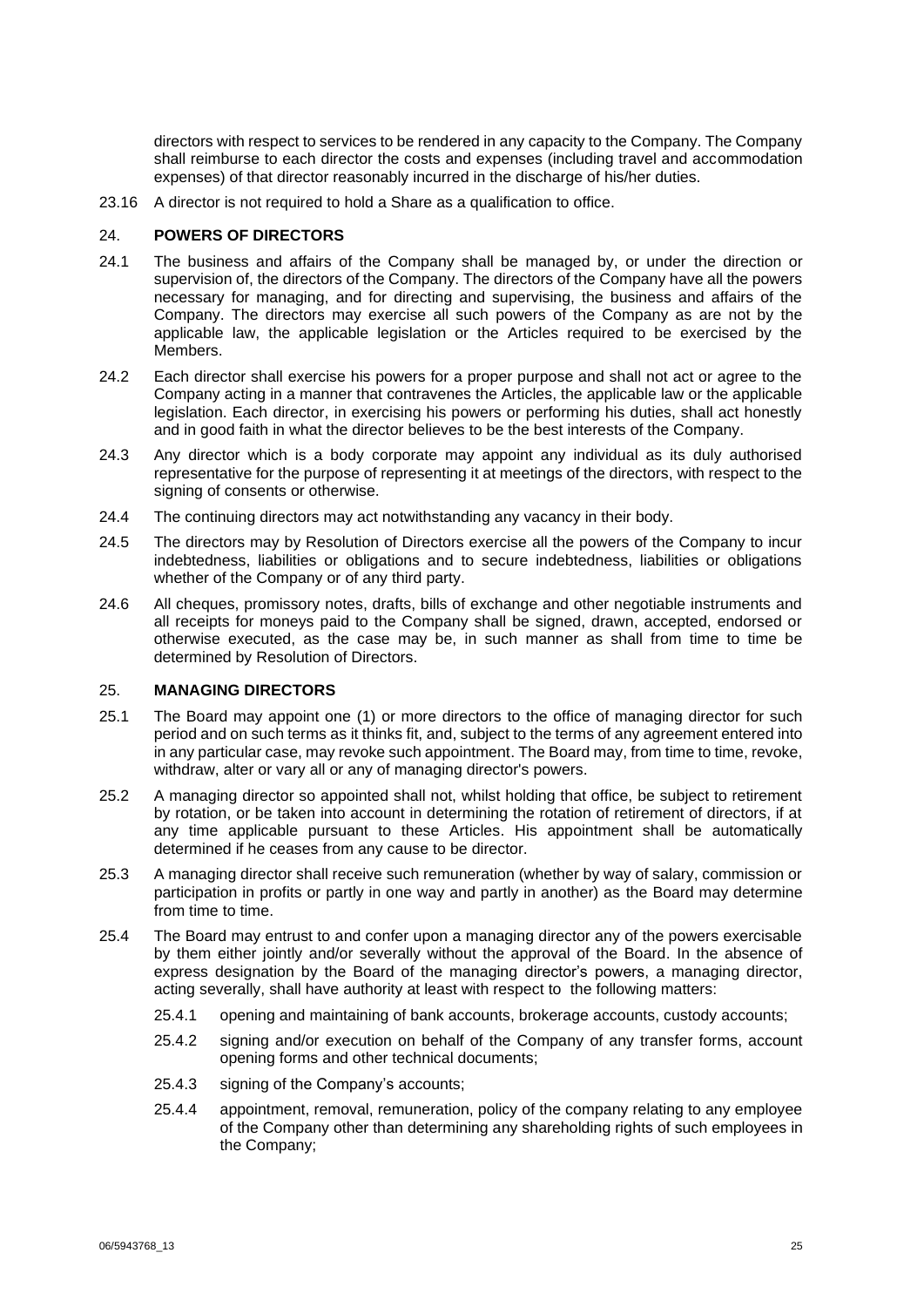- 25.4.5 execution of any resolutions as a shareholder/member/participant of any entity, in which the Company holds an equity interest;
- <span id="page-25-0"></span>25.4.6 signing and/or execution on behalf of the Company of the following agreements and affixing the Seal thereon:
	- (A) lease agreements;
	- (B) agency agreements;
	- (C) brokerage agreements;
	- (D) non-disclosure agreements;
	- (E) consulting agreements;
	- (F) services and management services agreements;
	- (G) employment agreements;
	- (H) insurance policies;
	- (I) any agreements with the depositary bank;
	- (J) any transactions with subsidiaries of the Company (including loan agreements);
	- (K) any agreements with the stock exchanges, the FCA and information services providers;
- <span id="page-25-1"></span>25.4.7 signing and/or execution on behalf of the Company of any other document which is in the ordinary course of business of the Company;
- 25.4.8 signing and/or execution on behalf of the Company of any document, any transaction or any contract, including any loan agreements and any contracts relating to the supply of goods, other than provided for in paragraphs [25.4.6](#page-25-0) – [25.4.7,](#page-25-1) with a maximum value of five million euros (EUR 5,000,000) (or the equivalent amount in any other currency) for a single payment or total payments under such document, transaction or contract within one calendar year;
- 25.4.9 defending, abandoning, discontinuing or settling any litigation, arbitration or tribunal proceedings in respect of the Company;
- 25.4.10 to appear in any courts and offices to represent the Company in any proceedings and make statements on oath or otherwise for and on behalf of the Company; and
- 25.4.11 to appear before any governmental or any local authority to represent the Company's interest.

## 26. **AUTHORITY OF OTHER PERSONS TO ACT ON BEHALF OF THE COMPANY**

The directors may, by a Resolution of Directors, at any time appoint or, in the case of an attorney, approve the appointment of any person, including a person who is a director, to be an agent or attorney of the Company. The directors shall determine, at their discretion, the purposes for which such authorisation is given, including the discretionary powers as well as authorisations vested in attorneys so appointed and the time period and the terms under which such authorisation is granted. An agent or attorney of the Company may have such powers and authority of the directors, including the power and authority to affix the Seal, as are set forth in the Articles or in the Resolution of Directors appointing the agent or, in the case of an attorney, the instrument appointing such attorney, except that no agent or attorney shall have any power or authority with respect to the matters specified in these Articles. The Resolution of Directors appointing an agent or the instrument appointing an attorney may authorise the agent or the attorney, as the case may be, to appoint one (1) or more substitutes or delegates to exercise some or all of the powers conferred on the agent or attorney by the Company. The directors may remove an agent or attorney appointed by the Company and may revoke or vary a power conferred on him.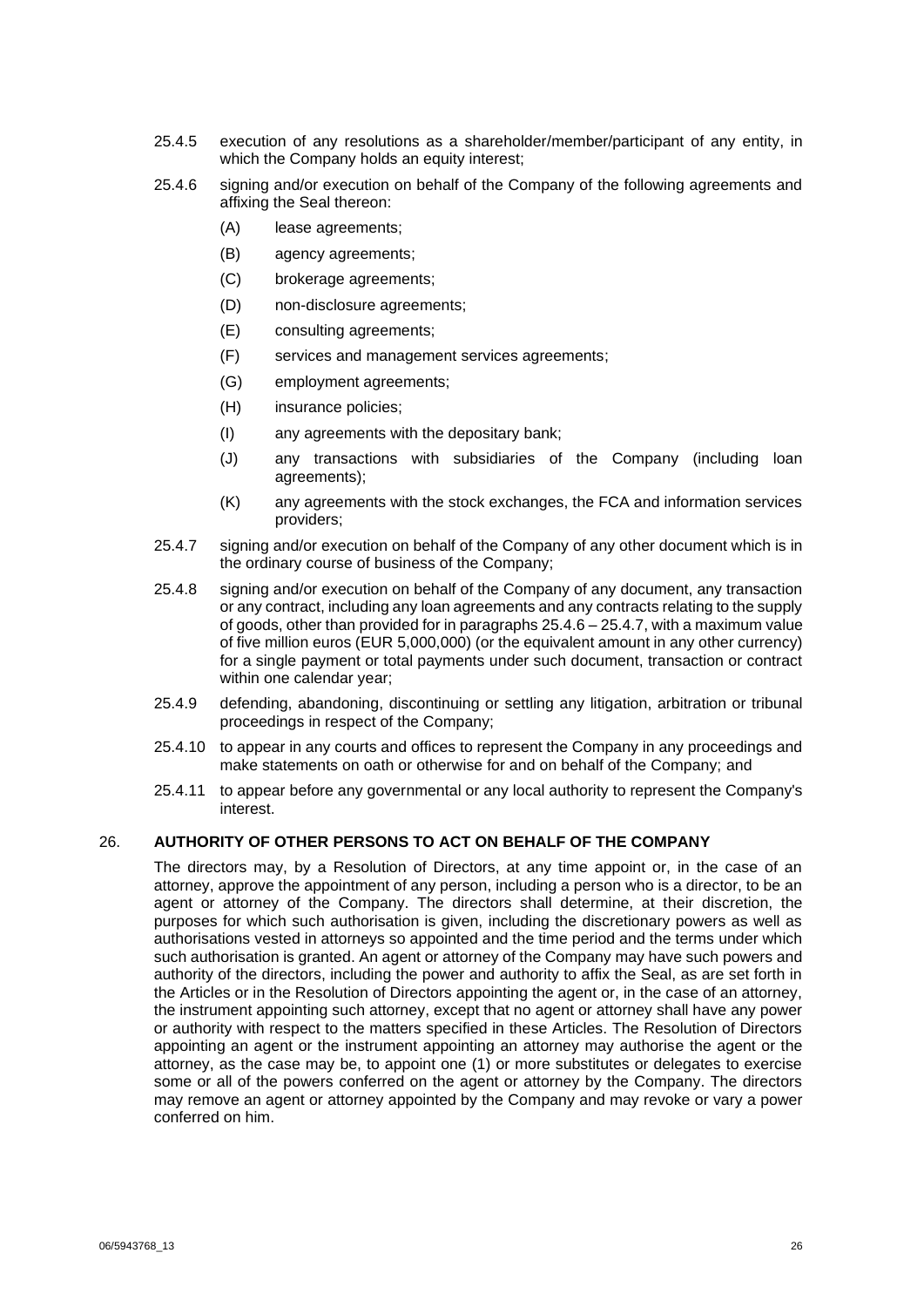#### 27. **PROCEEDINGS OF DIRECTORS**

- 27.1 Any one director of the Company may call a meeting of the directors by sending a written notice to each other director.
- 27.2 The directors of the Company may meet at such times and in such manner and places as the notice calling the meeting provides (subject to a contrary Resolution of Directors).
- 27.3 A director is deemed to be present at a meeting of directors if he participates by telephone or other electronic means and all directors participating in the meeting are able to hear each other.
- <span id="page-26-1"></span>27.4 A director shall be given not less than:
	- 27.4.1 five (5) calendar days' notice of meetings of directors (excluding the day on which notice is given and the day on which the meeting is held); or
	- 27.4.2 twenty-four (24) hours' notice of meetings of directors where the Chairman of the Board determines that the urgency of the matters to be considered by that meeting warrants such shorter notice period (an **Emergency Meeting**),

but a meeting of directors held at shorter notice shall be valid if all the directors entitled to vote at the meeting who do not attend waive notice of the meeting (which waiver may be by standing instruction), and for this purpose the presence of a director at a meeting shall constitute waiver by that director. The inadvertent failure to give notice of a meeting to a director, or the fact that a director has not received the notice, does not invalidate the meeting.

- 27.5 A meeting of directors is duly constituted for all purposes if at the commencement of the meeting there are present in person or by alternate not less than one-half of the total number of directors, provided that for an Emergency Meeting the quorum is a majority of the total number of directors, unless in each case there are only two (2) directors in which case the quorum is two (2). In the case of a tied vote at any meeting of directors, the Chairman of the Board shall have a casting vote.
- 27.6 A director may by a written instrument appoint an alternate who need not be a director and the alternate shall be entitled to attend meetings and sign written Resolutions of Directors in the absence of the director who appointed him and to vote or consent in place of the director (in addition to his own vote or consent, if he is also a director) and in general is subject to all the terms and conditions which exist with reference to the other directors of the Company, until the appointment lapses or is terminated. Each director who appointed the alternate shall be treated as present at a meeting attended by his alternate for the purposes of any quorum or voting provision (in addition to the alternate, if he is also a director). The Company shall repay to an alternate director expenses incurred by him in the performance of his duties if the Company would have been required to repay the expenses to him had he been a director. An alternate director is entitled to be indemnified by the Company to the same extent as if he were a director.
- <span id="page-26-0"></span>27.7 The Chairman of the Board shall be elected by Resolution of Directors (the **Chairman of the Board**). At meetings of directors at which the Chairman of the Board is present, he shall preside as chairman of the meeting. If there is no Chairman of the Board or if the Chairman of the Board (or his alternate) is not present, the directors present shall choose one (1) of their number to be chairman of the meeting. If the directors are unable to choose a chairman for any reason, then the oldest individual director present (and for this purpose an alternate director shall be deemed to be the same age as the director that he represents) shall take the chair.
- 27.8 An action that may be taken by the directors or a committee of directors at a meeting may also be taken by a Resolution of Directors or a resolution of a committee of directors consented to in writing by all of the directors for the time being or by all of the members for the time being of the committee, as the case may be, without the need for any notice. The consent may be in the form of counterparts each counterpart being signed by one (1) or more directors. The resolution shall take effect on the earliest date upon which all of the directors for the time being or by all of the members for the time being of the committee, as the case may be, have consented to the resolution in writing.
- 27.9 All acts done in good faith by any meeting of the Board or of a committee of the Board or by any person acting as a director, alternate director or committee are, notwithstanding that it is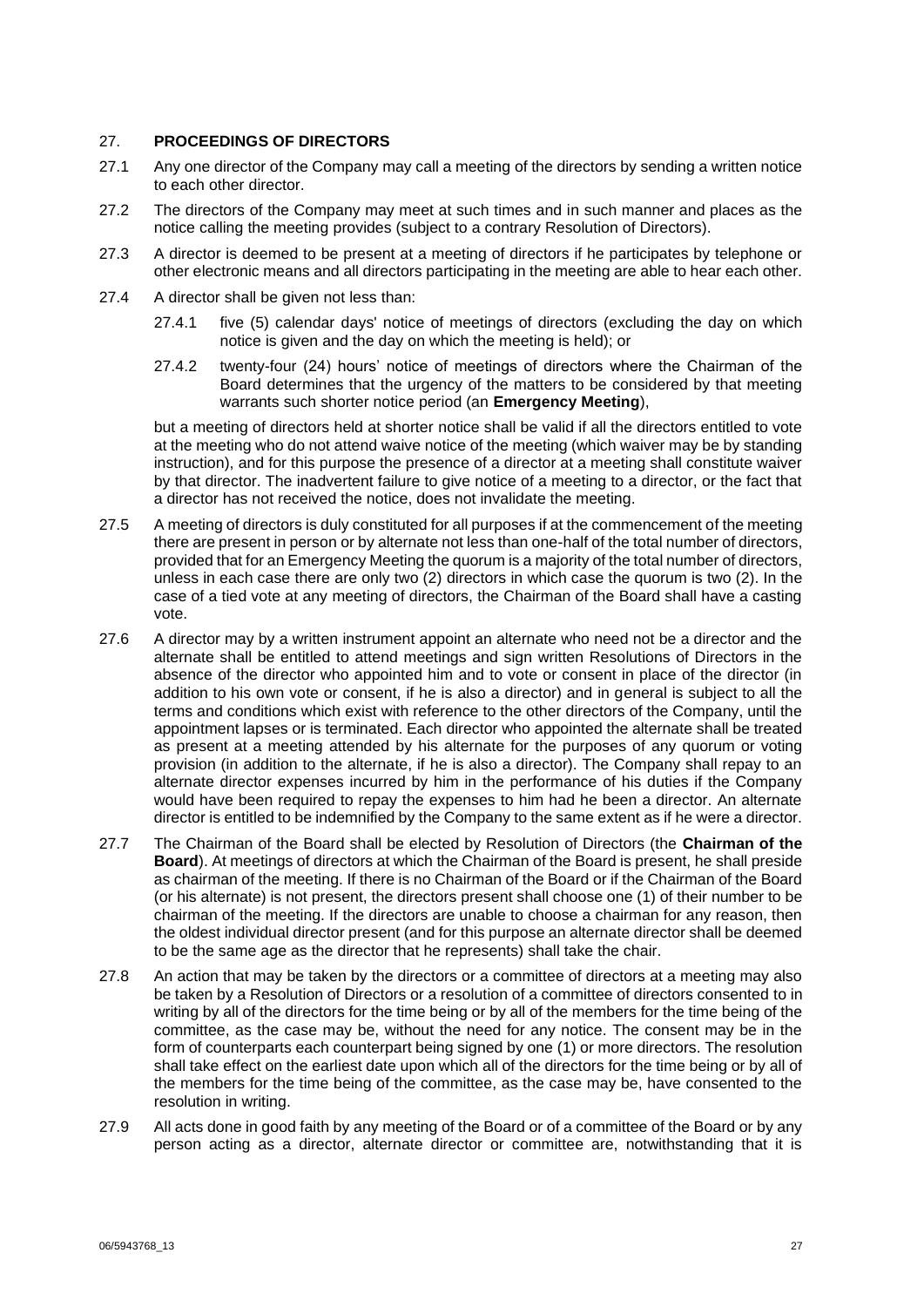afterwards discovered that there was some defect in the appointment of any director or person acting or that they or any of them were disqualified from holding office or had ceased to hold office or were not entitled to vote, as valid as if every such person had been duly appointed and was qualified to be and had continued to be a director, alternate director or member of a committee and entitled to vote.

27.10 The Board shall cause minutes to be made of all appointments of officers and committees made by the Board and of any remuneration fixed by the Board and the names of the directors present at all meetings of the Board and committees of the Board and all resolutions and proceedings of such meetings; any such minutes of any meeting, if purporting to be signed by the chairman of the meeting, or by the chairman of the next succeeding meeting shall be conclusive evidence without any further proof of the matters stated in them.

#### 28. **COMMITTEES**

- <span id="page-27-0"></span>28.1 The directors may, by Resolution of Directors, designate one (1) or more committees, each consisting of one (1) or more directors, and delegate one (1) or more of their powers, including the power to affix the Seal, to the committee. Without limitation to the foregoing, the directors may, by Resolution of Directors, appoint a committee comprised solely of two (2) or more Independent Directors (any such committee being an Independent Committee). The Board shall form an **Independent Committee** if approval or an existence of an Independent Committee is required under these Articles.
- <span id="page-27-2"></span><span id="page-27-1"></span>28.2 The directors have no power to delegate to a committee of directors any of the following powers (save as otherwise set out in the Articles and the applicable laws):
	- 28.2.1 to designate committees of directors;
	- 28.2.2 to delegate powers to a committee of directors;
	- 28.2.3 to appoint directors;
	- 28.2.4 to appoint an agent;
	- 28.2.5 to approve a plan of merger, consolidation or arrangement of the Company which is also subject to being approved by a Special Resolution of Members;
	- 28.2.6 to make a declaration of solvency or to approve a liquidation plan which is also subject to being approved by a Special Resolution of Members; or
- 28.3 Articles [28.2.1](#page-27-1) and [28.2.2](#page-27-2) do not prevent a committee of directors, where authorised by the Resolution of Directors appointing such committee or by a subsequent Resolution of Directors, from appointing a sub-committee and delegating powers exercisable by the committee to the sub-committee.
- 28.4 The meetings and proceedings of each committee of directors consisting of two (2) or more directors shall be governed mutatis mutandis by the provisions of the Articles regulating the proceedings of directors so far as the same are not superseded by any provisions in the Resolution of Directors establishing the committee.
- 28.5 A director who is a member of a committee of directors may by a written instrument appoint an alternate for such purposes who need not be a director and the alternate shall be entitled to attend meetings of that committee of directors in the absence of the director who appointed him and to vote or consent in place of the director (in addition to his own vote or consent, if he is also a member of that committee of directors) until the appointment lapses or is terminated. Each director who appointed the alternate shall be treated as present at a meeting attended by his alternate for the purposes of any quorum or voting provision (in addition to the alternate, if he is also a member of a committee of directors).

## 29. **OFFICERS AND AGENTS**

29.1 The Company may by Resolution of Directors appoint officers of the Company at such times as may be considered necessary or expedient. Such officers may consist of a Chairman of the Board, a Deputy Chairman of the Board, a Chief Executive Officer, a Chief Financial Officer, one (1) or more vice-presidents, treasurer, general counsel and secretaries, assistant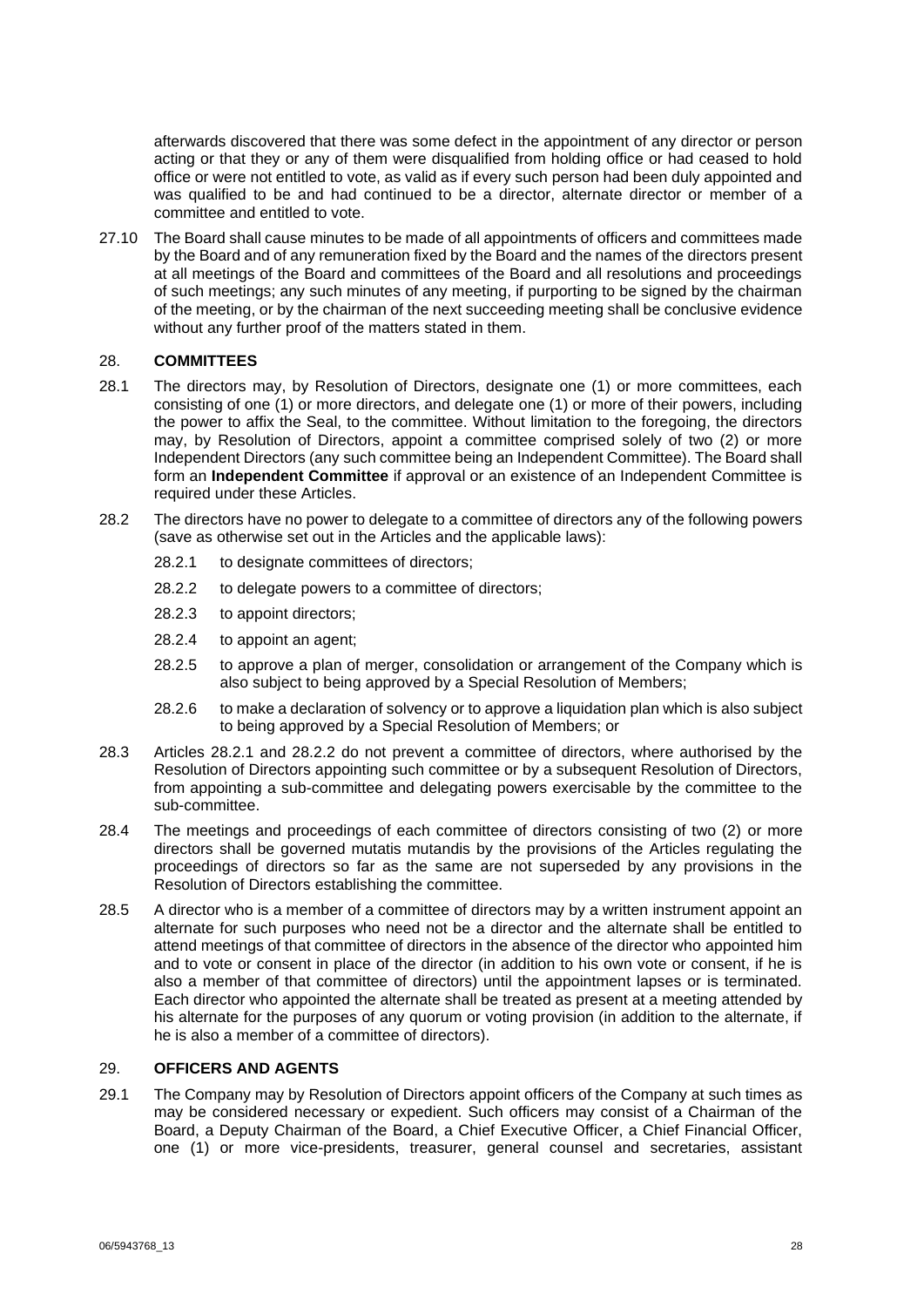secretaries and such other officers as may from time to time be considered necessary or expedient.

- 29.2 The officers shall perform such duties as are prescribed at the time of their appointment subject to any modification in such duties as may be prescribed thereafter by a Resolution of Directors. In the absence of any specific prescription of duties it shall be the responsibility of the Chairman of the Board to preside at meetings of directors and Members, the Chief Executive Officer to manage the day to day affairs of the Company, the vice-presidents to act in order of seniority in the absence of the Chief Executive Officer but otherwise to perform such duties as may be delegated to them by the Chief Executive Officer, the secretaries and assistant secretaries to maintain and sign the Register of Members, minute books and records (other than financial records) of the Company and to ensure compliance with all procedural requirements imposed on the Company by applicable law, and the Chief Financial Officer to be responsible for the financial affairs of the Company.
- 29.3 The emoluments of all officers shall be fixed by Resolution of Directors.
- 29.4 The officers of the Company shall hold office until their death, resignation or removal (unless otherwise provided by the terms of their appointment). Any officer elected or appointed by the directors may be removed at any time, with or without cause, by Resolution of Directors. Any vacancy occurring in any office of the Company may be filled by Resolution of Directors.

## 30. **CONFLICT OF INTERESTS, DISCLOSURE OF INTERESTS**

- <span id="page-28-0"></span>30.1 A director shall, forthwith after becoming aware of the fact that he is interested in any contract, arrangement or transaction entered into or to be entered into by the Company, disclose the interest to all other directors of the Company, unless the transaction or proposed transaction (a) is between the director and the Company and (b) is to be entered into in the ordinary course of the Company's business and on usual terms and conditions. An interest of which a director has no knowledge and of which it is unreasonable to expect him to have knowledge is not treated as his interest.
- 30.2 Such disclosure may be effected:
	- 30.2.1 at the meeting of the Board at which the question of entering into the contract, arrangement or transaction is first taken into consideration, if he knows his interest then exists;
	- 30.2.2 at the next meeting of the Board after he knows that he is or has become interested; or
	- 30.2.3 in writing to all directors.

Disclosure made to all other directors to the effect that a director is a member, director or officer of another named entity or has a fiduciary relationship with respect to the entity or a named individual and is to be regarded as interested in any transaction which may, after the date of the entry or disclosure, be entered into with that entity or individual, is a sufficient disclosure of interest in relation to that transaction.

- <span id="page-28-1"></span>30.3 Without prejudice to Article [31,](#page-29-0) a director who is interested in a contract, arrangement or transaction entered into or to be entered into by the Company may vote on a matter relating to the contract, arrangement or transaction, attend a meeting of directors at which a matter relating to the contract, arrangement or transaction arises and be included among the directors present at the meeting for the purposes of a quorum and sign a document on behalf of the Company, or do any other thing in his capacity as director that relates to the contract, arrangement or transaction.
- 30.4 Without prejudice to Articles [30.1,](#page-28-0) [30.3](#page-28-1) and [31,](#page-29-0) a director, notwithstanding his office:
	- 30.4.1 may hold any other office or place of profit with the Company (except that of auditor) in conjunction with his office of director and on such terms as to remuneration and otherwise as the Board may arrange. Any director may act by himself or through his firm in a professional capacity for the Company (otherwise than as auditor) and he or his firm shall be entitled to remuneration for such professional services;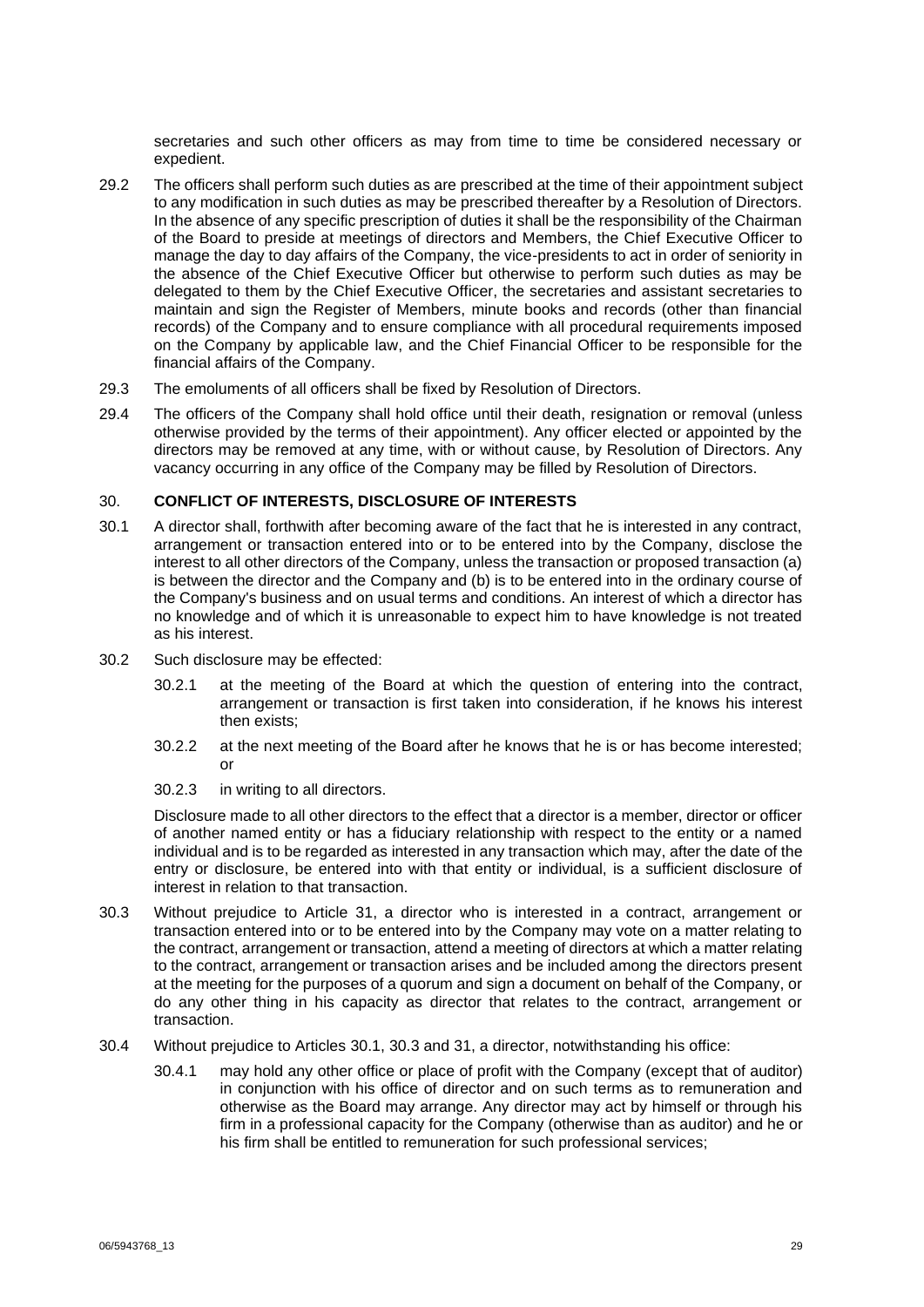- 30.4.2 may enter into or otherwise be interested in a contract, arrangement or transaction with the Company or in which the Company is otherwise interested which cannot reasonably be regarded as likely to give rise to a conflict of interest;
- 30.4.3 may be a shareholder or director or other officer of or employed by or a party to a contract, transaction, arrangement or proposal with or be otherwise interested in a company:
- 30.4.4 promoted by the Company or in which the Company is otherwise interested; or
- 30.4.5 in relation to which it cannot reasonably be regarded as likely that a conflict of interest will arise;
- 30.4.6 may enter into or otherwise be interested in a contract, arrangement, transaction the entry into which by that director was authorised by Resolution of Members or Resolution of Directors (which authorisation may be subject to such conditions and limitations as set out in the resolutions); and
- 30.4.7 unless otherwise agreed, and subject to compliance with the applicable law and legislation, is not liable to account to the Company for any remuneration, profit or other benefit received by him by virtue of such office, employment, contract, arrangement or transaction and no such contract, arrangement or transaction shall be liable to be avoided on the grounds of any such interest or benefit.

## <span id="page-29-0"></span>31. **RELATED PARTY TRANSACTIONS**

- 31.1 Subject to Article [31.2,](#page-29-1) the Company shall not enter into or agree to any Related Party Transaction unless such Related Party Transaction has been approved by an Independent Committee.
- <span id="page-29-1"></span>31.2 A Related Party Transaction shall not require the approval of the Independent Committee if:
	- 31.2.1 it is a transaction made in the ordinary course of business of the Company or any of its subsidiaries; or
	- 31.2.2 the Fair Value of the transaction (including a series of connected transactions) does not exceed five million United States Dollars (US\$ 5,000,000).

## <span id="page-29-3"></span>32. **INDEMNIFICATION**

- <span id="page-29-2"></span>32.1 Subject to the limitations hereinafter provided the Company shall indemnify against all expenses, including legal fees, and against all judgments, fines and amounts paid in settlement and reasonably incurred in connection with legal, administrative or investigative proceedings any person who:
	- 32.1.1 is or was a party or is threatened to be made a party to any threatened, pending or completed proceedings, whether civil, criminal, administrative or investigative, by reason of the fact that the person is or was a director of the Company; or
	- 32.1.2 is or was, at the request of the Company, serving as a director of, or in any other capacity is or was acting for, another company or a partnership, joint venture, trust or other enterprise.
- 32.2 The indemnity in Article [32.1](#page-29-2) only applies if the person acted honestly and in good faith with a view to the best interests of the Company and, in the case of criminal proceedings, the person had no reasonable cause to believe that his conduct was unlawful.
- 32.3 The decision of the directors as to whether the person acted honestly and in good faith and with a view to the best interests of the Company and as to whether the person had no reasonable cause to believe that his conduct was unlawful is, in the absence of fraud, sufficient for the purposes of the Articles, unless a question of law is involved.
- 32.4 The termination of any proceedings by any judgment, order, settlement, conviction or the entering of a nolle prosequi does not, by itself, create a presumption that the person did not act honestly and in good faith and with a view to the best interests of the Company or that the person had reasonable cause to believe that his conduct was unlawful.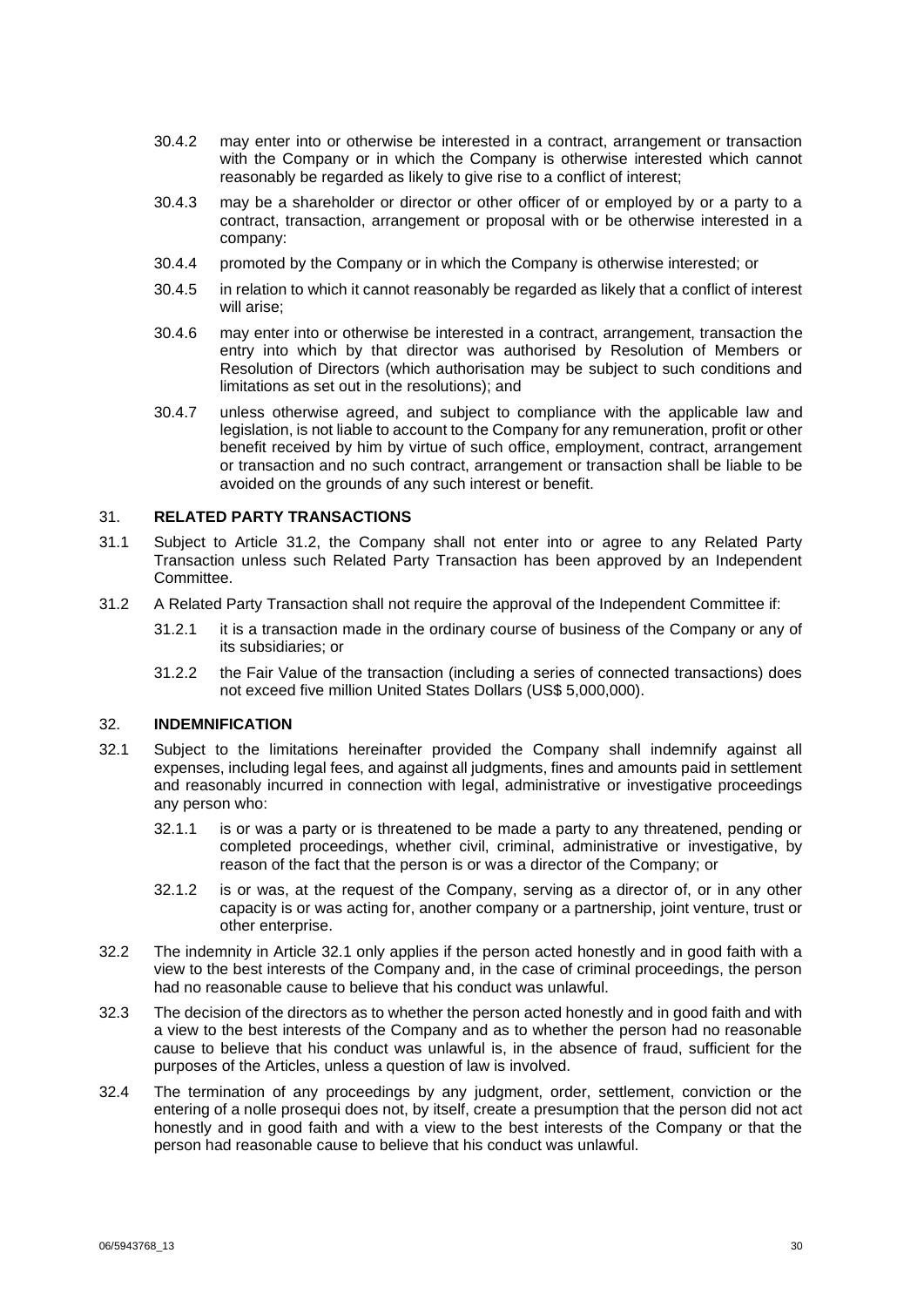- 32.5 The Company may purchase and maintain insurance in relation to any person who is or was a director, officer or liquidator of the Company, or who at the request of the Company is or was serving as a director, officer or liquidator of, or in any other capacity is or was acting for, another company or a partnership, joint venture, trust or other enterprise, against any liability asserted against the person and incurred by the person in that capacity, whether or not the Company has or would have had the power to indemnify the person against the liability as provided in the Articles.
- 32.6 Article [32](#page-29-3) shall apply only to the extent that it is not contrary to the provisions of section 197 of the Law.

## 33. **RECORDS**

- 33.1 The Company shall keep the following documents at its registered office:
	- 33.1.1 the Memorandum and the Articles;
		- 33.1.2 the register of the Company;

all corporate documents of the Company, including but not limited to agreements, resolutions, minutes, notices, and other documents filed by the Company to the relevant authorities in at least the previous ten (10) years.

- 33.2 The Company shall, inter alia, subject to the applicable laws, keep the following records at its registered office:
	- 33.2.1 corporate registers
	- 33.2.2 minutes of General Meetings and Resolutions of Members;
	- 33.2.3 minutes of meetings and Resolutions of Directors and committees of directors;
	- 33.2.4 all records considered necessary for the preparation of the financial statements
	- 33.2.5 an impression of the Seal, if any; and
	- 33.2.6 the records and underlying documentation of the Company.
- 33.3 The records kept by the Company shall be in written form or either wholly or partly as electronic records.

#### 34. **REGISTERS OF CHARGES**

- 34.1 The Company shall maintain at its registered office a register of charges in which there shall be entered the following particulars regarding each mortgage, charge and other encumbrance created by the Company:
	- 34.1.1 the date of creation of the charge;
	- 34.1.2 a short description of the liability secured by the charge;
	- 34.1.3 a short description of the property charged;
	- 34.1.4 the name and address of the trustee for the security or, if there is no such trustee, the name and address of the chargee;
	- 34.1.5 details of any prohibition or restriction contained in the instrument creating the charge on the power of the Company to create any future charge ranking in priority to or equally with the charge.

## 35. **CONTINUATION**

35.1 The Company may by Special Resolution of Members continue as a company incorporated under the laws of a jurisdiction outside Cyprus in the manner provided under those laws.

#### 36. **SEAL**

36.1 The directors shall provide for the safe custody of the Seal, which shall only be used by the authority of the directors (including managing directors) or by a committee of the directors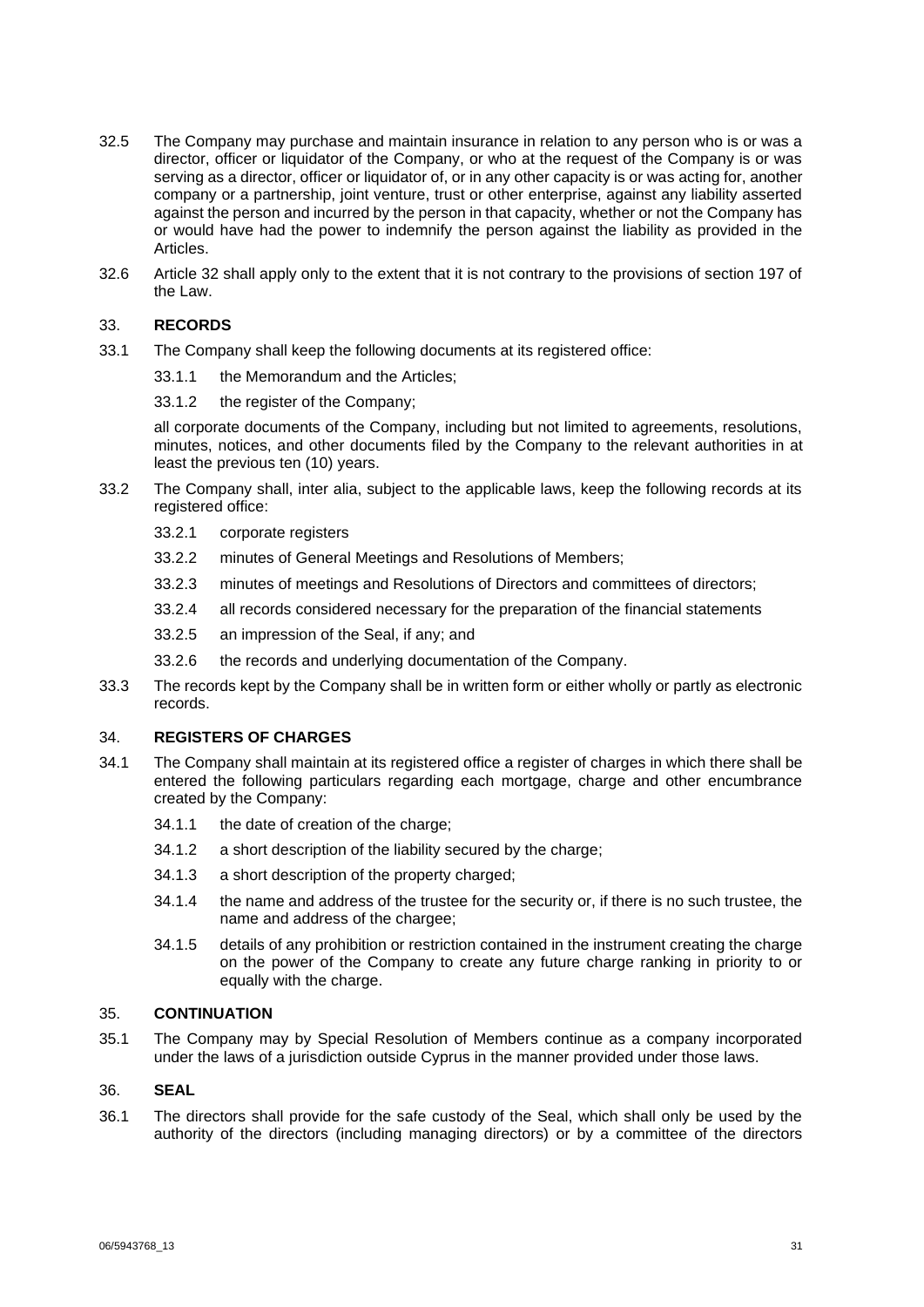authorized to this effect. Any document to be sealed with this Seal must bear the signature of any one director or another person appointed by the directors to this effect.

36.2 The Company may have, in addition to the said seal, an official seal under the provisions of section 36(1) of the Law and which shall be used for the purposes stated in the said section.

## 37. **ACCOUNTS**

- 37.1 The directors shall cause proper books of account to be kept with respect to  $\square$ 
	- 37.1.1 all sums of money received and expended by the Company and the matters in respect of which the receipt or expenditure takes place;
	- 37.1.2 all sales and purchases of goods by the Company; and
	- 37.1.3 the assets and liabilities of the Company.
- 37.2 In order to be deemed as proper books, the said books kept must include all the books of account necessary to give a true and fair view of the state of the Company's affairs and show its transactions.
- 37.3 The books of account shall be kept at the registered office of the Company or, subject to section 141(3) of the Law, at such other place or places as the directors think fit, and shall always be open to the inspection of the directors.
- 37.4 The directors shall from time to time determine whether and to what extent and at what time and place and under what conditions or regulations the accounts and books of the Company or any of them shall be open to the inspection of Members not being directors; and no Member (not being a director) shall have any right of inspecting any account or book or document of the Company except as conferred by statute or authorized by the directors or by the Company in a General Meeting.
- 37.5 The directors shall from time to time, in accordance with sections 142, 144 and 151 of the Law, cause to be prepared and to be laid before the Company in a General Meeting such profit and loss accounts, balance sheets, consolidated accounts (if any) and reports as are referred to in the above sections.
- 37.6 A copy of every balance sheet (including every document required by Law to be annexed thereto) which is to be laid before the Company in a General Meeting, together with a copy of the auditors' report shall, not less than twenty-one (21) calendar days before the day of the General Meeting, be sent to every Member of and every holder of debentures of the Company and to every person as provided under the applicable laws.
- 37.7 Provided that this Article 37 shall not be deemed to require a copy of those documents to be sent to any person whose address the Company is not aware of or to more than one (1) of the joint holders of any Shares or debentures of the Company.
- 37.8 The Company may, by Resolution of Directors (or by resolution of any audit committee of the Board, howsoever titled), call for the accounts to be examined by auditors,
- 37.9 Every auditor of the Company shall have a right of access at all times to the books of account of the Company, and shall be entitled to require from the directors and officers of the Company such information and explanations as he thinks necessary for the performance of his duties as an auditor.
- 37.10 The auditors of the Company shall be entitled to receive notice of and to attend any General Meetings at which the Company's profit and loss account and balance sheet are to be presented.

## 38. **CAPITALIZATION OF PROFITS**

38.1 The Company through a Special Resolution of Members may, upon the recommendation of the directors, resolve that it is desirable to capitalize any part of the amount for the time being standing to the credit of any of the Company's reserve accounts or standing to the credit of the profit and loss account or otherwise available for distribution, and accordingly that such sum be set free for distribution, amongst the Members who would have been entitled thereto if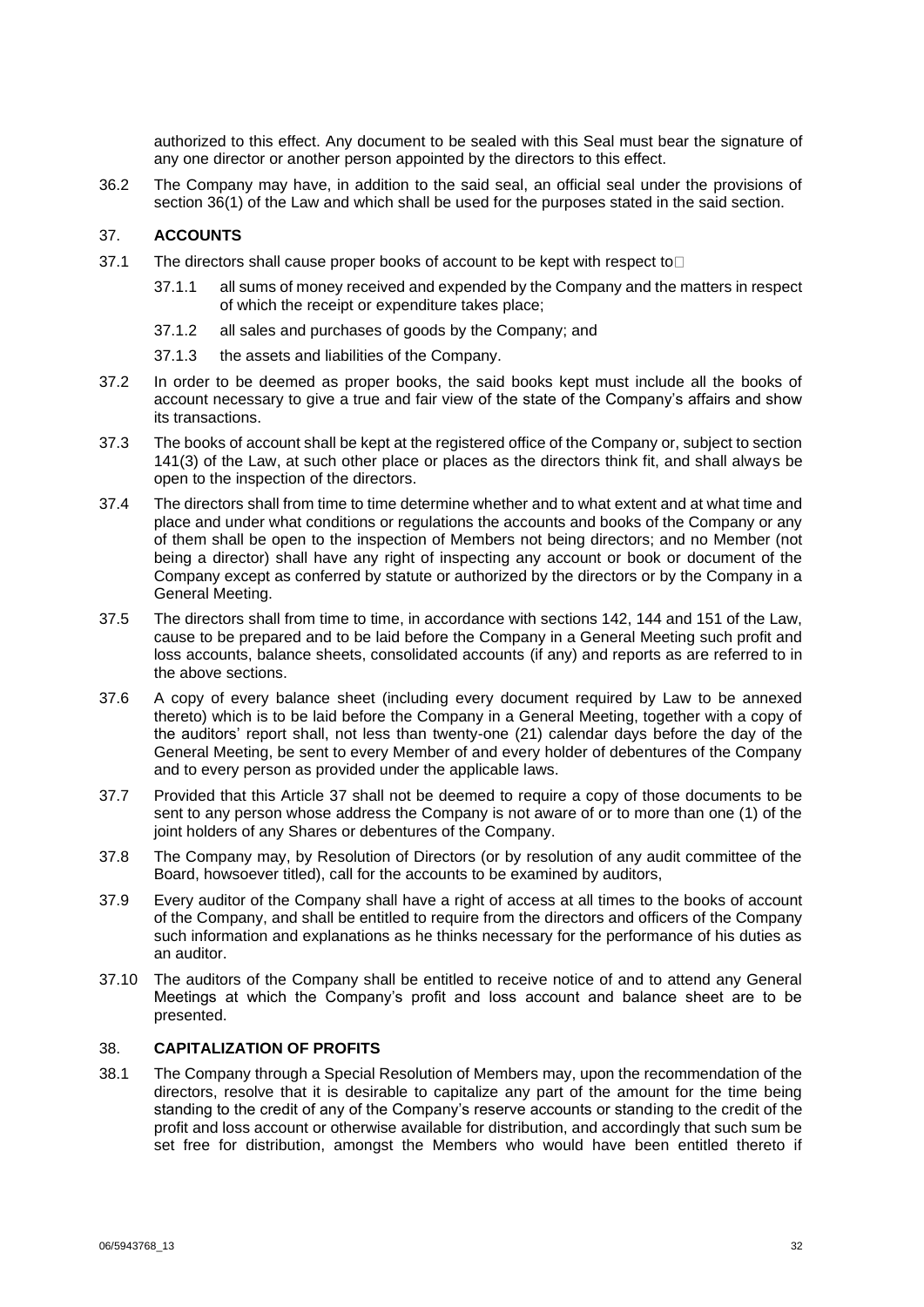distributed by way of dividend and in the same proportions, on condition that the same be not paid in cash but be applied either in or towards paying up any amounts for the time being unpaid on any Shares held by such Members respectively or paying up in full non-issued Shares or debentures of the Company to be allotted and distributed, credited as fully paid up to and amongst such Members in the proportion aforesaid, or partly in the one way and partly in the other, and the directors shall give effect to such resolution.

- 38.2 Provided that a share premium account and a capital redemption reserve fund, for the purposes of this regulation, may only be applied in the paying up of non-issued Shares to be issued to Members of the Company as fully paid bonus Shares.
- 38.3 Whenever such resolution as aforesaid shall have been passed, the directors shall make all appropriations and applications of the undivided profits resolved to be capitalized thereby, and all allotments and issues of fully paid Shares or debentures, if any. Generally, they shall do all acts and things required to give effect thereto, with full power to make such provisions by the issue of fractional certificates or by payment in cash or otherwise as they think fit for the case of Shares or debentures becoming distributable in fractions and also to authorize any person to enter on behalf of all Members entitled thereto into an agreement with the Company providing for the allotment to them respectively, credited as fully paid up, of any further Shares or debentures to which they may be entitled upon such capitalization or, as the case may require, for the payment by the Company on their behalf, by the application thereto of their respective proportions of the profits resolved to be capitalized, of the amounts or any part of the amounts remaining unpaid on their existing Shares; and any agreement made under such authority shall be effective and binding on all such Members.

#### 39. **AUDIT**

Auditors shall be appointed and their duties shall be regulated in accordance with sections 153 to 155 (both inclusive) of the Law.

#### 40. **NOTICES**

- 40.1 Any notice, information or written statement to be given by the Company to Members may be given by personal service or by mail (and/or electronic communication, including email) addressed to each Member at the address (including electronic address) shown in the Register of Members.
	- 40.1.1 Any letter shall be sent by email, post stamped first class (or by airmail or an international delivery service if posted to a Member located overseas) and addressed to such Member at the postal address in the Register of Members or shall be left at that address in an envelope addressed to that Member.
	- 40.1.2 Any notice or document to be sent to a Member may be sent by reference to the Register of Members as it stands at any time within the period of fifteen (15) calendar days before the notice or document is sent and no change in the Register of Members after that time shall invalidate the sending of the notice or document.
	- 40.1.3 In the case of joint holders of a Share, a notice or other document shall be sent to whichever of them is named first in the Register of Members and notice or other document sent in this way is sufficiently sent to all the joint holders.
	- 40.1.4 Any notice or other document sent addressed to a Member at his registered address is deemed to be received, if personally delivered, at the time of delivery or, if sent by post, on the third calendar day after the letter is posted or, in the case of a notice or other document contained in an electronic communication, at the expiration of fortyeight (48) hours after the time it is sent. In proving service it is sufficient to prove that the letter was properly addressed and, if sent by post, stamped and posted. Proof that a notice or other document contained in an electronic communication was sent shall be conclusive evidence that the notice or other document was received.
- 40.2 Any notice to be given by the Company to a Holder (or to a person the Company believes to be a Holder) may be given by personal service or by mail addressed to such person at: